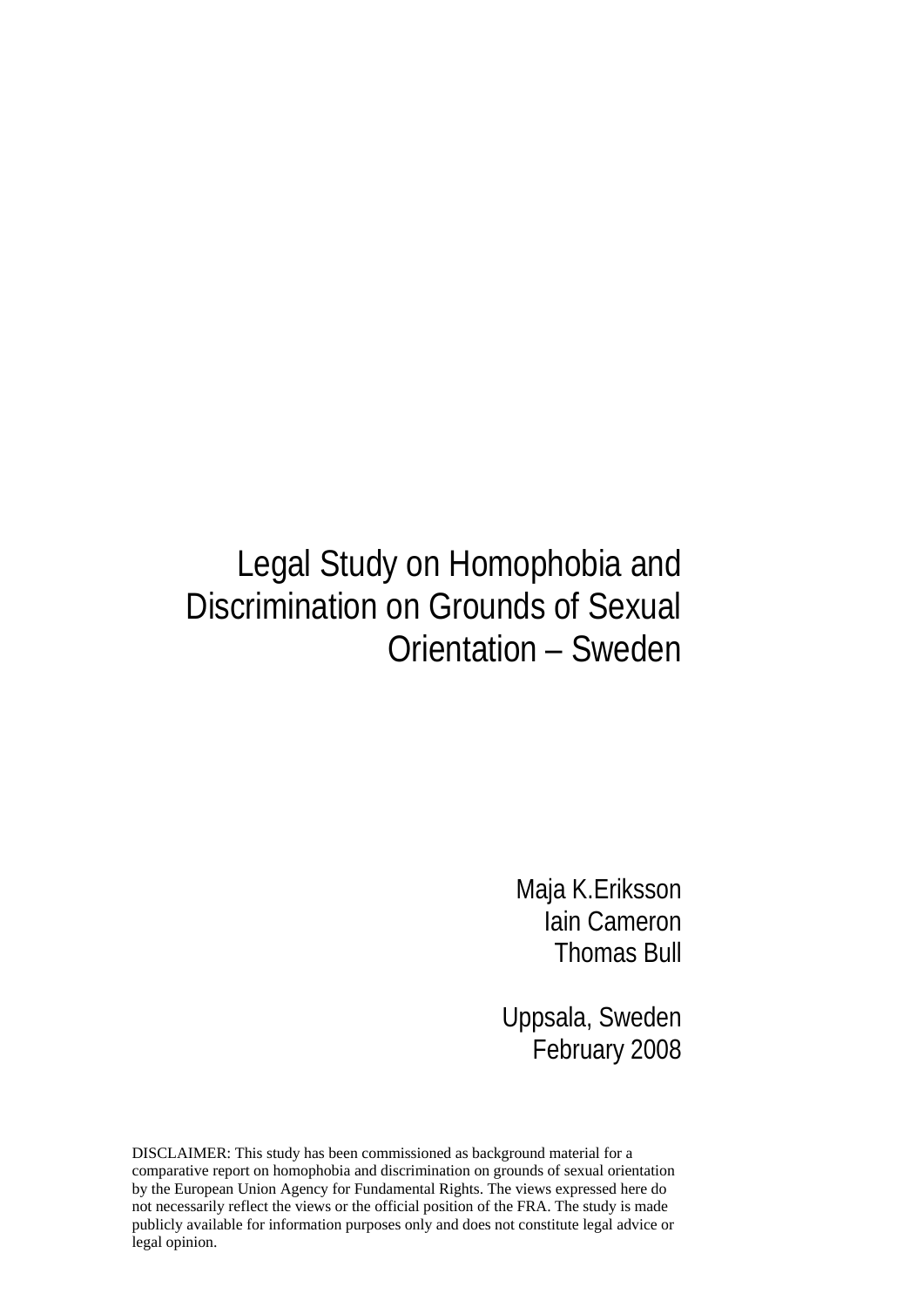# Contents

| $\mathbf{A}$ . |         |                                                        |  |
|----------------|---------|--------------------------------------------------------|--|
|                | A.1.    |                                                        |  |
|                |         | A.1.1.                                                 |  |
|                |         | A.1.1.1.                                               |  |
|                | A.2.    | Anti-discrimination clauses in procurement contracts15 |  |
|                | A.3.    |                                                        |  |
|                |         |                                                        |  |
| В.             |         |                                                        |  |
| C.             |         |                                                        |  |
| D.             |         |                                                        |  |
|                |         |                                                        |  |
| Е.             |         |                                                        |  |
|                | $E.1$ . |                                                        |  |
| F.             |         |                                                        |  |
|                | F.1.    |                                                        |  |
|                | F.2.    |                                                        |  |
|                | F.3.    |                                                        |  |
| G.             |         |                                                        |  |
| Н.             |         |                                                        |  |
|                |         |                                                        |  |
|                |         |                                                        |  |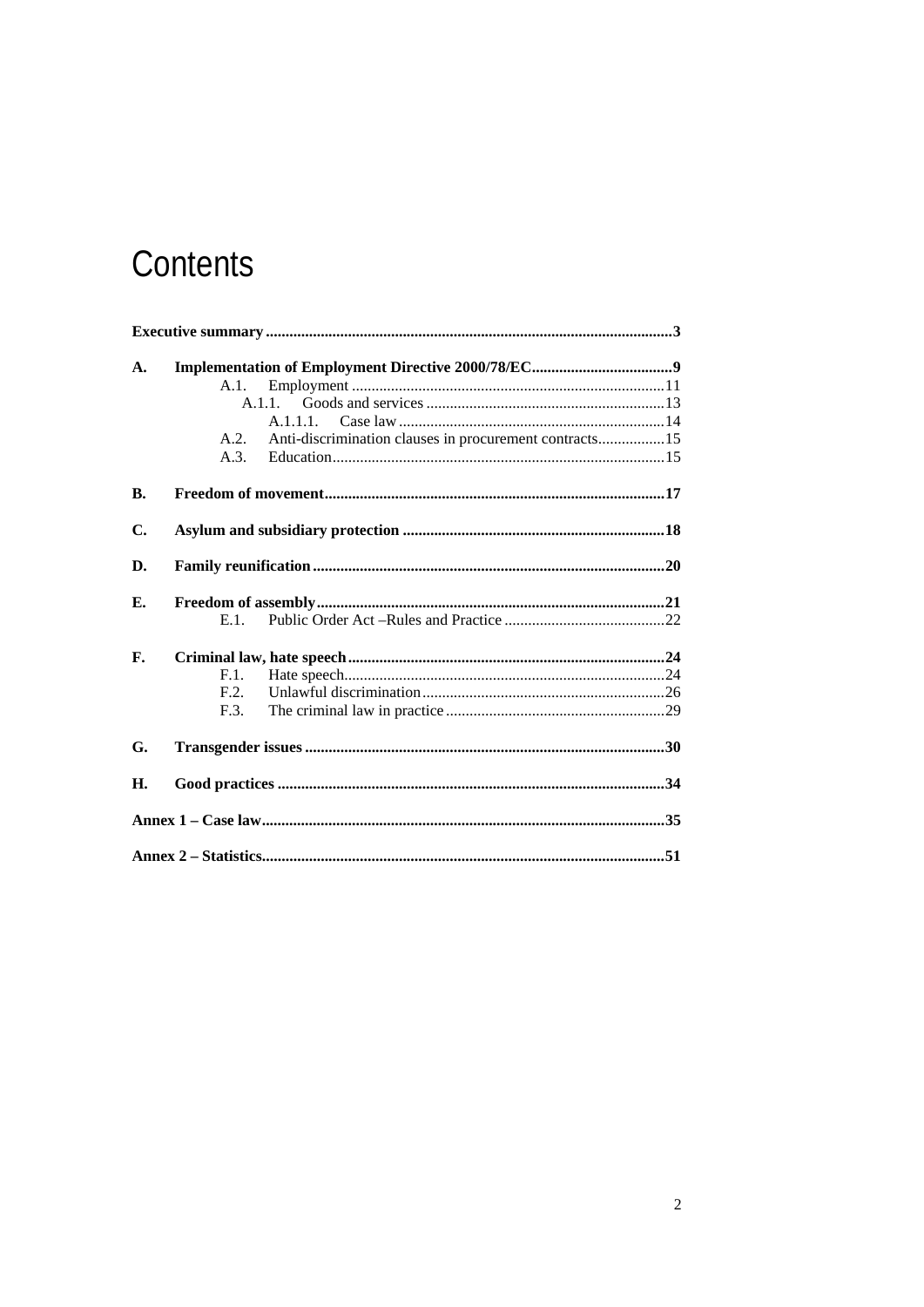## Executive summary

## Implementation of Employment Directive 2000/78/EC

- [1]. The findings of the study lead to the conclusion that discrimination on the basis of sexual orientation still exists in practice in various forms. The current legislative proposal of consolidating the Swedish legislation against discrimination and covering most of the grounds of discrimination, *i.e.* including sexual identity and sexual orientation has the potential further to improve the legal protection of sexual identity or sexual orientation. A single comprehensive anti-discrimination legislation would provide a more effective way of remedying multiple/intersectional discrimination. In addition, there will be improvements *inter alia* with regard to the availability to obtain redress and financial compensation for the injury suffered. If the proposal<sup>1</sup> for a new anti-discrimination law is adopted by the Swedish Parliament it will offer a more comprehensive protection than that required by Directive  $2000/78$ /EC.<sup>2</sup> It is expected that the new legislation will enter into force on 1 January 2009.
- [2]. Currently in Sweden, different legislative acts use different formulations for the notion of 'sexual orientation'. The proposal for the replacement of the terms 'homosexuality' and 'homosexual orientation' in existing legislation with the term 'sexual orientation' or in certain stances with 'sexual life' is also a positive development.<sup>3</sup>
- [3]. Sweden has not yet ratified Protocol No 12 to the ECHR, which lays down a general prohibition of discrimination.

<sup>&</sup>lt;sup>1</sup> Lagrådets remiss "*Ett starkare skydd mot diskriminering*", 24 januari 2008.<br><sup>2</sup> SOU 2006:22. En sammanhållan diskrimineringelagetiftning. Del L p. 55.

SOU 2006:22, *En sammanhållen diskrimineringslagstiftning*, Del I, p. 55. 3

 $3$  Ibid., p. 53.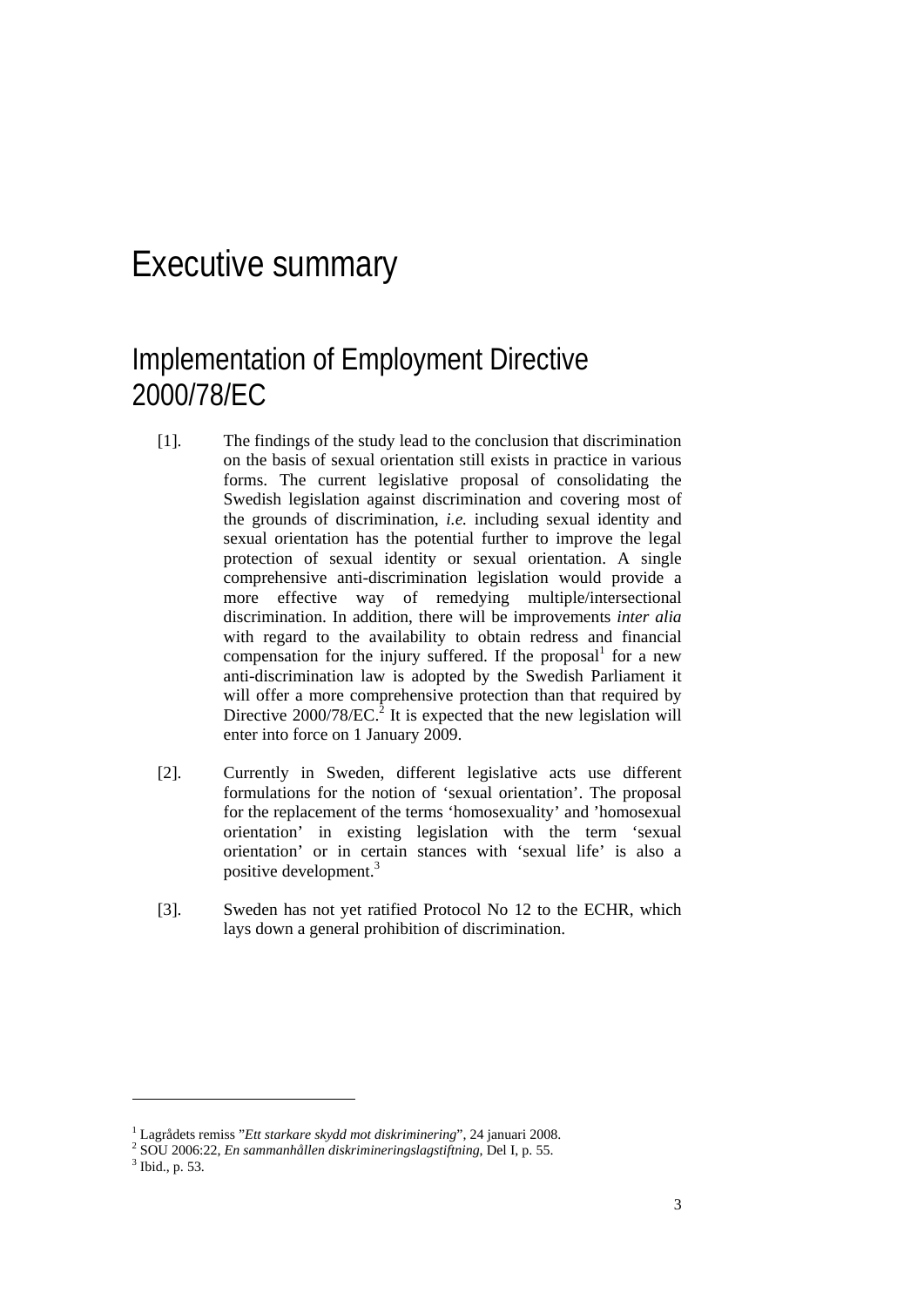### Freedom of movement

[4]. As regards freedom of movement, there is no discrimination between heterosexual and LGBT persons. The term "spouse" includes people who are registered partners within the meaning of chapter 3, section 1 of the Act on Registered Partnerships (SFS 1994: 1117), *i.e*. same sex partners. LGBT persons benefit from freedom of movement provisions.

### Asylum and subsidiary protection

[5]. Swedish law provides that persecution on the grounds of sexual orientation is a ground for obtaining refugee status. The definition of refugee covers non-state persecution, combined with state unwillingness, indifference or inability in fact to protect a person from non-state persecution. LGBT persons are accepted as family members in the context of asylum.

### Family reunification

[6]. Swedish law on family reunification is based upon the concept of a "reference person" within Sweden. His or her "nuclear family" members have the right to obtain residence permits on the basis of their connection to the reference person. The term "spouse" includes people who are registered partners. The term "cohabiting partner" means those who are living together in a steady relationship and who share the same household. It includes same sex partners.

### Freedom of assembly

[7]. Freedom of assembly is constitutionally protected in the 1974 Instrument of Government (IG), Chapter 2 para 1, 12 and 14. The basic constitutional rule is that any meetings of persons have constitutional protection, if it has political, educational or cultural content. No sharp distinction is drawn between a meeting (or an assembly) and a demonstration, even though the latter is characterized by its expression of a particular point of view (public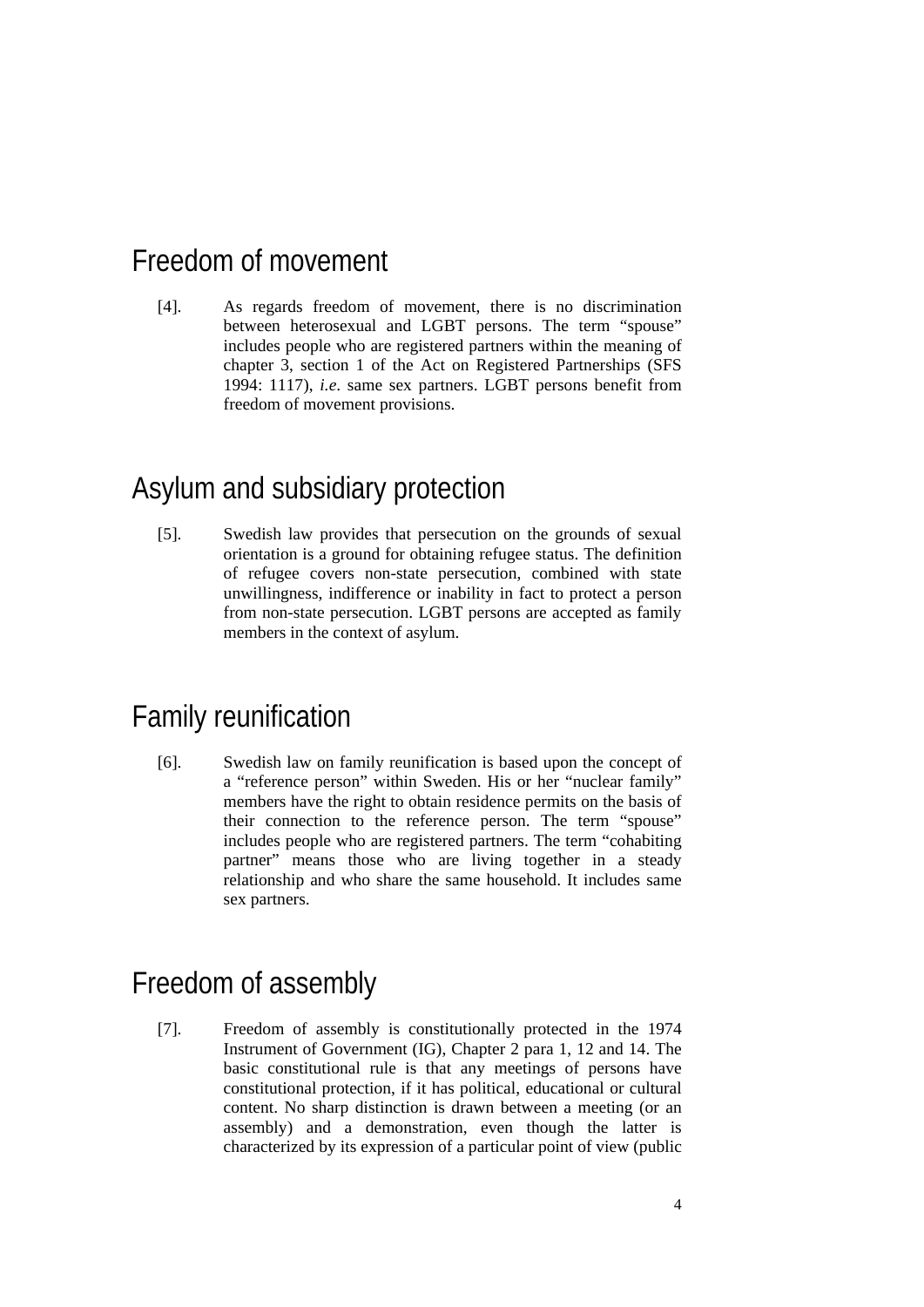or private) and that a demonstration can be held by only one person.

- [8]. The constitutional possibility to restrict the freedom of assembly has been used by the Parliament to enact the Public Order Act (SFS 1993:1617, *Ordningslagen*).
- [9]. The Act stipulates that a permit should be given by the policeauthorities before an assembly or a demonstration. The police have the possibility to give permission under certain conditions, such as the time, place and manner of the demonstration (Ch. 2 para 16 of the Public Order Act).
- [10]. The decisions of the police-authority can be appealed to the local administrative court, which has the power to decide on the legality as well as the appropriateness of that decision. In addition, the Parliamentary Ombudsman (*Justitieombudsmannen*) exercises a post hoc supervisory control of the police-authority.
- [11]. It is quite clear from reported cases, primarily from the Ombudsman, but also from the National Police Board (*Rikspolisstyrelsen, RPS*), local courts, media etc., that the police generally speaking apply the law in a strict way, not interfering with ongoing demonstrations unless the conditions for doing so are clearly at hand. No discrimination against assemblies due to the content of the demonstration can be identified.

### Hate speech and criminal law

- [12]. Hate speech is forbidden in Sweden, but this is regarded as a limitation of the constitutionally protected freedom of speech, which makes any changes in the law and all application of it a partly constitutional matter, something that affects interpretation and application of the criminal law. The criminal provisions on hate speech are found in the two constitutional Freedom of Press (*Tryckfrihetsförordningen*) and Freedom of Speech (*Yttrandefrihetsgrundlagen*) Acts and in the Criminal Code Ch. 16 para 8 (*Brottsbalken* 16:8.).
- [13]. The provisions in constitutional and criminal law make it a crime to, in any way, disseminate a message that includes threats or disdain towards a group of people on ground of their race, colour, of skin, nationality, ethnicity, faith or sexual orientation. The penalty is a maximum of two years in prison or fines. A serious crime – consisting of very threatening acts or widespread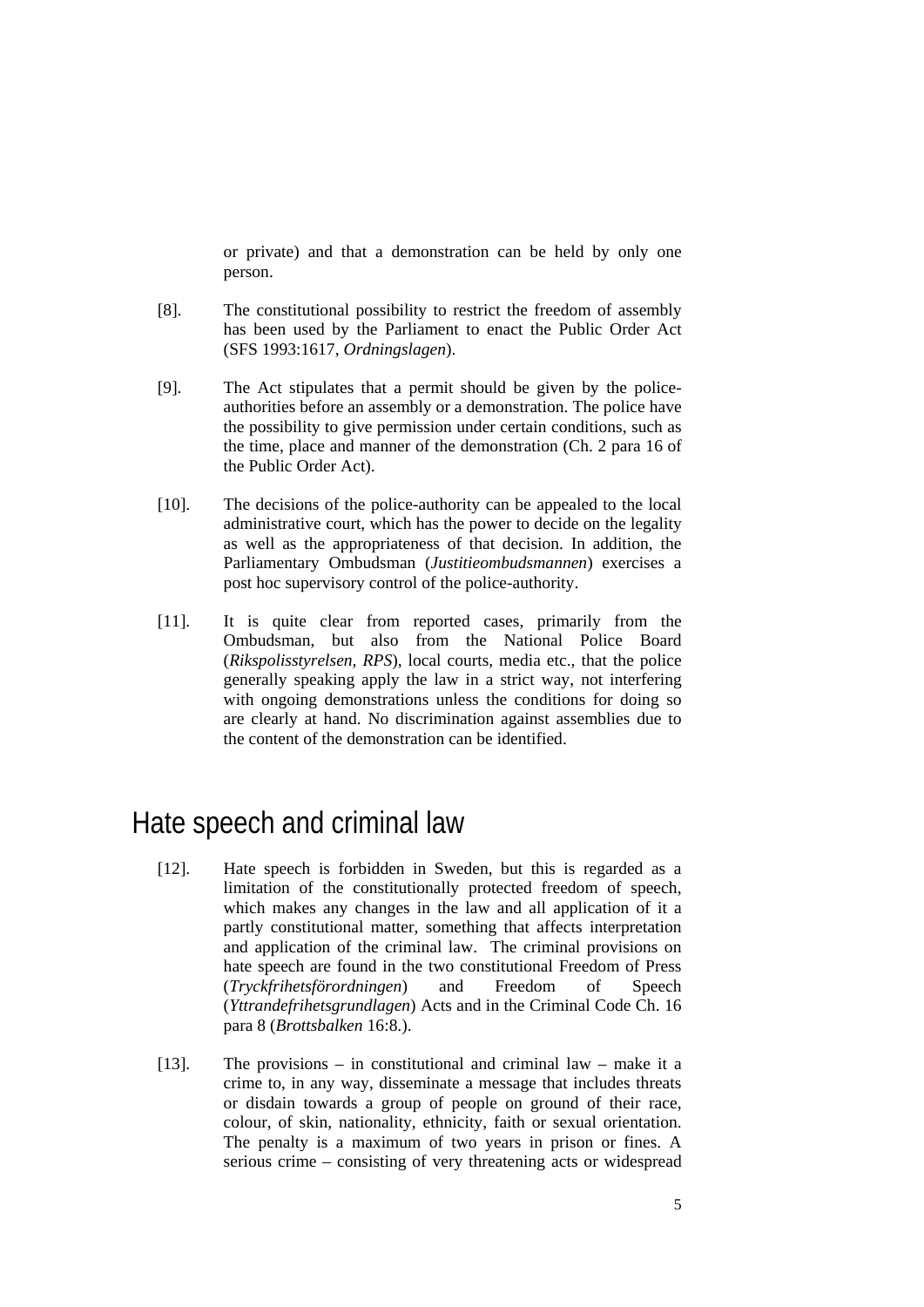dissemination and attention  $-$  is subject to a minimum of six month in prison and a maximum penalty of four years imprisonment.

- [14]. In the same part of the criminal code as hate speech, Ch 16 para 9, discrimination against people on the same grounds of race, colour of skin, nationality, ethnicity, faith and homosexuality are forbidden. This prohibition is however directed to business-owners and their employees and thus only applicable in the context of public life such as access to restaurants, taxis, theaters etc. Hatecrimes are subject to harsher penalties according to special provisions on sentencing in the Criminal Code.
- [15]. The total number of hate-speech crimes reported 2006 was 754, but only 33 persons were actually convicted by a court or accepted criminal responsibility by a simplified procedure. None of these were sent to prison.
- [16]. Discrimination on the labour-market and in other areas of social life are not covered by the criminal provision. Instead special legislation, now under reform, regulates that area. The most important current laws on this area are the Act Against Discrimination in Working Life (SFS 1999:130), the Act Against Discrimination on the Basis of Sexual Preferences (SFS 1999:133), the Act on Equal Treatment of Students (SFS 2001:1296) and the Act of Prohibition of Discrimination (SFS 2003:307).
- [17]. A special note should be made of the fact that as unlawful discrimination is a criminal offence, the burden of proof is upon the prosecutor and the level of certainty demanded by the courts in relation to evidence is high. In practice this means that intentional discrimination can be very hard to prove. In 2006 only 6 people were actually convicted by a court for the crime of unlawful discrimination and no prison-sentences were handed down.

### Transgender issues

[18]. The inadequacy of the 1972 Act on sexual identity to the positive changes in Swedish society as regards attitudes towards sexual identity issues has caused lively debate in recent years and a legislative proposal for statutory adjustments is currently under review.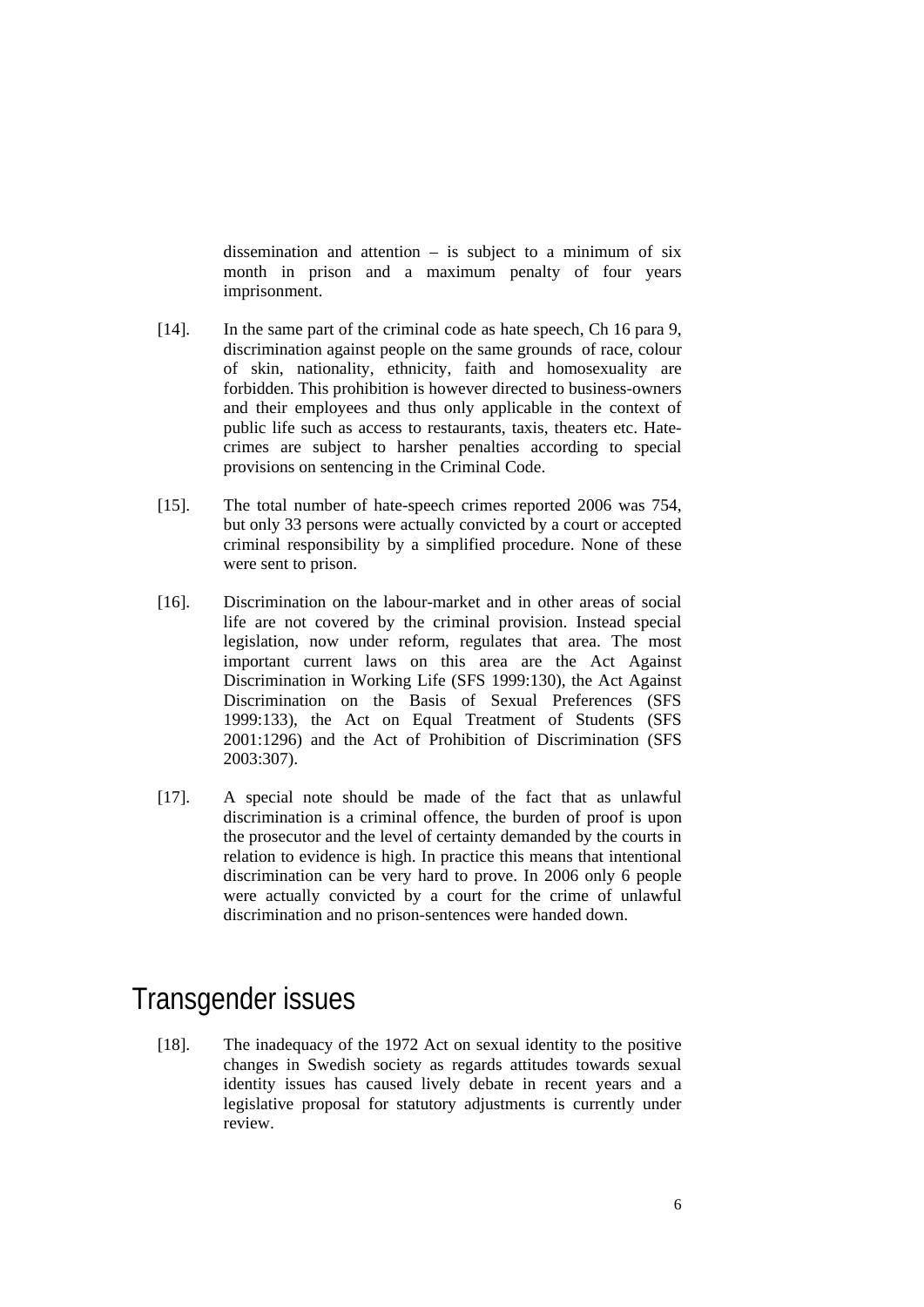- [19]. Moreover, the current proposal for the introduction of a statutory protection against discrimination of all trans-persons in a uniform Swedish law prohibiting discrimination is a welcome initiative. It is the first time that the vulnerability of trans-persons has gained the much needed attention in a major context of legislation.
- [20]. In addition, the proposal contained in the final report of the Committee of inquiry  $(SOU 2006:22)^4$  to introduce an obligation to implement active measures to promote equality between people regardless of their sexual identity or sexual orientation will be, if adopted, a step in the right direction.

### **Miscellaneous**

[21]. In March 2007 a report SOU 2007:17 (*Äktenskap för par med samma kön, Vigselfrågor*) for the amendment of the current Marriage Code and making it gender-neutral was presented. The deadline for the submission of comments by the reviewing instances was 15 January 2008.

## Good practices

- [22]. The Swedish Government has expressed its support for the Yogyakarta Principles and in order to promote visibility and awareness Prof. Michael O'Flaherty, rapporteur and member of the UN Human Rights Committee was invited to Sweden in connection with a seminar on 26 November 2007 open to the public for introducing and discussing the Yogyakarta Principles.
- [23]. Of significance is also the adoption of the second National Action Plan for Human Rights 2006-2009 in March 2006 with a longterm objective of securing full respect for human rights in Sweden. $5$  A number of measures are announced in the plan with regard to improving the situation of LGBT persons and to be implemented during this period.<sup>6</sup> Issues addressed in the 2001 National Action Plan against Racism, Xenophobia, Homophobia and Discrimination were followed up and included in this plan.

<sup>4</sup> SOU 2006:22, p. 58.

<sup>5</sup> Skr. 2005/06:95.

 $6$  Skr. 2005/06:95, pp. 40-42.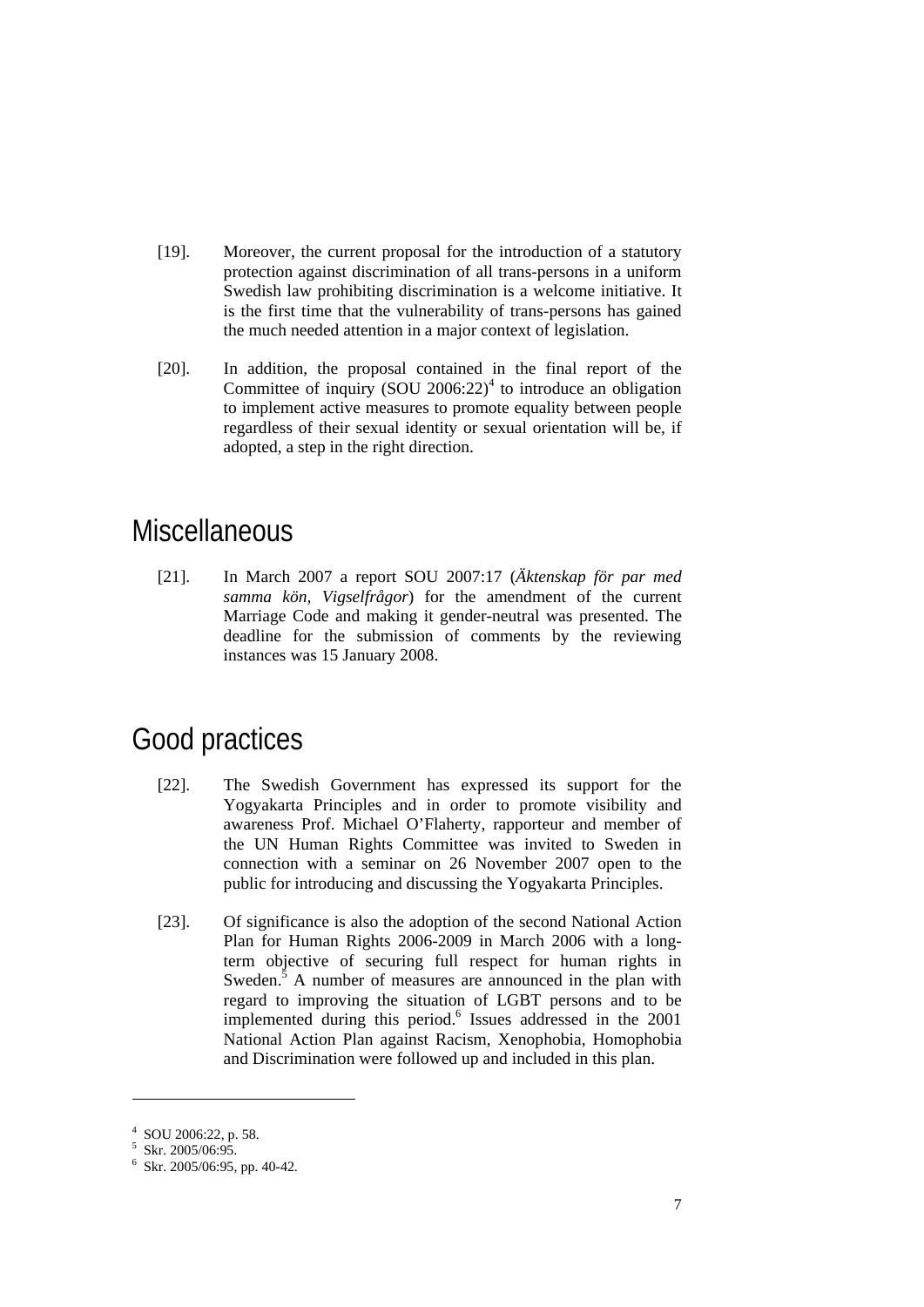[24]. The Swedish legislation on *inter alia* freedom of movement and family reunification, providing for full equality of treatment of LGBT and other persons, can be described as a best practice.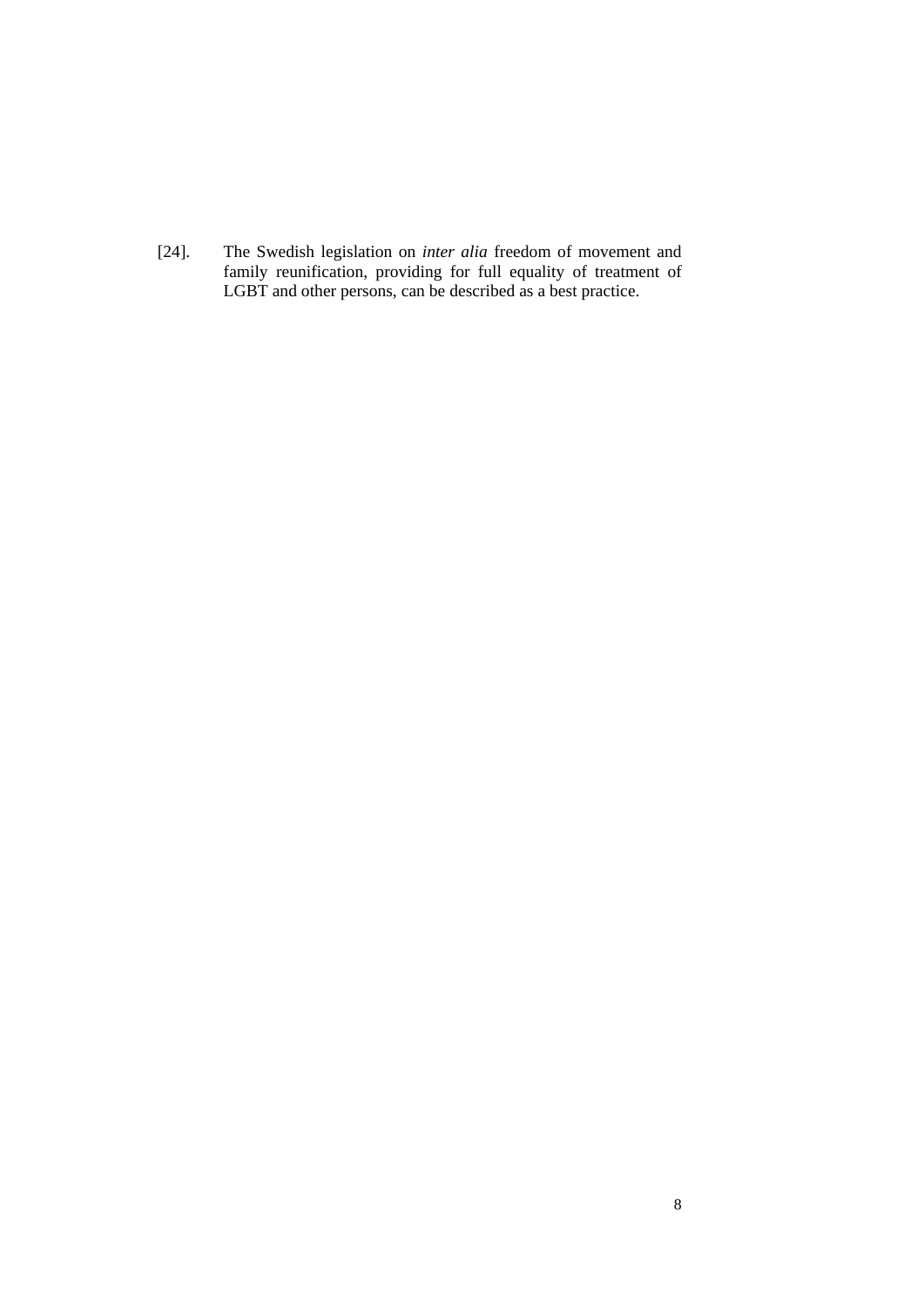## A. Implementation of Employment Directive 2000/78/EC

- [25]. The Employment Directive 2000/78/EC has been implemented in Swedish law through several significant amendments in recent years, especially the latest ones which entered into force in 2003 ((*lag om förbud mot diskriminering*, (SFS 2003:307) Prohibition of Discrimination Act and *lag om ändring i lagen 1999:133 om förbud mot diskriminering i arbetslivet på grund av sexuell läggning* (SFS 2003:310) Act on Combating of Discrimination in Employment on the Grounds of Sexual Orientation (*lag om ändringar i lagen 1999:132 om förbud mot diskriminering i arbetslivet av personer med funktionshinder* (SFS 2003:309) Act on Combating of Discrimination in Employment on the Grounds of Disability and (*lag om ändring i lagen 1999:130 om åtgärder mot etnisk diskriminering i arbetslivet* (SFS 2003:308)) Act on Combating Discrimination in Employment on the Grounds of Ethnic Affiliation.
- [26]. The term "discrimination" in contemporary Swedish law corresponds to its meaning in EC law, *i.e*. the various forms of discrimination have been defined in the same way as in the various Directives within the relevant area. An inquiry Parliamentary Committee has proposed in a report SOU 2006:22 (*En sammanhållen diskrimineringslagstiftning*) from 24 February 2006 the introduction of a new Prohibition and other Measures against Discrimination Act which will prohibit discrimination and in other ways promoting equal rights and opportunities regardless of sex, sexual identity, ethnic background, religion or other religious belief, disability, sexual orientation or age. Of the proposed prohibited grounds sexual identity and age are new in Swedish legislation. In the Committee's view protection should be as equal as possible for the various grounds. The Act will apply *inter alia* to working life, education, labour market policy activities, the setting-up or running of business operations, goods, services and housing, public meetings and public events, the social insurance system, health and medical care services.<sup>7</sup>
- [27]. In addition, the Committee suggests that the four ombudsmen against discrimination, *i.e.* the Equality Ombudsman (Sw. *JämO*), the Ombudsman against Ethnic Discrimination (Sw. *DO*), the

-

<sup>7</sup> Dagens Juridik, *Nya diskrimineringsgrunder: Könsöverskridande identitet och ålder*, www.dagensjuridik.se; *Ny diskrimineringslag*, www.jamombud.se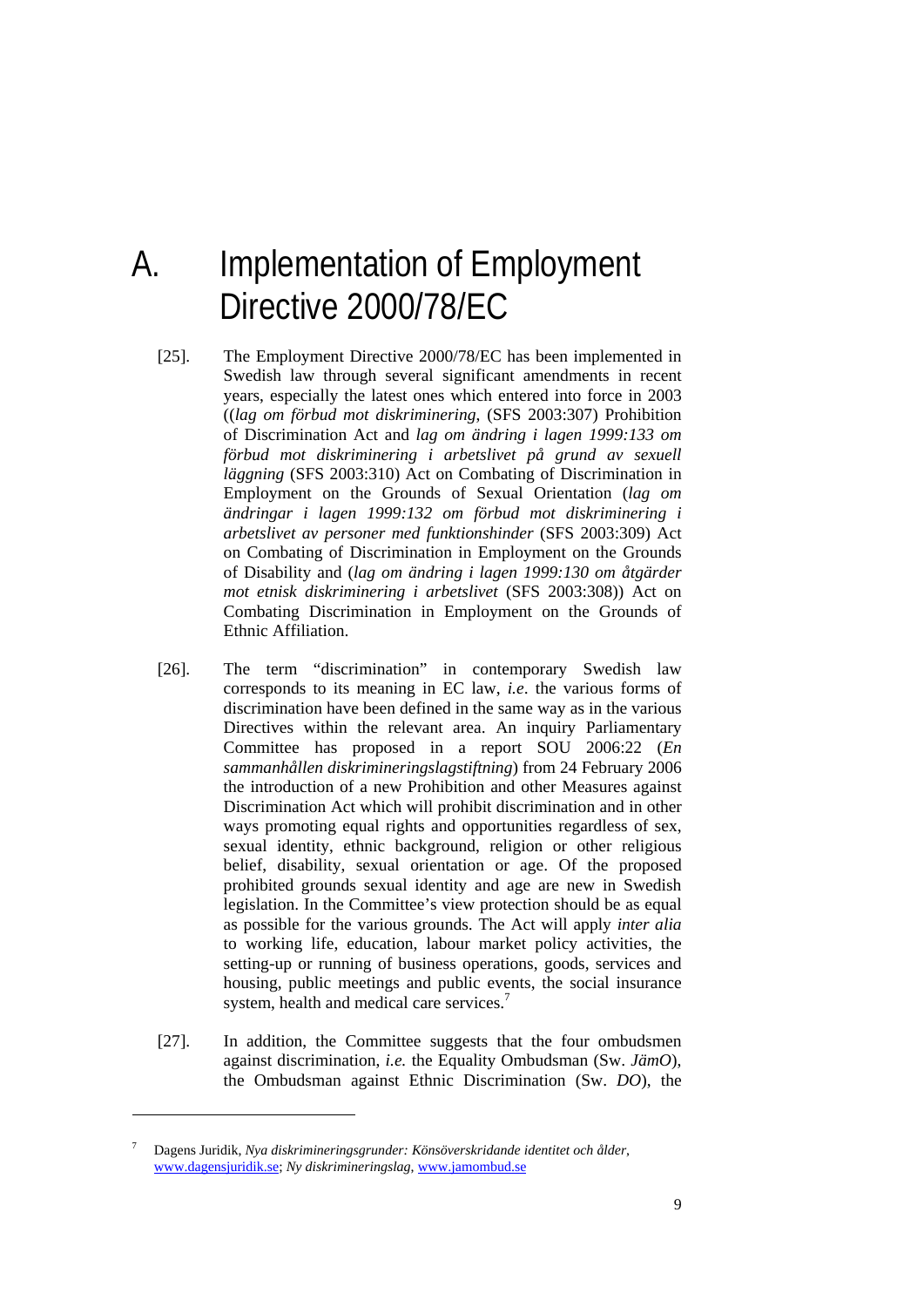Disability Ombudsman (Sw. *HO*) and the Ombudsman against Discrimination on grounds of Sexual Orientation (*HomO*) be merged into one authority (one single institution).<sup>8</sup> This legislative proposal is at the time of writing, under review.

- [28]. The Office of the Ombudsman against Discrimination on grounds of Sexual Orientation (Swedish acronym - *HomO*) which was established on 1 May 1999 has been entrusted with an extensive mandate. First of all, the Ombudsman has a preventive role, *i.e.* to combat discrimination on grounds of sexual orientation in all areas of Swedish society. In addition to giving advice and support to individuals, commenting upon proposals for new legislation etc. the mandate includes litigation in the courts concerning cases of discrimination on the ground of sexual orientation.
- [29]. Summaries (including in the English language) of the outcome of selected court cases dealing with discrimination on the basis of sexual orientation may be found on the website of the Ombudsman Office (www.homo.se). According to available statistics the number of discrimination cases handled by the Ombudsman for the year 2007 was 52 formal complaints and 11 initiatives taken by the Ombudsman.<sup>9</sup> The number of complaints for 2006 was 56 (45 formal complaints and 11 initiatives taken by the Ombudsman altogether). However, the total number of cases/subject matters (Sw. *ärenden*) for the year inclusive requests for guidance etc. was 907 which is an increase by about 6 per cent compared to the previous year, *i.e*. 2005 when the number of cases/subject matters (*ärenden*) was 858. In 2005 the number of the cases handled by the Ombudsman was as follows: 47 formal complaints and 15 initiatives and in 2004 there were 39 complaints and 8 initiative cases.10 Currently, there are no court cases relevant to the Employment Act. $^{11}$
- [30]. Complains from individuals handled by the Ombudsman (*HomO*) include among others the following issues:
	- Abusive comments on websites

-

<sup>8</sup> SOU 2006:22, p. 48.

<sup>9</sup>  $^{9}$  HomO, Rapport 2007, pp. 78-79.

HomO, Rapport 2006, p. 77. The total number of complaints received by the Office of HomO was 28 in 2000 and 50 in 2003. See "Study on discrimination on grounds of religion and belief, age, disability and sexual orientation outside of employment, Questionnaire to Equality bodies or equivalents", p. 3 www.homo.se and email from 18 January 2008 (G.Svéd).<br><sup>11</sup> See www.homo.se/o.o.i.s/3490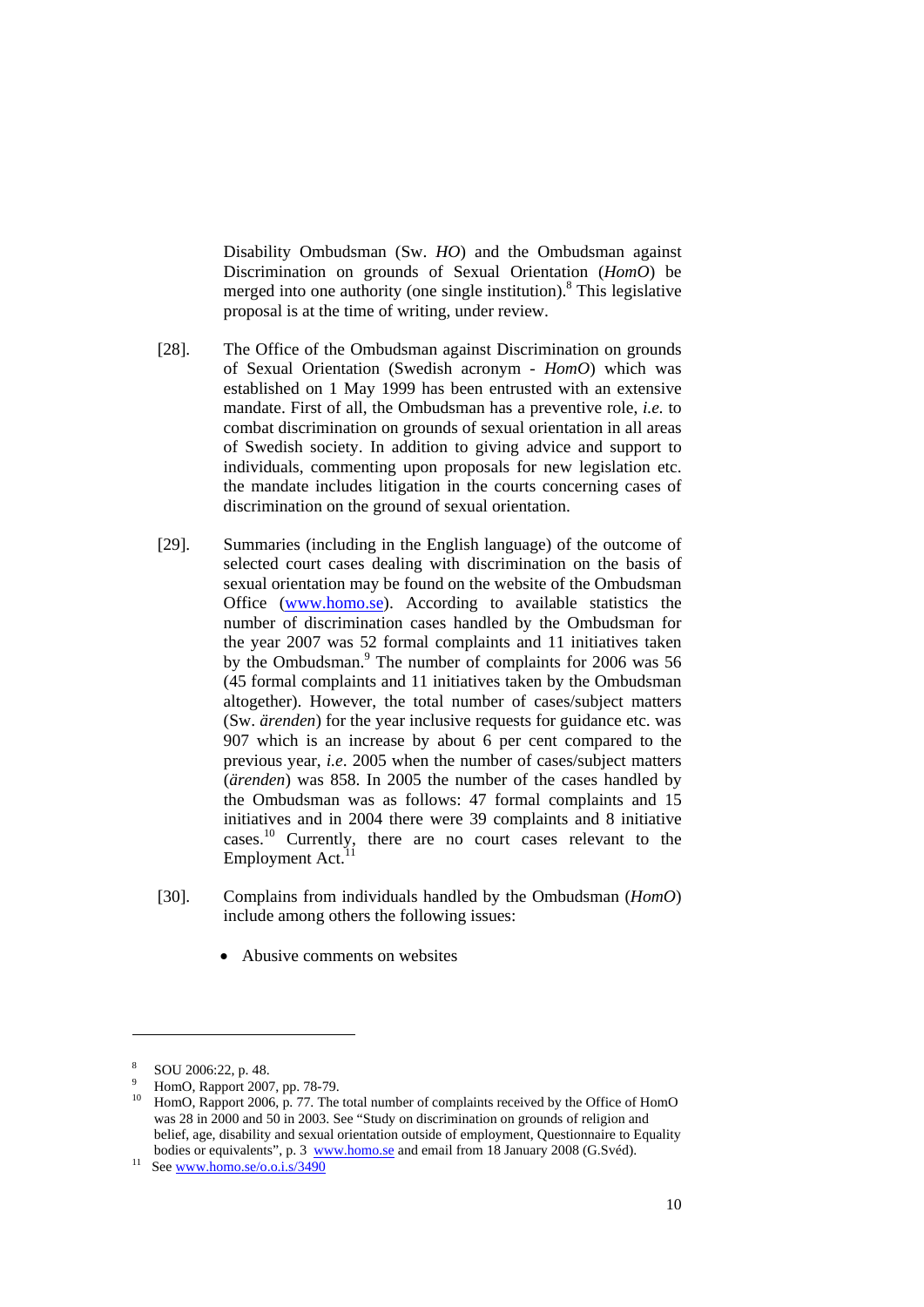- A discriminatory separate opinion made in a social welfare committee in connection with an application for adoption of step-children
- Harassment in the course of restaurant visits
- Harassment and demeaning treatment of school pupils
- The Swedish Migration Board's handling of accommodation for applicants for asylum
- Several complaints of unequal treatment by travel agencies, airlines, hostels, museums were also filed with *HomO* in recent years.<sup>12</sup>
- [31]. The areas in which discrimination had predominantly been alleged to have occurred are as follows: transport (8), information and advice (7), education (6), health (5) and housing (4).<sup>13</sup>
- [32]. A great portion of the Ombudsman's' activities are educational and informational in nature.

## A.1. Employment

- [33]. The purpose of the Prohibition of Discrimination in Working Life on grounds of Sexual Orientation Act, known also as the Sexual Orientation (Employment) Act (SFS 1999:133) with amendments up to year 2005 (SFS 2005:479) *lag om förbud mot diskriminering i* arbetslivet på grund av sexuell läggning<sup>14</sup> is to counteract discrimination in working life on grounds of sexual orientation (Sec 1).
- [34]. The bans against discrimination apply according to Section 5 to *inter alia* when the employer takes a decision to employ, makes a decision concerning promotion or chooses an employee for education that will lead to promotion, applies salary or other employment conditions, dismisses, terminates, lays off or undertakes other intrusive measures against an employee.

<sup>&</sup>lt;sup>12</sup> ILGA Europe, Written Response by ILGA-Europe European Commission Consultation on New Anti-Discrimination Measures, October 2007, p. 23.<br>
Ibid., p. 14.<br>
<sup>14</sup> Equipments aftermation on the locialistics among months are

<sup>14</sup> For further information on the legislative amendments see the Government Bill: *Extended protection against sexual discrimination* 2004/05:147 which entered into force on 1 July 2005.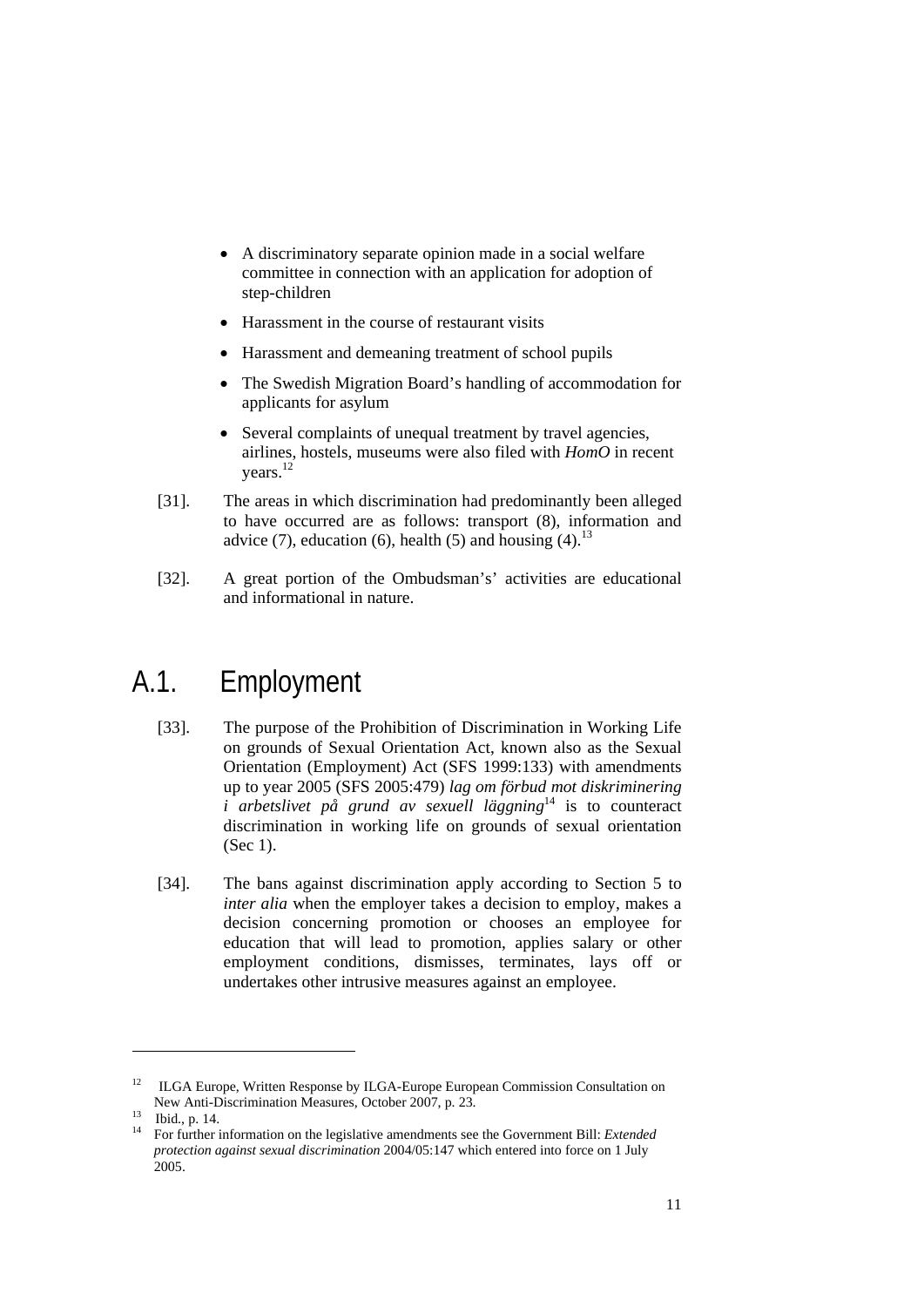- [35]. The Act constitutes, furthermore, the legal basis for the actions of the Ombudsman (*HomO)* for those who have been subjected to discrimination if the individual in question agrees and the Ombudsman deems that a judgment in the dispute would be of importance as a precedent for the application of the Act or there are other special reasons for bringing the case to court (Sec 24).
- [36]. A not-for-profit association is empowered to protect the interests of its members may initiate an action for an individual dealing with the issue of discrimination, victimisation and the obligation to investigate and implement measures against harassment provided the concerned person agrees to that. This right of action is, however, subsidiary to the trade unions' rights to initiate proceedings.15
- [37]. Empowered to bring a lawsuit besides the individual personally are the organisations of employees. According to Sec 25 of the Employment Act and Ch. 4, Sec. 5 of the Labour Disputes Act (SFS 1974:371) when a trade union is entitled to bring proceedings on behalf of the individual, the Ombudsman may initiate an action only if the trade union abstains from doing so. Nevertheless, reference to the individual's position in the trial shall be applied when the Ombudsman brings a lawsuit.
- [38]. The Ombudsman seeks in the first place redress for the concerned individual who has been discriminated through a voluntary agreement, *i.e.* a kind of friendly settlement. If this option does not work out, the Ombudsman can institute court proceedings on behalf of the individual before the courts including the Swedish Labour Court (Sw. *Arbetsdomstolen)*. Complaints from individuals handled by the Ombudsman (*HomO*) with regard to employment include *inter alia* the following issues:
	- o Harassment in the workplace
	- o Refusal of employment
- [39]. There is no official explanation why the number of formal employment related complaints by individuals who have suffered discrimination received by the Ombudsman is so "strikingly" low compared to the number of requests for advice.<sup>16</sup> Obviously this is an area that needs more thorough research. ILGA-Europe has pointed out that significant numbers of LGBT persons across the

<sup>15</sup> SOU 2006:22, pp. 65-66. See also *Carina Bildt*, Fackmedlemmars uppfattningar om diskriminering på grund av sexuell läggning på arbetsplatsen, Stockholm 2004, p. 7. HomO, Rapport 2006, p. 8.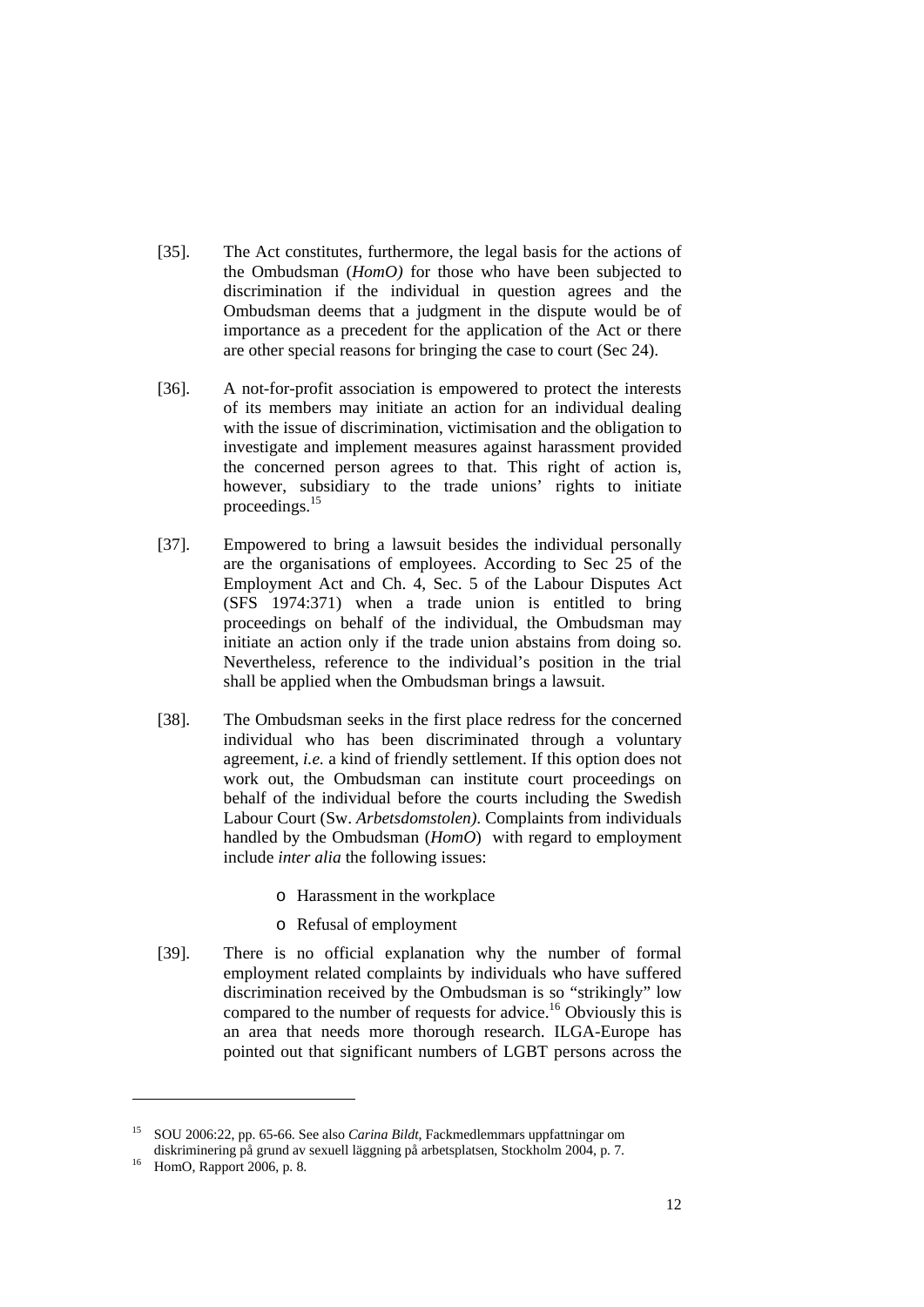EU are not open about their sexual orientation, often because of a fear of facing a negative attitude towards homosexuality.17

### A.1.1. Goods and services

- [40]. According to Sec 5 of the Prohibition of Discrimination (Goods and Services) Act (SFS 2003: 307) (*lag om förbud mot diskriminering(varor, tjänster, bostäder, samhällsservice*) discrimination against employees or job seekers is prohibited on the grounds among others of sexual orientation in job placement services offered by public employment offices or other organisations or parties offering employment services and in connection with other measures included in labour market policy activities, the setting up or running of business operations (Sec 6), in connection with provision of goods, services or housing (Sec 9), in services provided by the social services including social insurance and related benefits systems (Sec 10) and the unemployment insurance system (Sec 12), the health and medical care services (Sec 13) and with regard to student aid (Sec 12 a).
- [41]. Besides the individual personally empowered to initiate lawsuits are the four Swedish Ombudsmen, *i.e.* HomO, DO, JämO and HO.
- [42]. The legislative proposal for uniform discrimination legislation (SOU 2006:22) contains a new feature, *i.e*. that discrimination prohibition with respect to goods, services and housing will apply to anyone providing goods and services to the public. This means that private persons will also be subjected to these prohibitive rules even though with some restrictions linked to the protection of private life.<sup>18</sup>
- [43]. The Ombudsman against discrimination on grounds of sexual orientation (HomO) has expressed concern about the situation where issues involving sexual orientation are seldom discussed in health care training programmes. He is also concerned at the way in which structural discrimination in society has had a negative impact on the health of people because of their sexual orientation.19 The Ombudsman's Office has produced new educational materials and implemented special training initiatives targeting the health and medical sector.

<sup>&</sup>lt;sup>17</sup> ILGA Europe, Written Response, pp. 6, 13.

SOU 2006:22, pp. 47 and  $56$ .

<sup>19</sup> HomO, Rapport 2006, p. 95.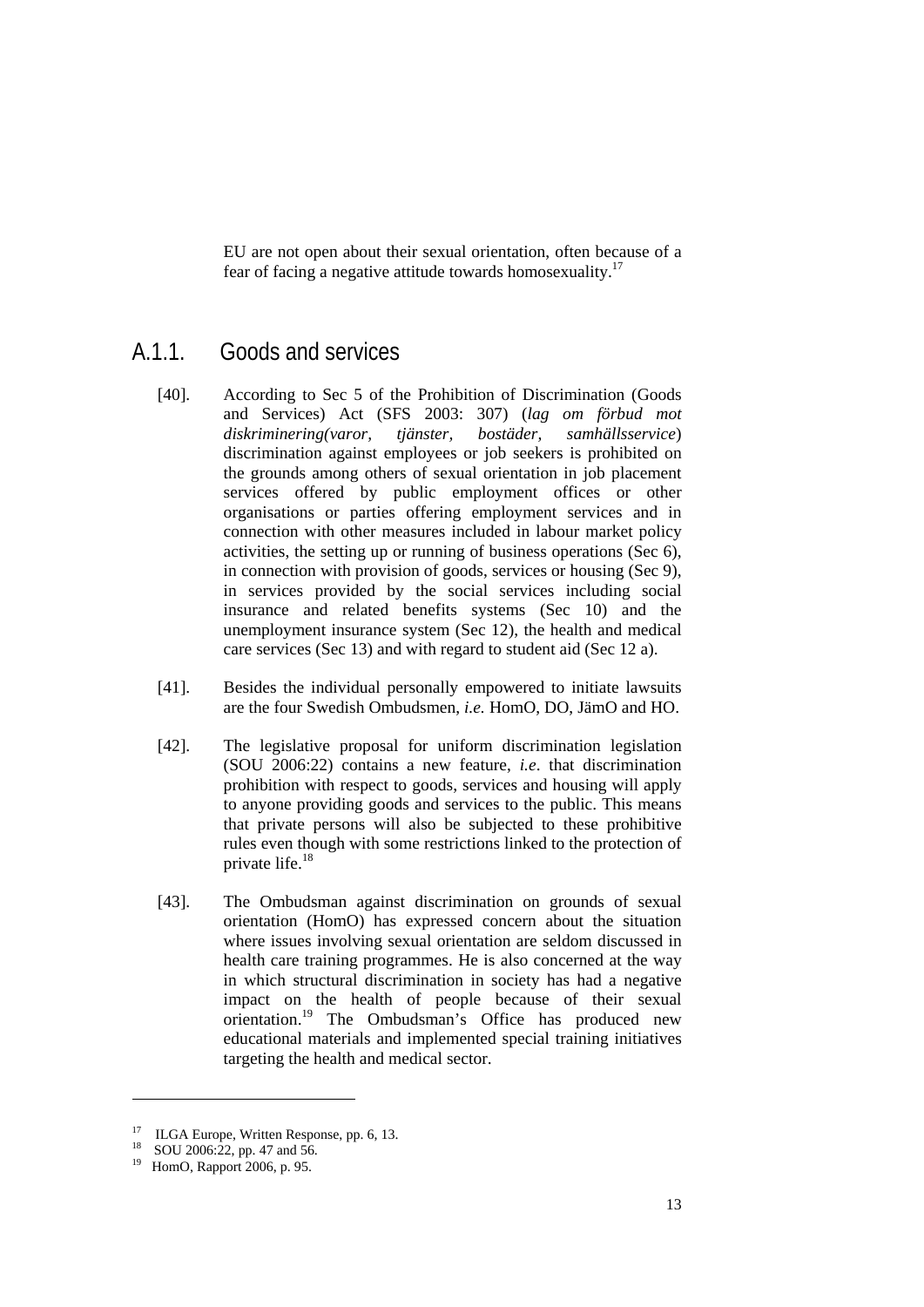[44]. Moreover, discrimination prohibitions related to *e.g.* public meetings and public events, compulsory military and compulsory civilian services, public appointments and public assignments are not at present covered by any specific prohibitive statutory rules on non-discrimination based on sexual orientation. However, the general constitutional rule requiring all public authorities to observe equality before the law and behave objectively and impartially is applicable (Instrument of Government Chapter 1, para. 9).

#### A.1.1.1. Case law

- [45]. Here follow a few illustrative cases related to the subject matter under review. During 2006, the Ombudsman (HomO) initiated court proceedings at the district court level (*tingsrätt*) against a dentist who had exposed a patient to a demeaning behaviour during an emergency treatment.20 The dentist had posed insensitive and detailed questions to the client related to her sexual orientation (she was accompanied by her girlfriend) and the behaviour of same - sex persons in general. In the view of the Ombudsman (*HomO*) this is but a clear example of sexual orientation harassment. The dentist denied that he has acted in the alleged manner. Nevertheless, at a hearing before the Huddinge District Court a settlement was reached including 20 000 SEK in damages to be paid to the person in question.
- [46]. The District Court of Nacka ruled on 30 March 2006 that the refusal of the owner of a dog kennel to sell a dog when she found out that the prospect buyer was a lesbian constituted direct sexual orientation discrimination and in addition sexual orientation harassment. The owner of the kennel was ordered to pay 20 000 SEK in damages. $^{21}$
- [47]. Yet, another case dealt with a discriminatory treatment of two women during a procedure for adoption of their respective registered partner's biological children. One of the members of the municipal social welfare committee wanted the rejection of the application on the grounds of the applicants' sexual orientation. The committee however supported the adoption application.<sup>22</sup>

<sup>&</sup>lt;sup>20</sup> Case no T3663-06, Decision of the Huddinge District Court of 25 February 2007.<br><sup>21</sup> Case no T439/05.

<sup>22</sup> HomO, Rapport 2006, p. 69.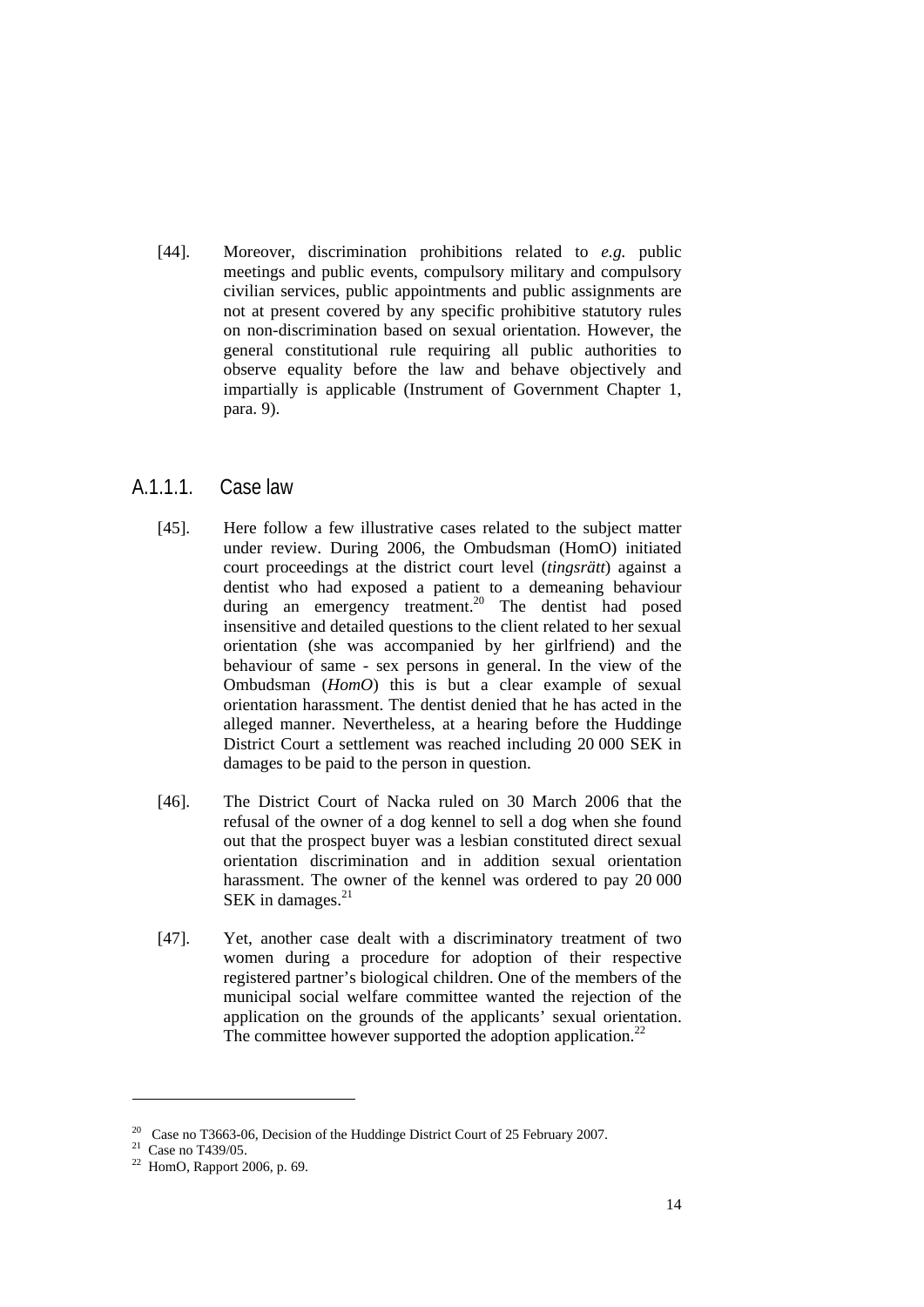## A.2. Anti-discrimination clauses in procurement contracts

[48]. The Ordinance on Anti-Discrimination Clauses in Procurement Contracts (2006:260) which is in force since 1 July 2006 applies to some 30 state agencies. It is assumed that these regulations will counteract discrimination by a supplier in the performance of works or service contracts in Sweden. Thus, the Ordinance sets out certain requirements for how anti-discrimination clause should be worded in such contracts. The agencies are furthermore obliged to attach a sanction to the clauses in question. The office of the HomO, among others, has offered general advice on the application of the above mentioned Ordinance.

### A.3. Education

- [49]. On 1 April 2006, the Discrimination and Other Degrading Treatment of Children and Pupils Act (*Lag -SFS 2006:67- om förbud mot diskriminering och annan kränkande behandling av barn och elever*) entered into force. The governing boards of the schools have been given the responsibility for compliance with the Act which requires among other things that children and pupils are not subjected to discrimination on the grounds of ethnic background, religious or other beliefs, sexual orientation, disability or gender. In case of violations the governing boards will be liable to damages. In other words, children and pupils are now guaranteed financial compensation for violations of the statutory provisions. Moreover, the 2006 Act requires schools to adopt equal treatment plans comprising specific measures for promoting the equal rights for children and pupils including LGBT persons. In addition, schools must prevent the exposure of children and pupils to harassment and other demeaning treatment. The mandate of the Office of the Ombudsman against Discrimination on grounds of Sexual Orientation (*HomO*) includes review of the implementation of this legislation. At the time of writing there are no relevant court cases interpreting the above mentioned legislation. The Ombudsman and the National Agency for Education are empowered to bring proceedings at court.
- [50]. According to the latest report from the Ombudsman's Office several sources indicate that homophobia and harassment related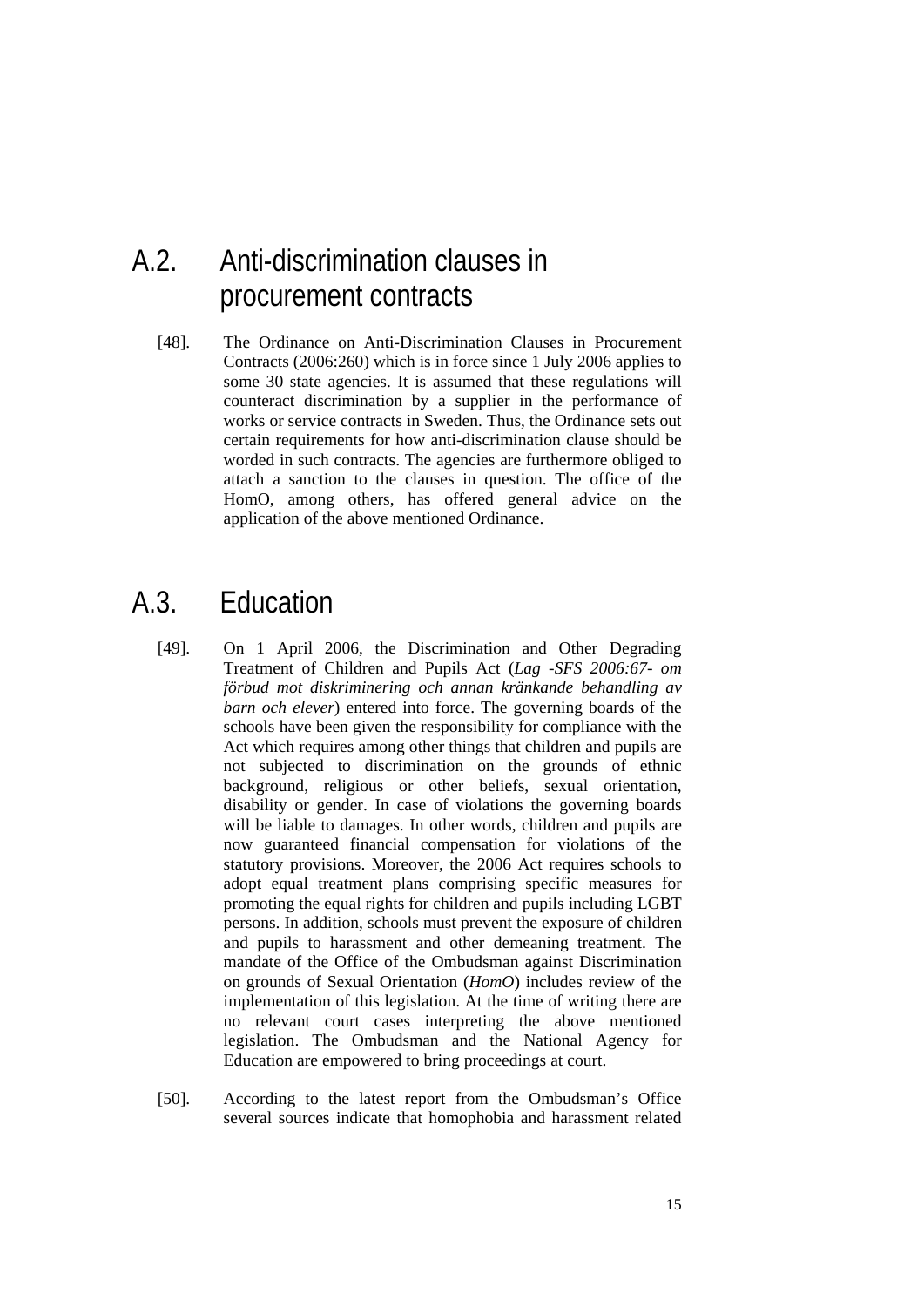to sexual orientation are commonplace in Swedish schools.<sup>23</sup> The Ombudsman (*HomO*) considers that "A sort of tyranny of invisibility and silence still marks the daily lives of lesbian, gay and bisexual youth". $^{24}$ 

[51]. With regard to higher education, the Ombudsman monitors the obligation of university institutions to actively promote the equal rights and opportunities of all students and to prevent discrimination on the grounds of sexual orientation. The legal basis constitutes the Equal Treatment of Students at Universities Act (SFS 2001:1286) (*lag om likabehandling av studenter i högskolan*). In 2006 the Office of the Ombudsman undertook a study related to seven Swedish universities' implementation of their equal treatment obligations.<sup>25</sup> The result shows that four of the universities did not have equal treatment plans, or their plans were not updated as well as not being observed in practice. Only three university-level institutions could present plans of satisfactory quality.

<sup>23</sup> See, for example, Skolverkets rapport nr 285, *I enlighet med skolans värdegrund*, 1 december 2006.<br>
<sup>24</sup> HomO, Rapport 2006, p. 7.<br>
<sup>25</sup> HomO, Bennert 2006, p. 97.

HomO, Rapport 2006, p. 97.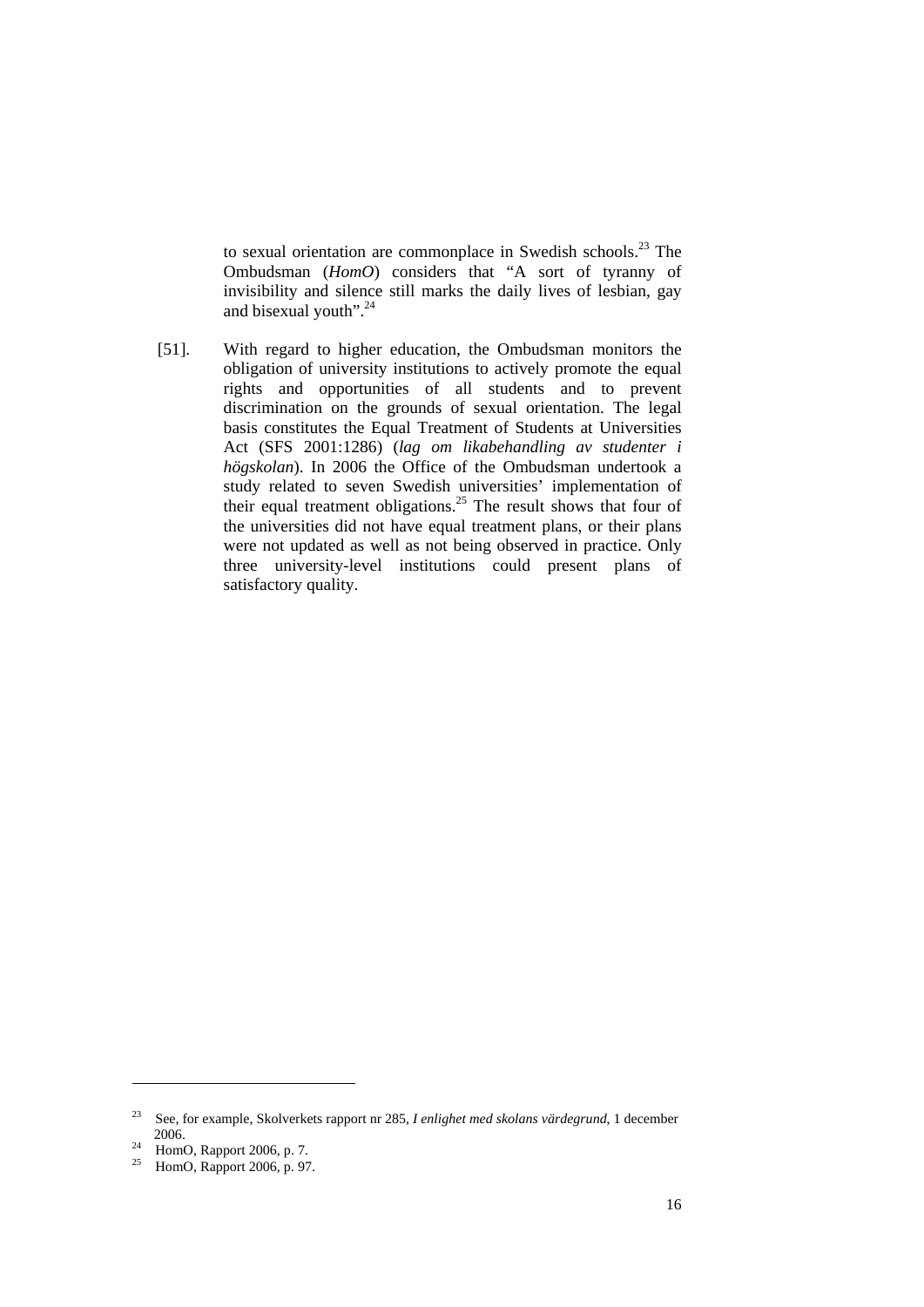## B. Freedom of movement

- [52]. According to the Aliens Act (SFS 2005:716) Chapter 3(a), section 2" 'a family member of an EEA national' means an alien who accompanies an EEA national to Sweden or joins an EEA national in Sweden and who is the spouse or cohabiting partner of the EEA national, a direct descendant of the EEA national or of his or her spouse or cohabiting partner, if the descendant is dependent on either of them for means of support or is under 21 years of age or a direct ascendant of the EEA national or of his or her spouse or cohabiting partner, if the relative is dependent on either of them for means of support."
- [53]. Sweden does not yet formally provide for same-sex marriage.<sup>26</sup> However, the term "spouse" includes people who are registered partners within the meaning of chapter 3, section 1 of the Act on Registered Partnerships (SFS 1994: 1117), i.e. same sex partners. The term "cohabiting partner" means those who are living together in a steady relationship and who share the same household (Cohabiting Partners Act SFS 2003:376, section 1 paragraph 1). It includes same sex partners (Cohabiting Partners Act section 1 paragraph 3). Thus, there is full equality of treatment of same sex spouses and cohabiting partners with different sex spouses and cohabiting partners. Accordingly, Sweden offers a registered partnership which enables partners of Swedish citizens to benefit from freedom of movement in other member states. The implications this equal treatment had for moving allowances etc. was the object of a case before the ECJ, C-122 and C-125/99, *D and the Kingdom of Sweden v. Council* [2001] ECR I-4319.
- [54]. The Migration Board issued residence permits for 19,387 EU/EEA-residents during 2007. In addition, there are estimated to be a few thousand other EES citizens resident in Sweden who have not registered with the Migration Board. However, the Migration Board keeps no separate statistics on the sexual orientation of the EEA national in Sweden, nor on those applications coming from same sex registered partnerships, or same sex cohabiting partners.

<sup>26</sup> See SOU 2007:117, Äktenskap för par med samma kön Vigselfrågor.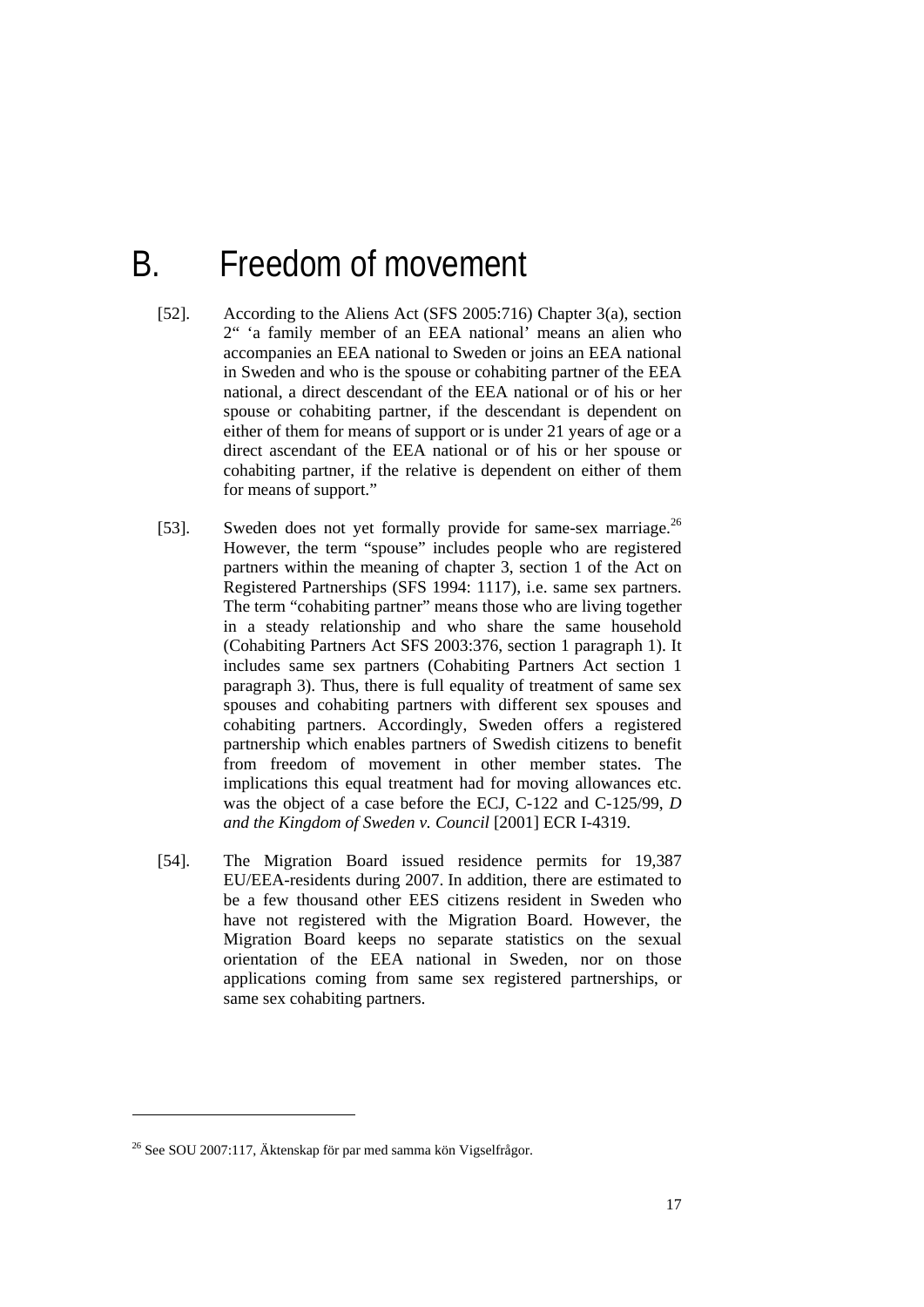## C. Asylum and subsidiary protection

- [55]. According to the Aliens Act (SFS 2005:716) section 4, paragraph 1, "'refugee' means an alien who is outside the country of the alien's nationality, because he or she feels a well-founded fear of persecution on grounds of race, nationality, religious or political belief, or on grounds of gender, sexual orientation or other membership of a particular social group and is unable, or because of his or her fear is unwilling, to avail himself or herself of the protection of that country. This applies irrespective of whether it is the authorities of the country that are responsible for the alien being subjected to persecution or these."
- [56]. The express reference to persecution on the grounds of sexual orientation was added in  $2005^{27}$ . Sexual orientation covers homosexual or bisexual orientation. Transsexuals and more generally "trans persons" are stated in the *travaux préparatoires*<sup>28</sup> to fall within the term "gender", meaning that persecution of a person because they are a transsexual can entitle the person to refugee status, assuming the other criteria in the section are fulfilled. LGTB partners are accepted as family members in the context of asylum (see paras 53 and 63).
- [57]. Even before the present wording came into force (31 March 2006), according to legislation from 1997, LGBT persons could, and did, qualify for subsidiary protection, assuming they could show that the other requirements for this were fulfilled. In a small number of cases before the Aliens Board (*Utlänningsnämnden*, the forerunner to the Migration Courts), LGBT persons were held to qualify for refugee status on the basis that their open profession of their sexual orientation constituted in the circumstances political acts which were likely to lead to persecution.
- [58]. As regards the impact, or social reality of the above provisions, statistics are not available (see para. 60). However, it should be stressed that these provisions are followed faithfully by the Migration Authority. Having said this, it should be noted that, as the "well-grounded fear" requirement is applied, the mere fact that homosexuality, bisexuality or transsexuality is criminalized in an LGBT person's country of origin does not per se mean that this person is qualified as a refugee. This will be the case only where

<sup>&</sup>lt;sup>27</sup> Legislative Bill ([Prop.) 2005/06:6, Commission of Inquiry (SOU) 2004:31.

 $28$  Prop. 2005/06:6 p. 22.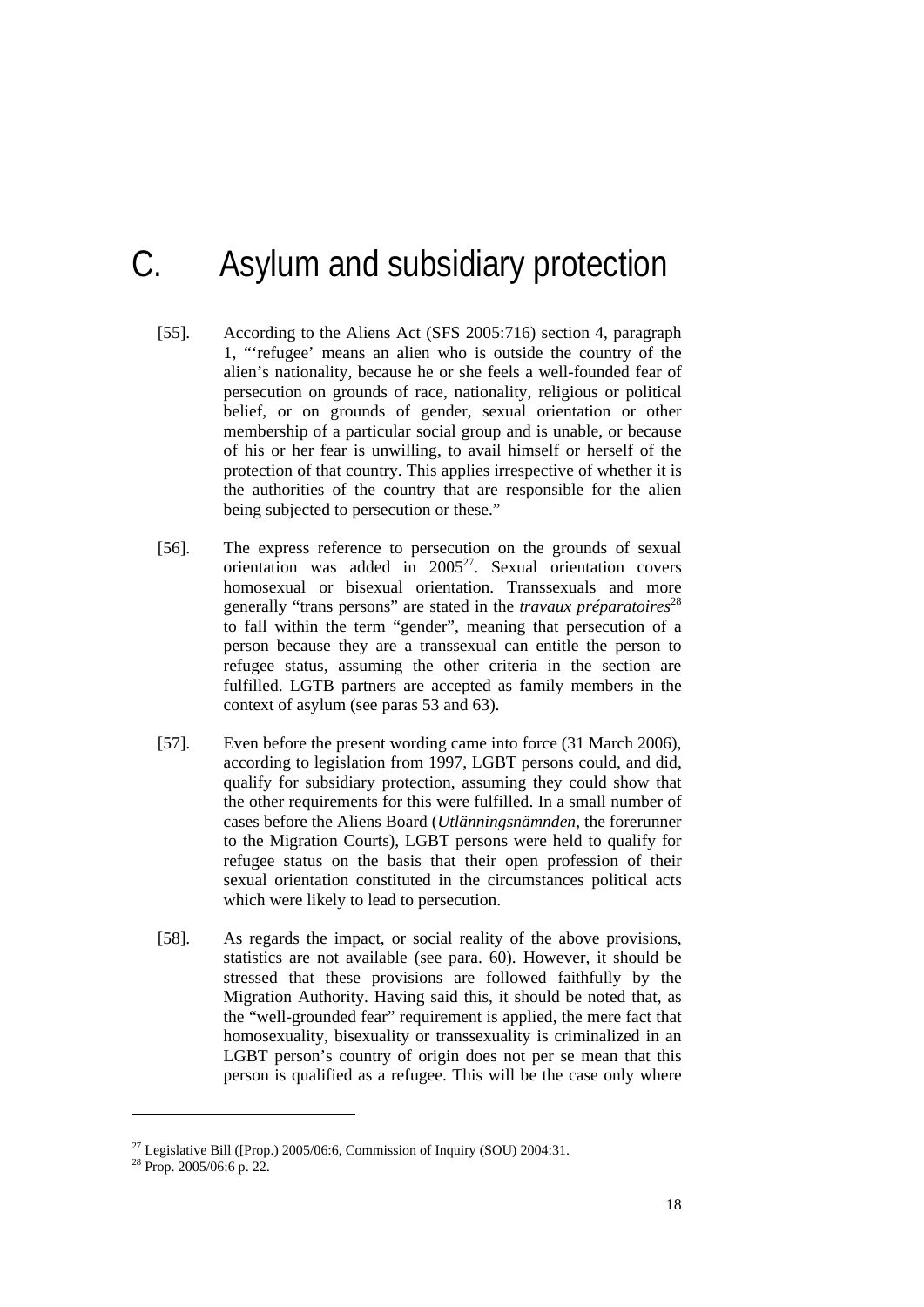there is, in practice, a likelihood of prosecution, or persecution of a different form, which is attributable to the LGBT person's sexual orientation or gender. Having said this, the position taken by the Swedish parliamentary committee in the debates on the adoption of the legislative amendment made clear that a person who has lived openly in Sweden with a homosexual or bisexual orientation cannot be expected to conceal this when he or she is returned to their country of origin. Thus, if a person openly living with a homosexual or bisexual orientation risks prosecution for this, then he or she should not be returned.<sup>29</sup>

- [59]. The definition of refugee covers non-state persecution, combined with state unwillingness, indifference or inability in fact to protect a person from non-state persecution.
- [60]. The Migration Authority publishes statistics broken down on the sex and national origin of asylum seekers, and applications granted. However, it does not collate and keep separate statistics of people applying for, and being granted, refugee status on the specific grounds of sexual orientation or gender (or any of the other specific grounds for persecution). Earlier material gathered by the above mentioned official inquiry indicated that the number of people granted refugee status, or subsidiary protection on these bases was small, usually less than 10 people per year. $30$
- [61]. During 2006, a system of appeals to specialized Migration Courts entered into force. There is, as yet, no relevant case law from the Migration Court of Appeal interpreting the requirement, as it is now worded, of persecution on the grounds of sexual orientation or gender.

-

 $^{29}$  Report of the Social Affairs Committee, bet. 2005/06: SfU4 p.13.

<sup>30</sup> SOU 2004:31 p. 71.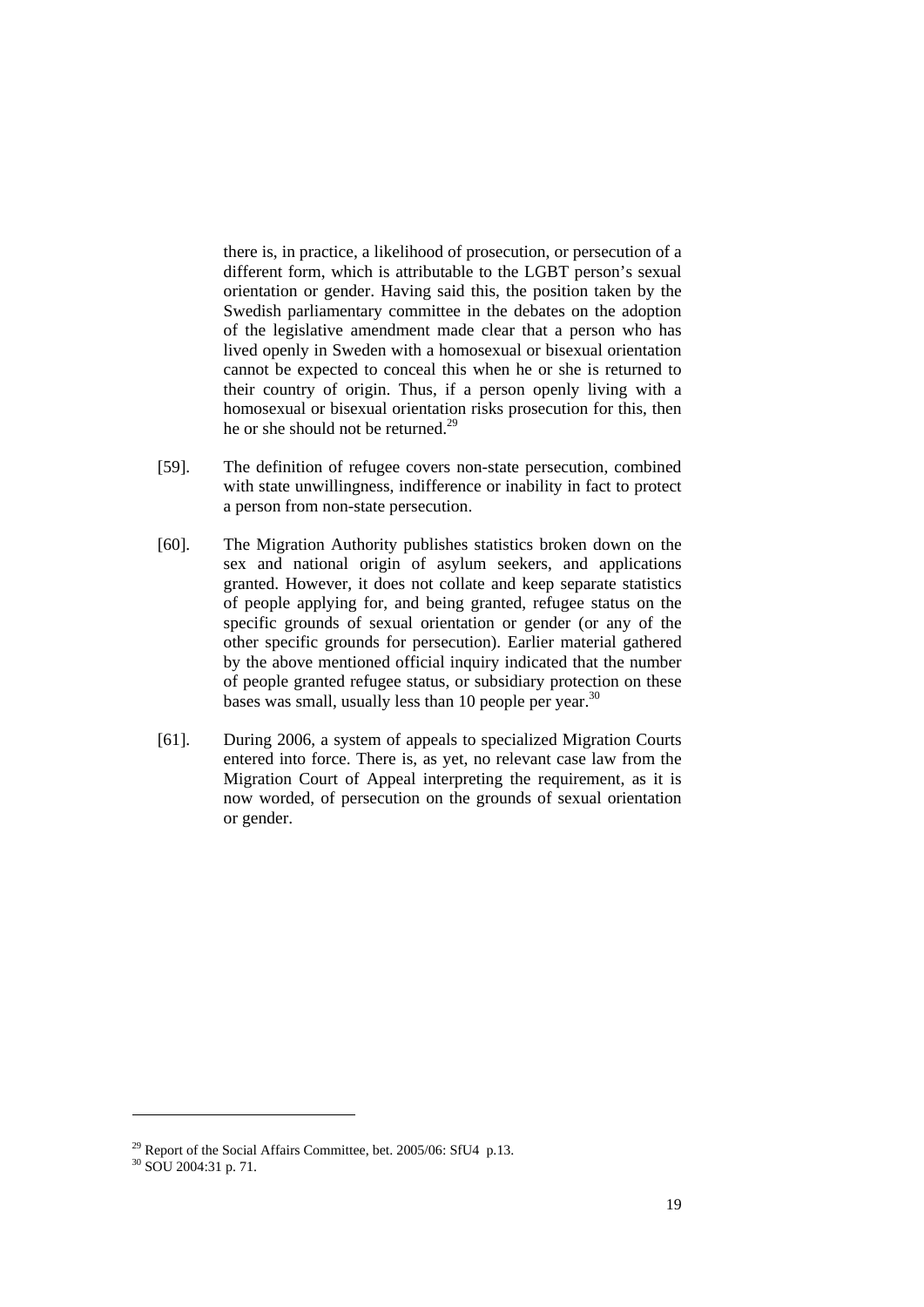## D. Family reunification

- [62]. The Aliens Act, chapter 5, section 3 provides that: "Unless otherwise provided in Sections 17–17b, a residence permit shall be given to 1. an alien who is a spouse or cohabiting partner of someone who is resident in or has been granted a residence permit to settle in Sweden, 2. a child who is an alien, is unmarried and a) has a parent who is resident in or has been granted a residence permit to settle in Sweden or b) has a parent who is married to or cohabiting partner of someone who is resident in or has been granted a residence permit to settle in Sweden, 3. a child who is an alien, is unmarried and has been adopted or is intended for adoption by someone who at the time of the adoption decision was and who still is resident in or has been granted a residence permit to settle in Sweden, if the child is not covered by point 2 and if the adoption decision has been issued or is intended to be issued by a Swedish court, is valid in Sweden under the Act on International Legal Relations concerning Adoption (SFS 1971:796) or is valid in Sweden under the Act consequent on Sweden's Accession to the Hague Convention on Protection of Children and Cooperation in Respect of Intercountry Adoption (SFS 1997:191)".
- [63]. The rules on family reunification are based upon the concept of a "reference person" within Sweden. His or her "nuclear family" members have the right to obtain residence permits on the basis of their connection to the reference person. The term "spouse" includes people who are registered partners within the meaning of chapter 3, section 1 of the Act on Registered Partnerships (SFS 1994: 1117), i.e. same sex partners. The term "cohabiting partner" means those who are living together in a steady relationship and who share the same household (Cohabiting Partners Act SFS 2003:376, section 1 paragraph 1). It includes same sex partners (Cohabiting Partners Act section 1 paragraph 3).
- [64]. The rules on international adoption by same sex couples were the subject of considerable debate in the last few years. The end result was that, as far as Swedish law is concerned, same sex couples are entitled to adopt on the same basis as heterosexual couples. The granting authority in the place of adoption may, however, not accept same sex couples as adopters.
- [65]. As regards the impact, or social reality of the above provisions, there is no evidence of discrimination in the application of these provisions. The Migration Authority does not collate and keep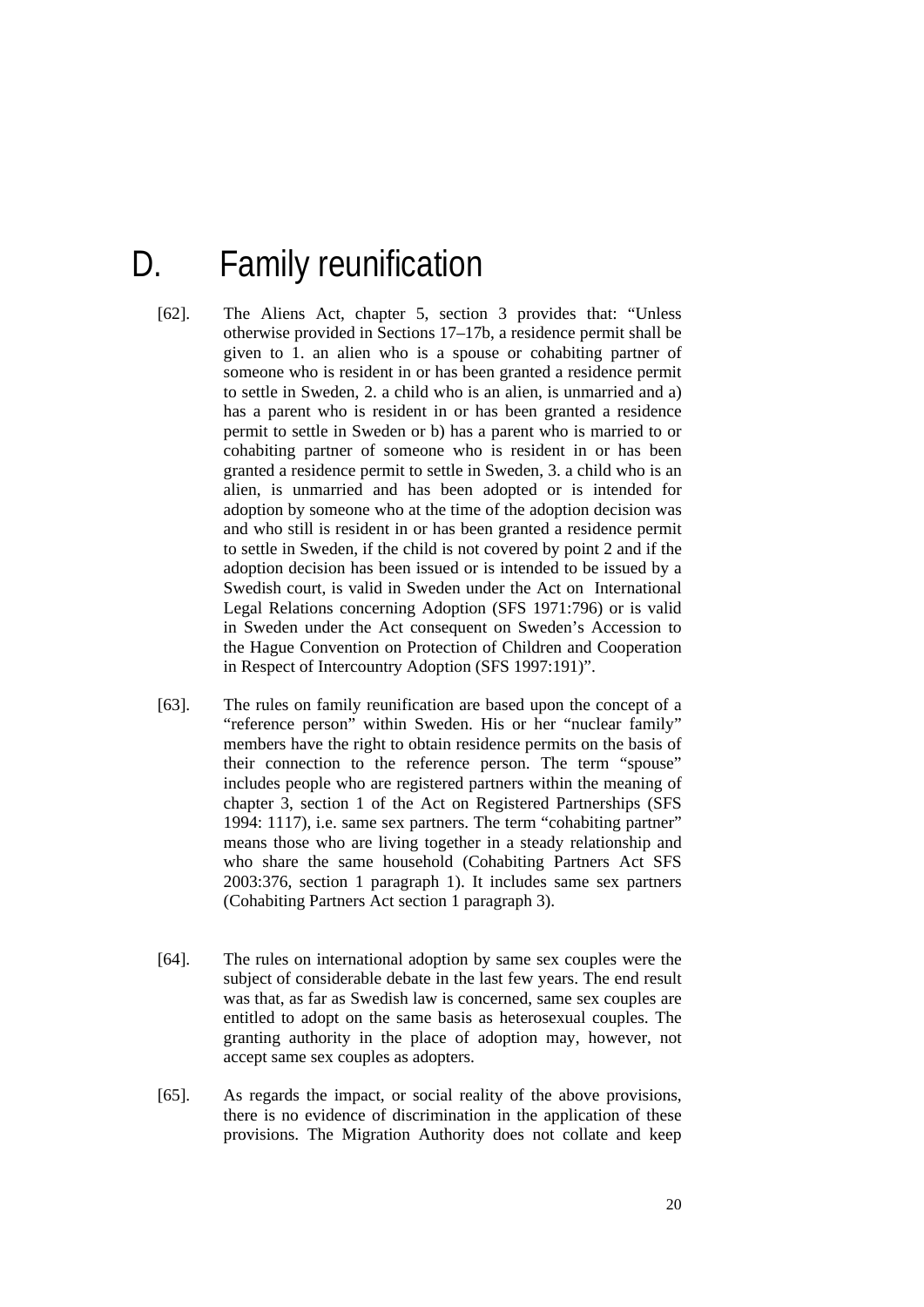separate statistics based on the sexual orientation of reference persons.

## E. Freedom of assembly

- [66]. Freedom of Assembly is constitutionally protected in the 1974 Instrument of Government (IG), Chapter 2 para 1, 12 and 14. The basic constitutional rule is that any meeting of persons has constitutional protection, if it has political, educational or cultural content. No sharp distinction is drawn between a meeting (or an assembly) and a demonstration, even though the latter is characterized by its expression of a particular point of view (public or private) and that a demonstration can be held by only one person. It is important to note that the constitutional provisions do not make the character of the event a factor in determining whether it has constitutional protection or not. This means that demonstrations such as "Pride-festivals" have constitutional protection.
- [67]. Ch 2 para 12 of the IG stipulates that the right to assembly and demonstration can be restricted by law. This means that only the Parliament has the power to regulate the exercise of these rights. There are certain exceptions to this rule, as local authorities in situations of crisis can prohibit all meetings in public places due to the dangers to life and security of individuals (*i.e*. in the case of a nuclear accident, local authorities around the nuclear plant can ban being outdoors for safety reasons). These exceptions have so far never been used in practice.
- [68]. The paragraph provides that any restriction on the right to assembly must be acceptable in a democratic society and necessary in relation to the goals of that restriction. It must not be based only on political, religious, cultural or such convictions and it may not lead to a threat to the formation of public opinion. In practice, the most important of these constitutional limits on regulating the freedom of assembly are the demand that the Parliament should be involved and the principle of proportionality expressed by the test of necessity.
- [69]. In Ch 2 para 14 IG, further limits on the constitutional competence to regulate the freedom of assembly are laid down. A restriction of that right can only be made for certain purposes: to secure order and security at the gathering, in regard of traffic, national security and to counter epidemics. The most important part of this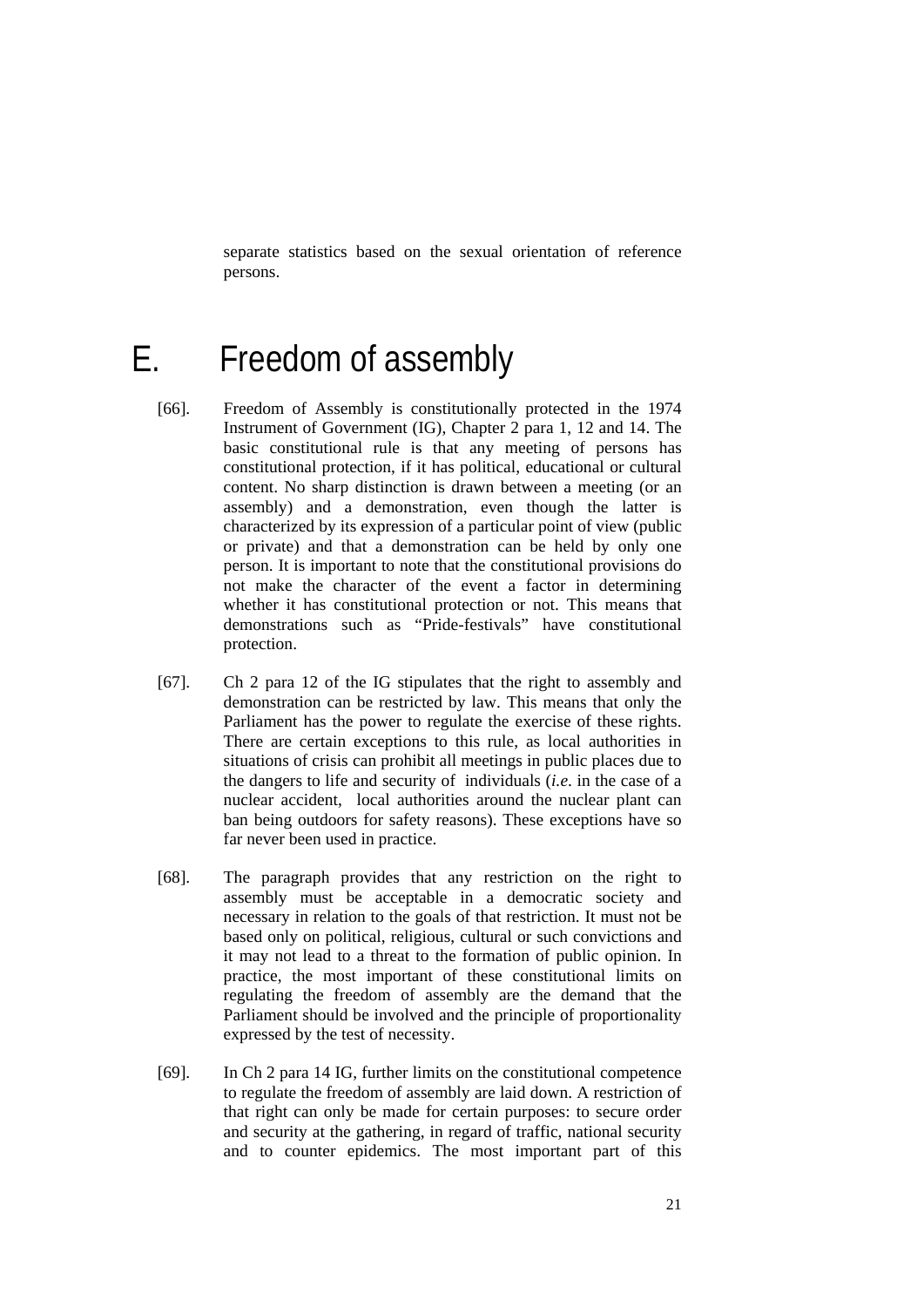provision is the way the power to regulate for protection of order and security is reduced to taking into account only such considerations *at the gathering*. This means that the restrictions in law (see below) cannot be used in order to prevent disturbances of the public order likely in the future, at places near by the gathering, etc.

- [70]. As the European Convention of Human Rights has been transposed into a Swedish law, Article 11 on the freedom of assembly is also part of Swedish law. It should also be mentioned that in respect of EU-law, the Charter of Fundamental Rights Article 12 also protects the freedom of assembly within that legal system and its impact on Swedish law.
- [71]. The constitutional possibility to restrict the freedom of assembly has been used by the Parliament to enact the Public Order Act (1993:1617, *Ordningslagen*).

### E.1. Public Order Act –Rules and Practice

- [72]. The Public Order Act contains an important distinction between gatherings which involve the expression of opinion (expressive) and gatherings that are purely for the purpose of entertainment. The law makes it much more difficult for the police and other authorities to act if a meeting is considered "expressive" rather than just entertaining, This distinction felt to be a constitutional necessity – as the constitution provides that assemblies that have some expressive (political, educational and cultural) content are protected, others are not. In practice, this means that dance-halls, discos, sport-events, game-halls, etc are treated differently than live concerts, street-corner talks and theaters (live and film). The latter has constitutional protection, the others do not. In consequence, the powers the Act give the police to interfere with expressive gatherings are much more restricted than the ones conferred in relation to entertainment events.
- [73]. In practice, this distinction has caused some problems, as arrangers of entertainment-events have tried to include some activity (a talk by a local politician, a live performance, etc.) that would classify the event as expressive, and thus restricting the powers of the police to interfere. The police try to separate such gatherings in two or more "phases" and act accordingly to the "phase" the gathering is in at a given moment. Risks for misuse of powers and lessened legal certainty are the potential results of this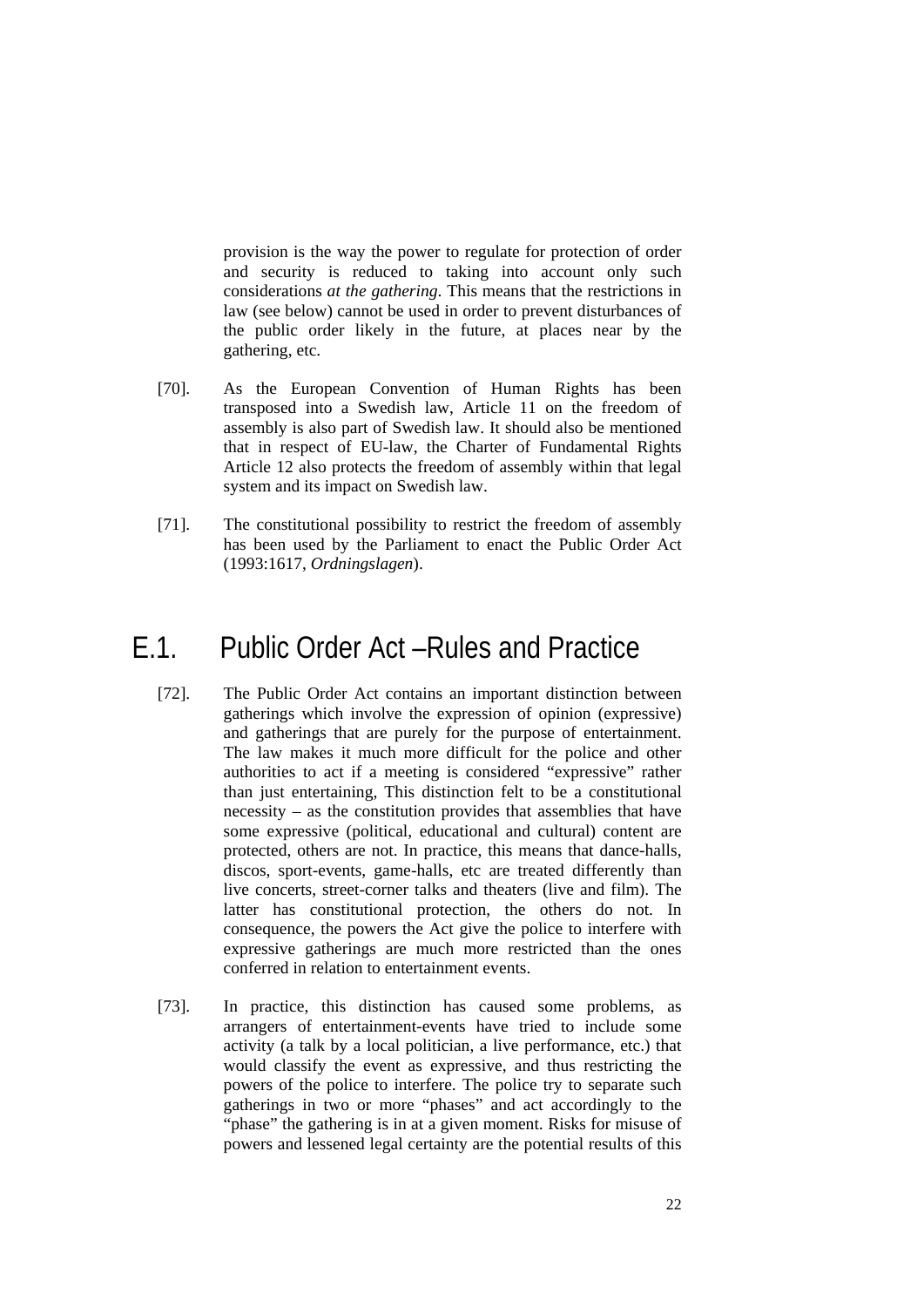regulation, but it seems to be quite uncontroversial outside a small group of especially interested.

- [74]. The Act stipulates that a permit should be given by the policeauthorities before an assembly or a demonstration. The police have the possibility to give permission under certain conditions, such as the time, place and manner of the demonstration (Ch. 2 para 16 of the Public Order Act). These conditions are not allowed to relate to the content or subject-matter of the demonstration, but only to objective factors like traffic, safety and the like. A demonstration to demonstrate on a high-way can be refused because of trafficdisturbances, but not because it is upsetting for onlookers.
- [75]. The decisions of the police-authority can be appealed to the local administrative court, which has the power to decide on the legality as well as the appropriateness of that decision. In addition, the Parliamentary Ombudsman (*Justitieombudsmannen*) exercises a post hoc supervisory control of the police-authority. JO devotes particular attention to how citizens' rights are observed by governmental authorities and almost every year makes critical decisions on how the freedom of assembly has been handled by governmental and local authorities.
- [76]. The police has the authority to disperse an expressive gathering (like a demonstration) if – and only if – it is an immediate threat to public order or security or a serious disturbance of traffic (Public Order Act Ch 2 paras 20-23). Less intrusive means should be tried before dispersal, if at all possible. It is particularly noteworthy that the lack of a permit does not give the police the power to intervene with an ongoing demonstration, notwithstanding the fact that arranging a demonstration without a permit is an offence in itself. Police-practice from later years suggests that the police have become more inclined to investigate for the purpose of prosecution individuals responsible for arranging assemblies without permits.
- [77]. It is quite clear from reported cases (primarily from the Ombudsman, but also from internal guidelines from the National Police Board (*Rikspolisstyrelsen, RPS*), media etc.) that the police generally speaking apply the law in a strict way, not interfering with ongoing demonstrations unless the conditions for doing so are clearly at hand. Criticism has in fact occasionally been directed towards the police for being *too passive* in situations that are upsetting for onlookers or cause milder forms of disturbances and too generous in giving permits for demonstration that are very likely to result in crimes and/or more widely felt disturbances of the public order. The typical such situation where the police have been criticized is where right-wing extremists have been, in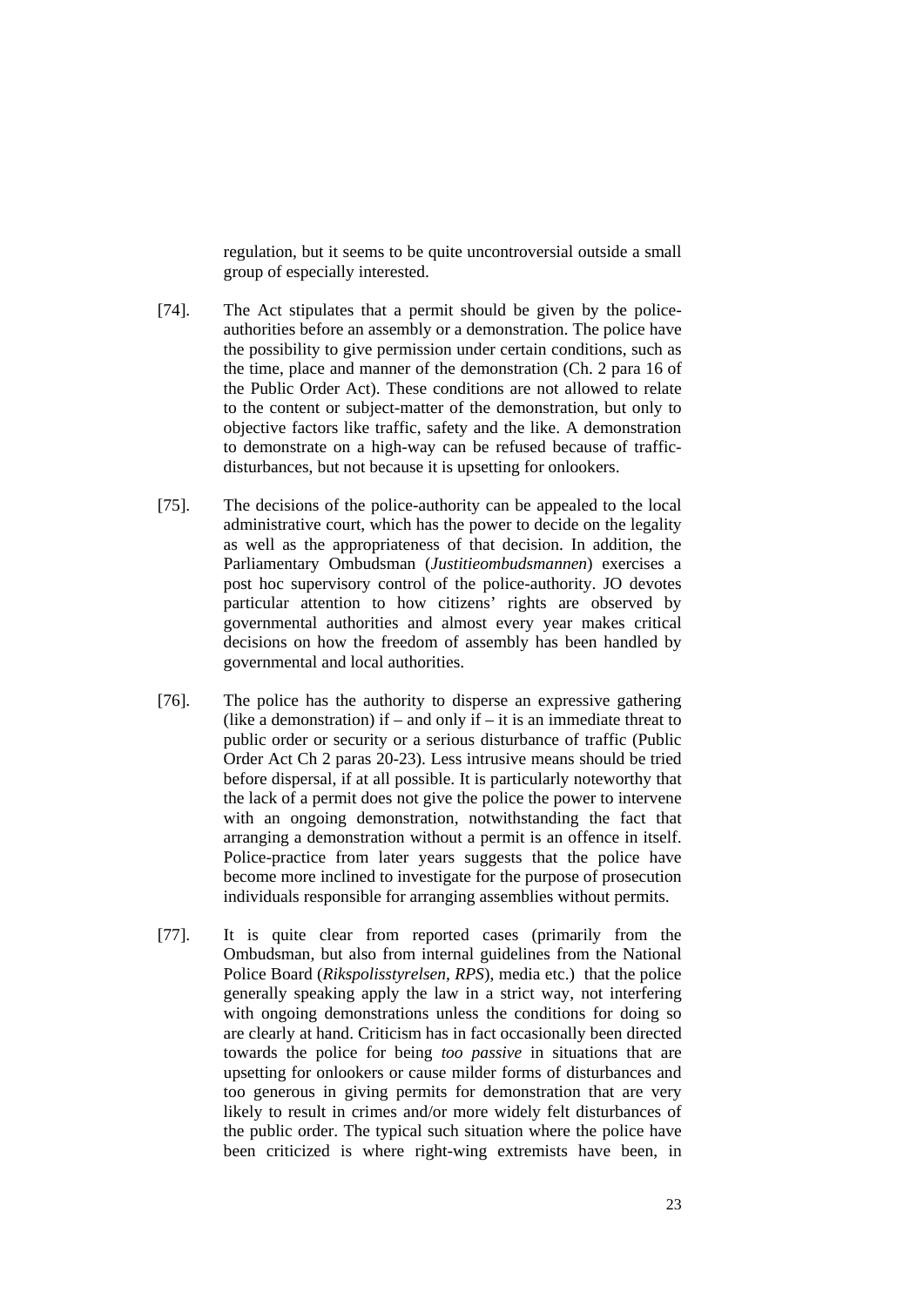accordance with the law, permitted to hold legal manifestations which however provoke violence from left-wing groups.

- [78]. The police tactic in practice seems to takes its starting point in that interfering with ongoing demonstrations in order to arrest a few more or less violent individuals often causes more disturbances to the public order, as resistance to arrests can provoke other demonstrators to interfere. Preserving public order is thus often best achieved by containing and controlling the assembly in a more passive way. Documentation and identification can at a later time lead to criminal charges and sanctions of offenders.
- [79]. There are several gay pride parades in the country, the largest being the Stockholm Pride festival, which started in 1998 and today is a major cultural event in the city every summer. The local authorities support the event and national political leaders, prominent cultural figures etc. hold speeches and hosts events. These events have had permits and have been held with no real disturbances. As far as the reporter knows, no gay organization have had any problems getting permits etc. for holding meetings and demonstrations. The ongoing supervision of police-authorities by the Ombudsman should have contained such information if itso was the case.

## F. Criminal law, hate speech

### F.1. Hate speech

- [80]. Hate speech is forbidden in Sweden, but this is regarded as a limitation of the constitutionally protected freedom of speech, which makes any changes in the law and all application of it a partly constitutional matter, something that affects interpretation and application of the law. The criminal provisions on hate speech are found in the two constitutional Freedom of Press (*Tryckfrihetsförordningen*) and Freedom of Speech (*Yttrandefrihetsgrundlagen*) Acts and in the Criminal Code Chapter 16 para 8 (*Brottsbalken* 16:8.).
- [81]. The constitutional Acts cover dissemination of messages by certain technical means such as printed materials or TV and radio or computer databases and they contain special provisions on the procedure and scope of criminal responsibility that make it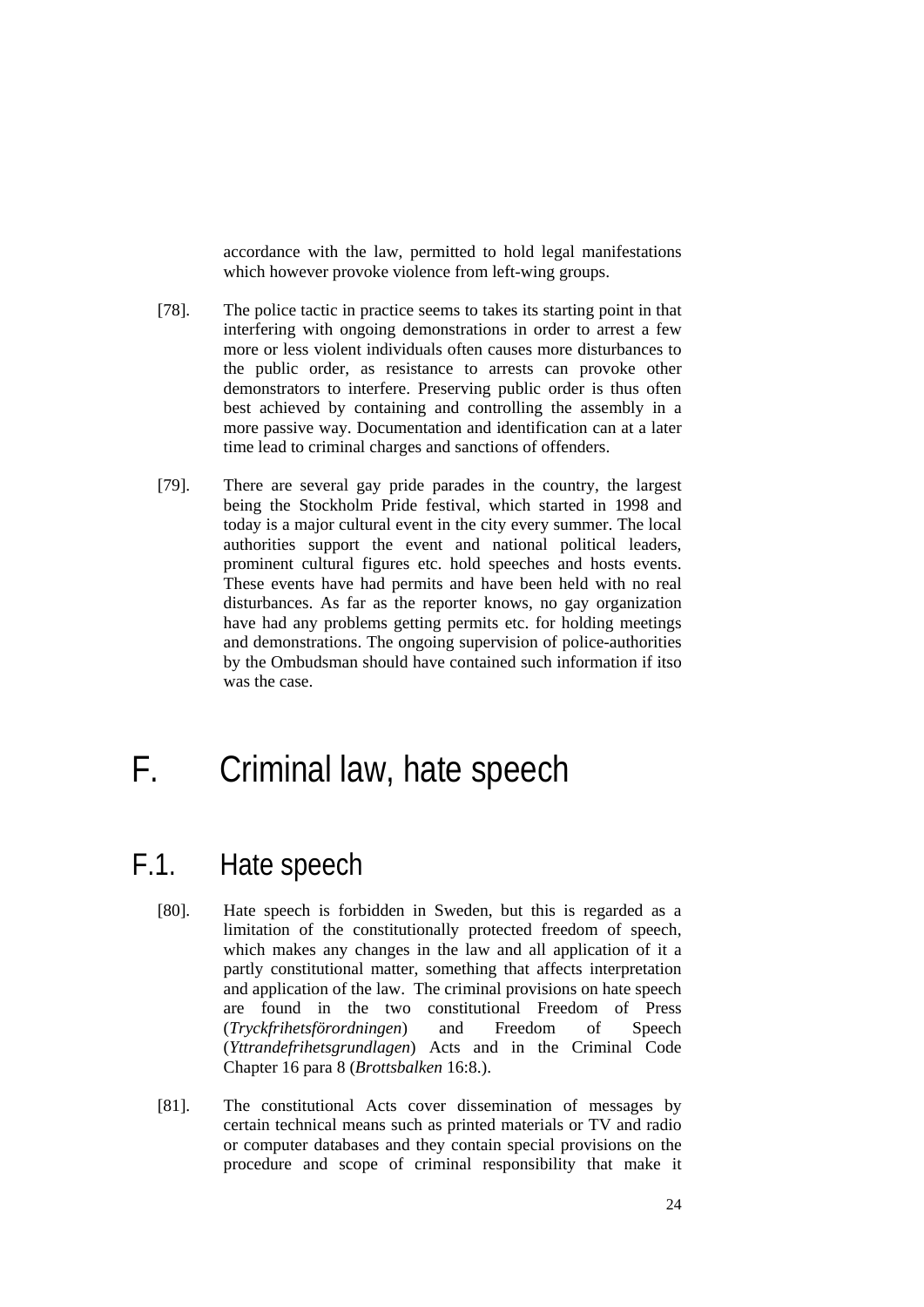difficult to get convictions. The trial is before a jury, only the Chancellor of Justice (*Justitiekanslern*) can prosecute, formal rules of criminal responsibility ensure that only one person can be held responsible for any crime and the time of limitations is very short. All of the requirements are made in order to make successful prosecutions difficult, thus ensuring strong protection for freedom of speech in the media. Trials on the basis of the constitutional provisions are unusual, no more than a handful a year. Other forms of utterances not in the media (*e.g*. defamation by word of mouth) are covered by the criminal code. The criminal law requirements for proving such speech crimes are the same, however, the above special procedural requirements do not apply.

- [82]. The provisions in constitutional and criminal law make it a crime to, in any way, disseminate a message that includes threats or disdain towards a group of people on ground of their race, colour, of skin, nationality, ethnicity, faith or sexual inclination. The last portion of the regulation, on sexual inclination, was included in 2002, after some rather extensive debate that mainly related to how the criminal provision should be applied in religious contexts.
- [83]. The penalty is a maximum of two years in prison or fines. A serious crime – consisting of very threatening acts or widespread dissemination and attention –is subject to a minimum of six months in prison and a maximum penalty of four years imprisonment.
- [84]. It must first be noted that not only word, written or spoken, are included, but also symbols, actions (*e.g*. the "Heil Hitler" salute) and clothes can be said to convene a "message" in the meaning of the law (See Supreme Court case NJA 1996 s. 577).
- [85]. The message must have been "disseminated" in one way or another, which preludes criminal responsibility for wholly private conversation between two or a few persons. It is however not any longer so that any message must be made public, it is enough that a more undetermined group of people directly or indirectly receives it. Utterances at a private meeting with a group of more than a few persons attending will generally by covered. It is also worthy of notice that it is not required that the message actually was received by anyone, it is enough that there was a typical risk for such an effect (see for example RH 1998:77).
- [86]. A problematic part of the regulation in practice has been the criminalization of "disdain", as this leaves a lot of interpretive space for the police, prosecutors and courts. The courts have, in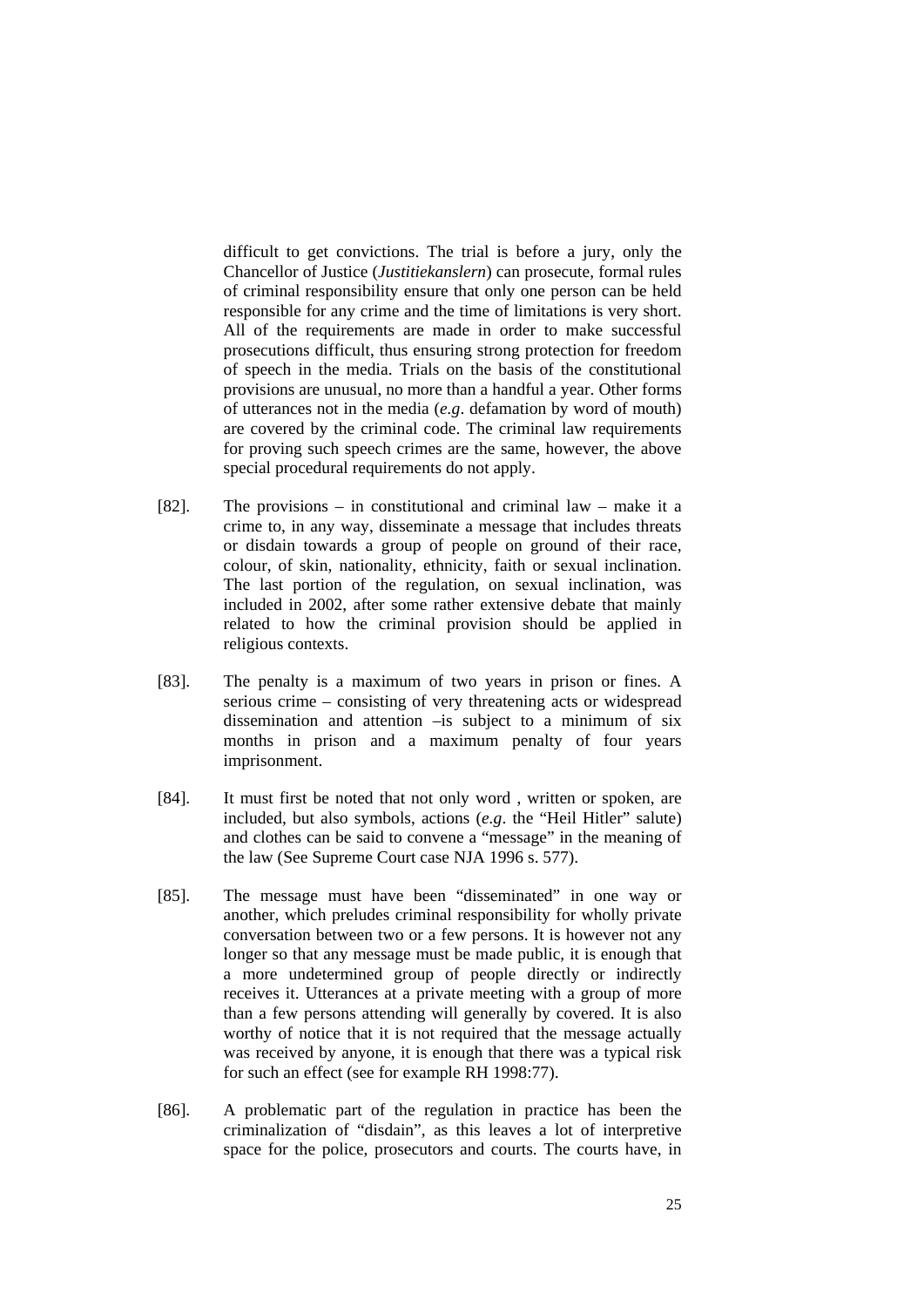accordance with the intentions of the Parliament, taken a rather extensive view on what behavior and what expressions that can be said to express disdain on such grounds. (See for example Supreme Court cases NJA 1982 s. 128, NJA 1996 s. 577 and NJA 2006 s. 467) This has resulted in a second problem for the courts, as in some cases the European Convention on Humans Rights (ECHR) Article 10 on freedom of speech has been interpreted as placing obstacles in the way for convictions that would be in accordance with Swedish law.

- [87]. A particularly debated case was the Supreme Courts decision in NJA 2005 s. 805 regarding a clergy-man who during a sermon spoke of the bible and the views expressed therein on homosexuality (the case of Åke Green). The Supreme Court found that the criminal code had to be interpreted in the light of the ECHR Article 9 and 10, that the situation was such that it was likely that the European Court of Humans Rights would find a conviction to be a violation of the ECHR and therefore the court acquitted the accused.
- [88]. This case has had some follow-ups during 2006 and 2007, which goes in the same direction. It seems that the Supreme Court will convict persons that are rather clearly speaking out of a extreme right-wing perspective (as these groups, generally speaking, according to the case-law of the ECtHR will be not be protected by the ECHR). The Supreme Court for example, confirmed the convictions of two people who had distributed literature insulting to homosexuals in a school. On the other hand, the Supreme Court will be very careful to convict intolerant expressions made in a religious context. This practice is consistent with the approach of the Chancellor of Justice in regard of complaints of expressions in religious papers, radio-shows, etc., according to the constitutional provisions in the Freedom of Press and Freedom of Speech Acts.
- [89]. It should also be mentioned that the Criminal Code contains special provisions on aggravated penalties in cases of hate-based crimes, Ch 29 § 2. In 2002, crimes based on hate on the grounds of sexual orientation were added to the list in the paragraph.

## F.2. Unlawful discrimination

[90]. In the same part of the criminal code as hate speech, Chapter 16 para 9, discrimination against people on the same grounds of race, colour of skin, nationality, ethnicity, faith and homosexuality are forbidden. This prohibition is however directed to business-owners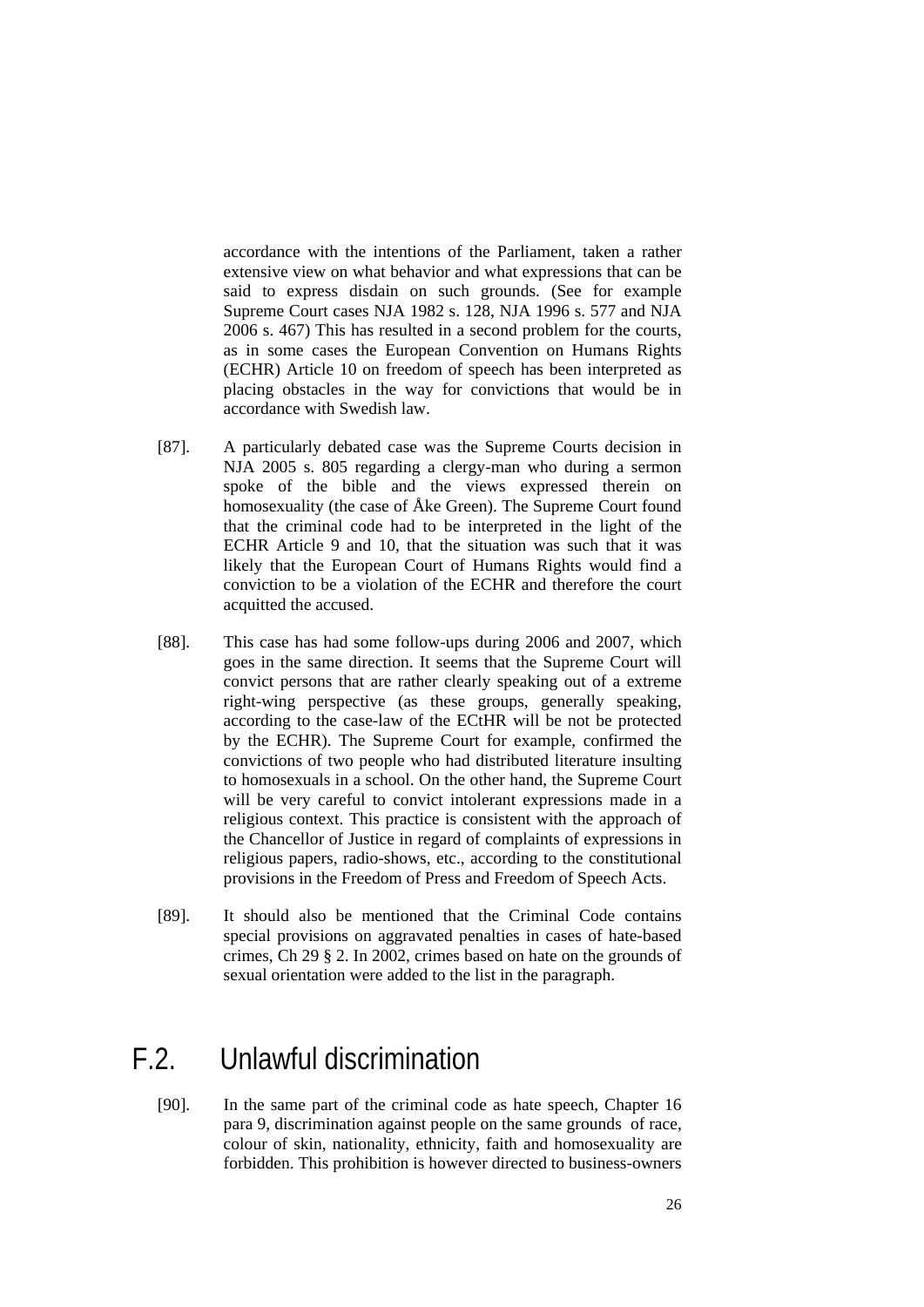and their employees and thus only applicable in the context of public life such as access to restaurants, taxis, theaters etc. Even if the concept of "business-owner" is interpreted widely in practice, it is a restriction of the protection against discrimination. People acting in the service of the (national or local) government, or on behalf of it, are also subject to criminal responsibility. From the preparatory works it is clear that this is mainly intended for services provided by the government that resemble commercial services, but the wording of the law is not totally clear on this and a certain uncertainty exists on the matter of the statute's reach (see Övre Norrland Court of Appeal, case T 441-07, decided on 9 January 2008). In the second part of the paragraph, arrangers of public gatherings are included in the group covered by criminal liability.

- [91]. Discrimination on the labour-market and in other areas of social life is not covered by the criminal provision. Instead special legislation, now under reform, regulates that area. The most important current laws on this area are the Act Against Discrimination in Working Life (1999:130), the Act Against Discrimination on the Basis of Sexual Preferences (1999:133), the Act on Equal Treatment of Students (2001:1296) and the Act of Prohibition of Discrimination (2003:307). Notable differences between these later acts and the criminal regulation of unlawful discrimination are that the sanctions are private-law damages and that the criminal law only protects homosexuals, while the other regulation covers sexual orientation instead. This area of law is, as can be gathered by this short overview complex and not very easily understood by individuals. The whole area is therefore currently under reform.
- [92]. Criminal responsibility is conditioned on whether there has been any differential treatment between "ordinary" customers and the alleged victims of discrimination. This treatment can consist of acts as well as omissions. Typical cases are refusal to enter restaurants or other premises, or to order goods or services, obliging individuals to leave premises, etc. Conditions that on the surface seem neutral can be unlawful, if for example their primary effect is to exclude a certain group of people on the basis of race, etc. In NJA 1999 s. 556 the Supreme Court held that a prohibition on wearing long skirts in a supermarket was indirectly discriminatory of women of the Roma minority.
- [93]. Special note should be made on the fact that as unlawful discrimination is a criminal offence, the burden of proof is upon the prosecutor and the level of certainty demanded by the courts in relation to evidence is high. In practice this means that intentional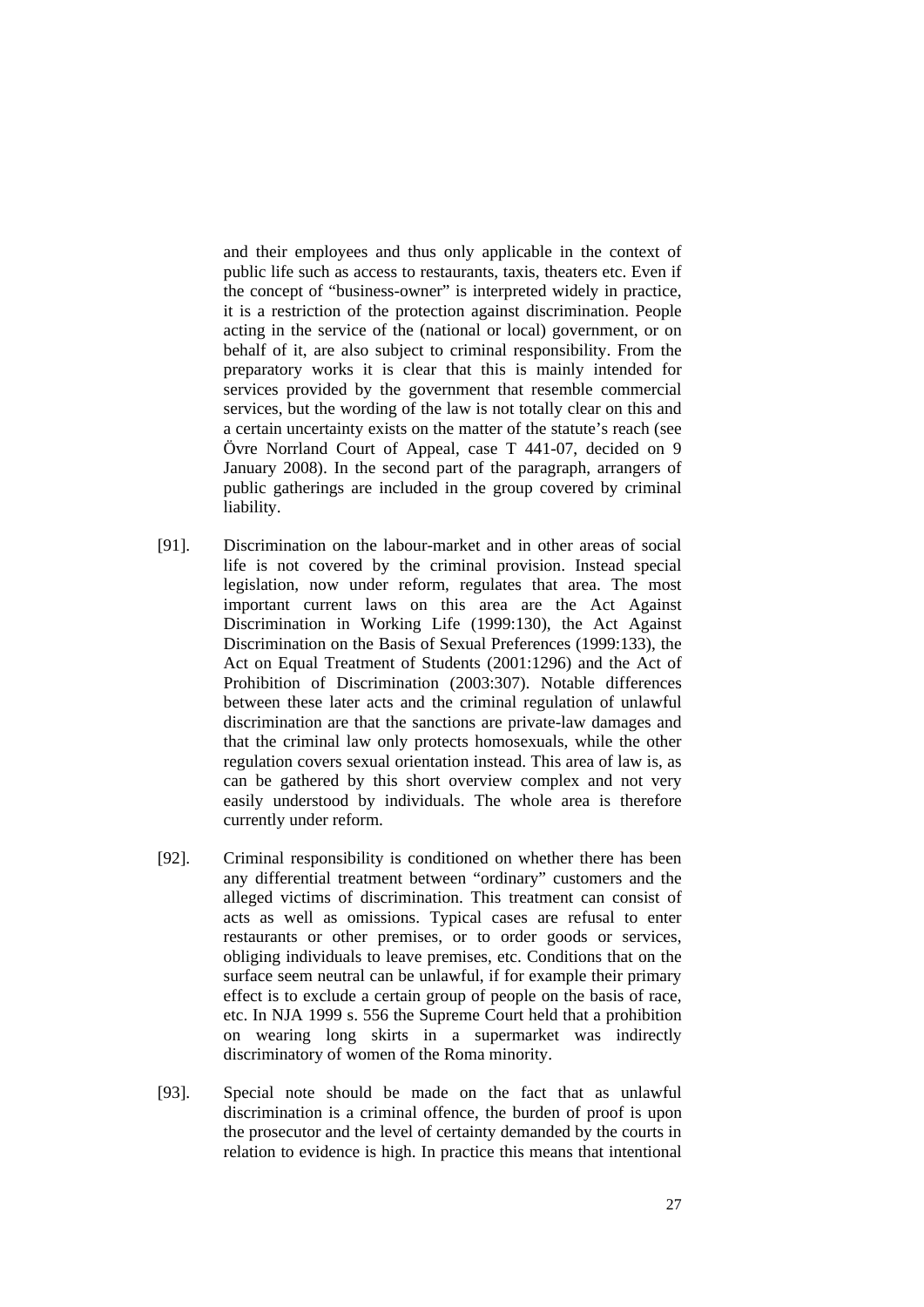discrimination can be very hard to prove, even if the particular circumstances of a case give strong indications that one of the covered grounds could have influenced the decision (not to sell, rent, etc.) under trial. The Supreme Court in NJA 1996 s. 768 did not find it proven beyond reasonable doubt that a "bouncer" discriminated persons seeking entrance to a restaurant. There could have been other explanations for the refusal to admit three black men, according to the Court. In the Supreme Courts decision in NJA 1999 s. 639, other factors, such as private economy, could explain the refusal to rent a flat to a woman of foreign origin and in a Svea Court of Appeal case (B 8426-06, decided 8 November 2007) a mistake regarding a person's sobriety could explain a bouncers' refusal to admit a person into a restaurant.

- [94]. Two more recent cases are also of interest in this context. In the first, a conviction in a local court was overturned by the Court of Appeal (case B 3145-05, decided 22 December 2006 by Skåne and Blekinge Court of Appeal). The Court of Appeal was not convinced that there was no other possible (and lawful) explanation for the selective admittance-policy in that case. Svea Court of Appeal (case B 2292-04, decided 15 November 2005) has also found that the prosecutor had not proven that the proprietor of a restaurant who had asked two women who had been kissing to leave had been guilty of discrimination on the basis of sexual orientation. As the higher courts seem to take a very strict view on the level of proof, the law seems to be somewhat ineffective.
- [95]. A rather fresh case is of special interest in this regard. It is the judgement of the Gothenburg local court (case B 5893.06, decided 19 March 2007), where a law-student organized four groups of young men which sought entrance to several restaurants and clubs in town. Two groups consisted of "Swedish-looking" men and two with "foreign-looking" men. They then taped various attempts to enter popular places and at several of these the "foreign-looking" groups were not admitted, ostensibly due to lack of room, that they were not on special guests-lists, etc. The "Swedish-looking" groups however, were admitted to the very same places. The court had no problem in finding that the difference in treatment was related to ethnic factors- other explanations being unconvincing – and convicted the accused. It is of course unusual that the evidence is as clear as in this case. If this case will stand in the higher courts, it might be the signal of a somewhat less strict view on the level of evidence.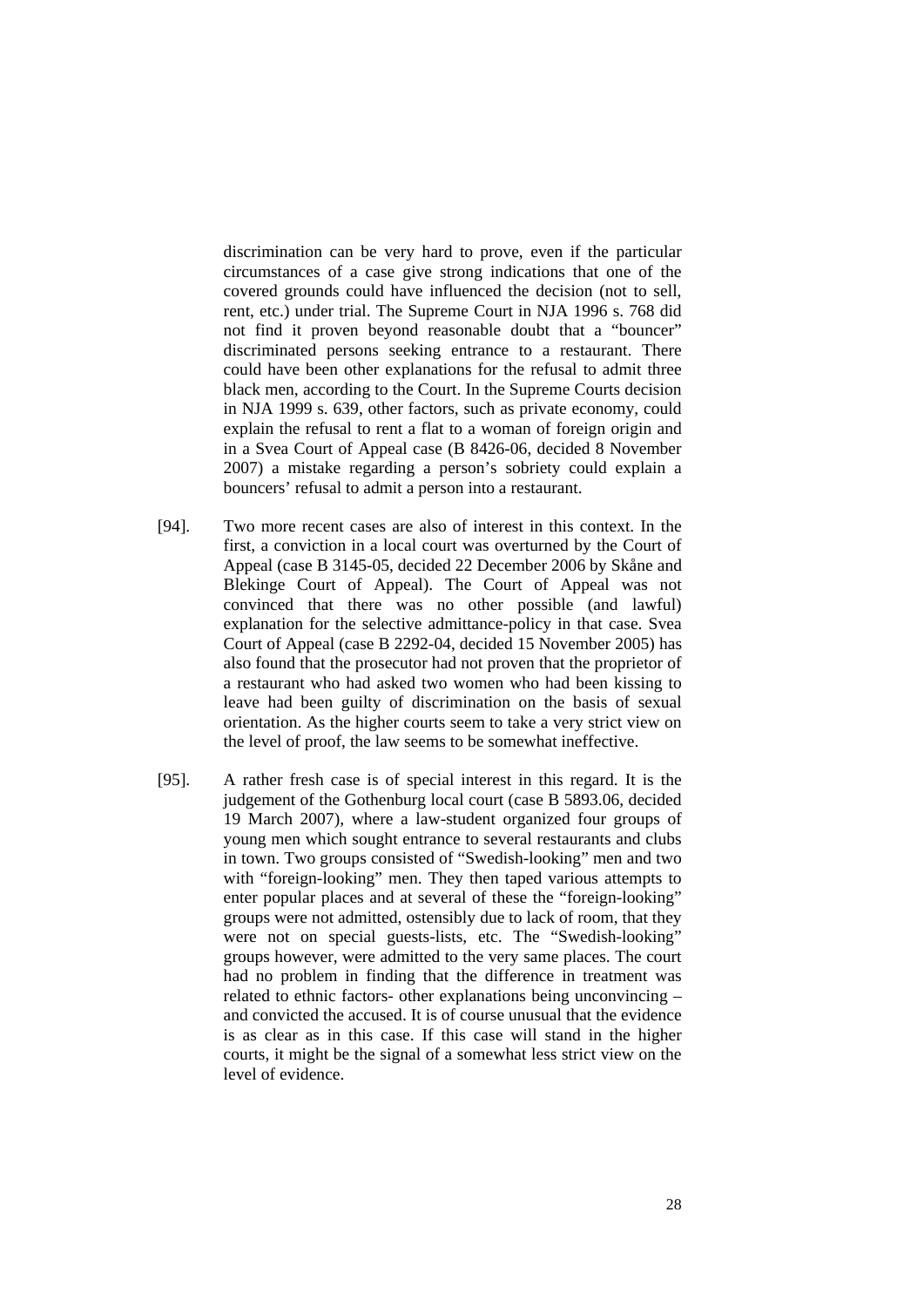## F.3. The criminal law in practice

- [96]. Statistics under this heading are reported in the Swedish National Council for Crime Prevention (*Brottsförebyggande rådet*) yearly reports on criminal activities, police and court practice. According to the number of crimes relating to reported (not solved) hate crimes in the year of 2066 was 3 259, of which 2 189 could be identified as related to ethnic groups and minorities. It should be stressed that the statistics does not contain any detailed information on hate-crimes based on homophobia and that it does not give specific information on the different grounds of hatecrimes. The numbers here given are a short summery, compensating for the lack of relevant information in Annex 2.
- [97]. The total number of hate-speech crimes reported 2006 was 754, but only 33 persons were actually convicted by a court or accepted criminal responsibility by a simplified procedure. None of these were sent to prison.
- [98]. Homophobia as a motive for crime could be identified in 684 reported crimes. In only 25 % of these reported cases/instances was the victim of the About 50 % of the accused and/or suspected persons in such cases were under 20 years old (Brå rapport 2007:17). The most usual crimes are unlawful threats and harassment (*olaga hot, ofredanade*) followed by violent crimes and slander. The numbers of crimes in each category is so few that there are large differences between studied years. It is thus hard to say anything statistically certain about trends etc., but it can be noted that in 2006, hate speech was the crime with the largest increase in reported cases, up 57 % from 2005, while unlawful discrimination on the grounds of sexual preferences declined by 27 %. In 2006 only 6 persons were actually convicted by a court for the crime of unlawful discrimination and no prisonsentences were handed down.
- [99]. From the statistics of 2006, it seems that the politically motivated hate-crimes being reported are declining (340 in 2004, 328 in 2005 and 304 in 2006). About 10 % of these instances concerns crimes on the basis of homophobia, the dominant type being race-related crimes. The numbers for these crimes alone are not declining as much as the rest, but the figures are too small to draw any more certain conclusions.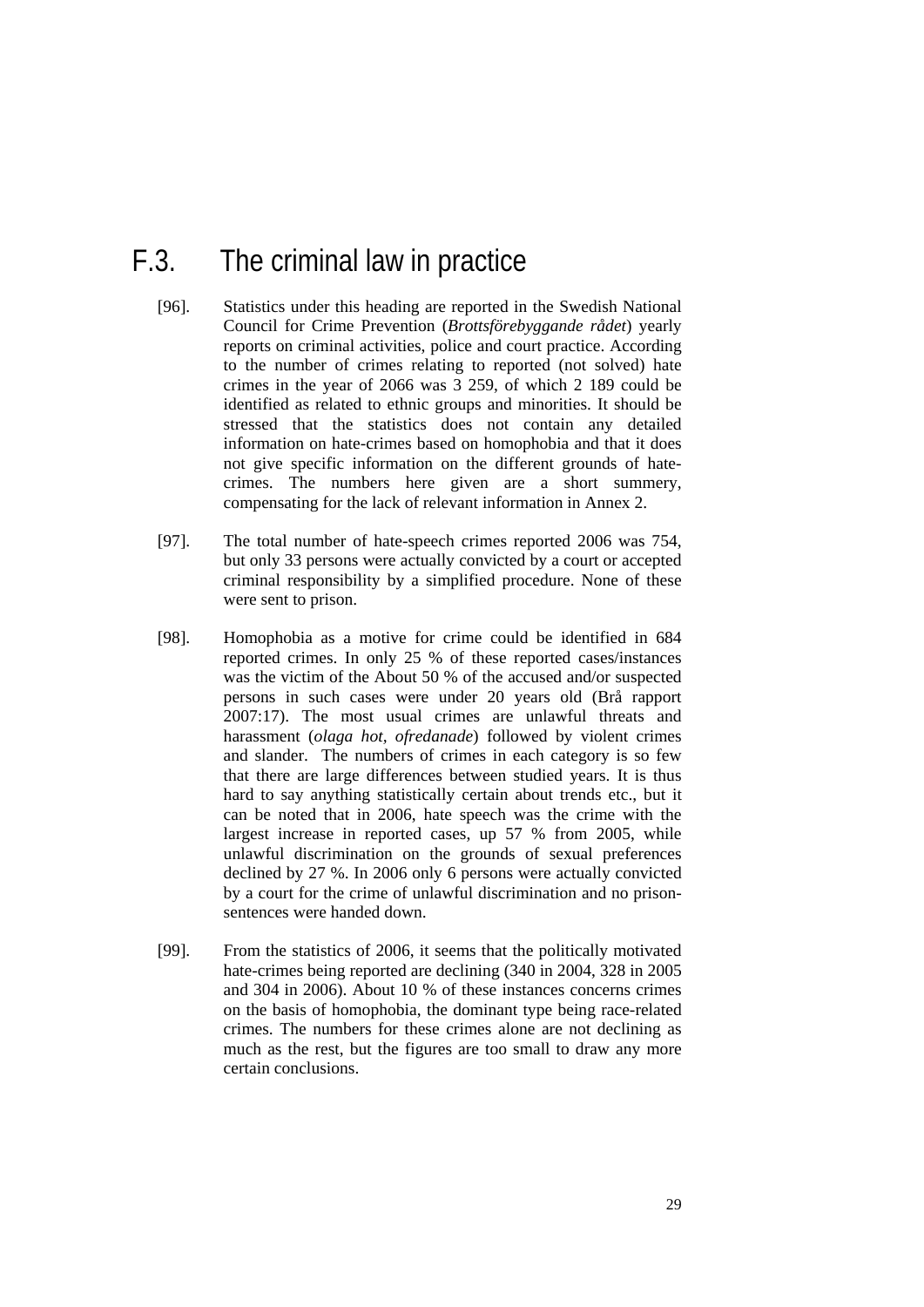# G. Transgender issues

- [100]. Currently, in Sweden transsexuality is considered as an issue related to gender/sex identity and not to sexual orientation.<sup>31</sup> It falls within the jurisdiction of the Equal Opportunities Ombudsman  $(J\ddot{a}mO)^{32}$  In other words, transsexual persons were covered mainly through the prohibited discrimination ground "sex" in Swedish legislation, *i.e*. the notion 'sexual orientation' does not comprise the category of trans-persons.<sup>33</sup> However, only transsexual persons (*i.e.* not all kinds of trans-persons were included) were, for example, covered by the antidiscrimination clause of the Equality legislation (*jämställdhetslagen* (SFS 1991:433)). The notion 'trans-persons' comprises in the Swedish legal context those who are or who are perceived to be transsexuals, transvestites, intergenders, intersexuals, transgenderists, drag kings or drag queens. Trans-persons have been described as "individuals who at times or always have been perceived to have or express or be perceived as expressing a sexual identity that at times or always differs from the norm for the sex that is registered for them at birth."<sup>34</sup>
- [101]. In order to modernise the Swedish legislation a Commission of Inquiry was set up by the Government and it has proposed in its final report SOU 2006:22 (*En sammanhållen diskrimineringslagstiftning*) that discrimination should be prohibited also on the grounds of sexual identity. This term has been described by the Committee as follows: " 'sexual identity' refers to a person's identity, appearance or behaviour as regards sex, regardless of whether the identity , appearance or behaviour differs from what is traditionally deemed to constitute the norm for men and women respectively". In addition, the notion 'sex' as a ground of discrimination is understood as "the biological sex as registered for a person at birth or the sex that is later determined for her or him".  $35$  It is assumed that through the discrimination grounds 'sex' and 'sexual identity' the proposed discrimination legislation will cover the whole group of trans-persons.<sup>36</sup> The above mentioned legislative initiative is at the time of writing under review.

-

<sup>&</sup>lt;sup>31</sup> Skr. 2005/06:95, p. 41. See also <u>www.rfsu.se/transsexualism.asp</u> and <u>www.rfsl.se/?p=115</u><br><sup>32</sup> Ny diskrimineringslag, 19-03-2008, www.jamombud.se<br><sup>33</sup> According to Sec 2 of the 1999 Employment Act the term 'sexual o

homosexual, bisexual or heterosexual orientation.<br>  $\frac{34}{1000}$  SOU 2006:22, p. 52.<br>  $\frac{35}{1000}$  SOU 2006:22, p. 52.

 $^{35}$  SOU 2006:22, p. 52.

Ibid., p. 42.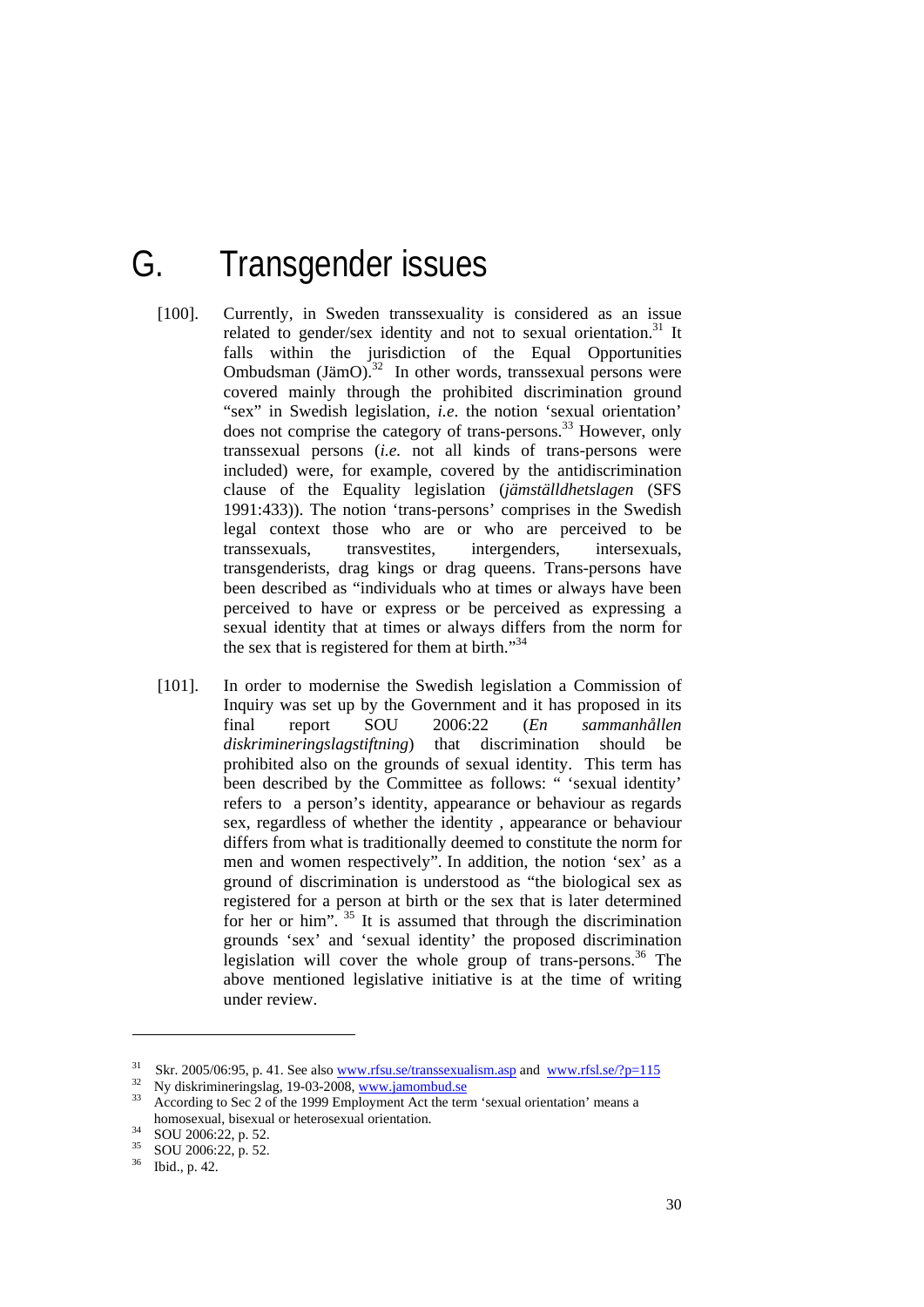- [102]. To total number of applications of persons who wanted to change their gender/sex between 1972 and 2006 was  $590.<sup>37</sup>$  During 2006 approximately 60 persons applied for sexual reassignment surgery in Sweden.38 It is the present Swedish 1972 Act on the establishment of sex identity (sexual designation) (*lag om fastställelse av könstillhörighet (SFS 1972:119*)) which sets down the conditions for change of sex - medically and legally. The 1972 Act requires *inter alia* that the applicant is adult, i.e. has attained 18 years of age, has been sterilised or omits reproductive ability otherwise (*i.e.* is sterile) in order to be considered for the change of sexual designation.
- [103]. Moreover, the Act allows transsexuals who have undergone gender reassignment surgery to get their personal documents reflecting the "new" gender (see also *folkbokföringslagen ( SFS 1991:481*)). The new Act on secrecy (*sekretesslagen*) which is in force since 1 October 2006 also covers the relevant information about changes in sexual designation.
- [104]. Nevertheless, the 1972 Act, which was the first legislation in the world of its kind, has been heavily criticised by Swedish NGO:s as well as within academia as being old-fashioned $39$  and even generating discriminatory attitudes and practice.<sup>40</sup> This law was promulgated during a time period in Swedish history when the eugenics debate still was vibrant. Transsexuality and sex identity disturbance is at present classified as a mental illness. NGO such as *Patientföreningen Benjamin* has pointed out that according to the transsexual persons themselves transsexuality is a biological variation and the medical/health care should be based on neurological basis instead.41 Mention should be made here of the fact that homosexuality is since 1979 no longer classified as a disease by the National Board of Health and Welfare.
- [105]. A government appointed Commission submitted a report containing a number of proposals for necessary legislative changes in March 2007 (SOU 2007:16, *Ändrad könstillhörighet- förslag till ny lag*). Among the generally positively received proposals are: firstly that the current requirement of being unmarried or divorced as a prerequisite for authorisation for change of sex shall be

<sup>&</sup>lt;sup>37</sup> See *Transitionsstatistik*, www.rfsl.se/?p=2404 See also below Annex to Chapter G.<br><sup>38</sup> SOU 2007:16, p. 11.

<sup>39</sup> See SOU 2007:16, pp. 96-102; Uppsala Universitet, Juridiska fakulteten, Remiss "*Ändrad könstillhörighet-förslag till ny lag* (SOU 2007:16)", Dnr JURFAK 2007/38, 15 november 2007, p. 1; RFSL, *Yttrande över Ändrad könstillhörighet - förslag till ny lag* (SOU 2007:16),

Stockholm 8 november 2007, p. 2.<br>
<sup>40</sup> www.rfsu.org/sou\_2007\_16asp ; www.foreningenbenjamin.se<br>
<sup>41</sup> SOU 2007:16, p. 97.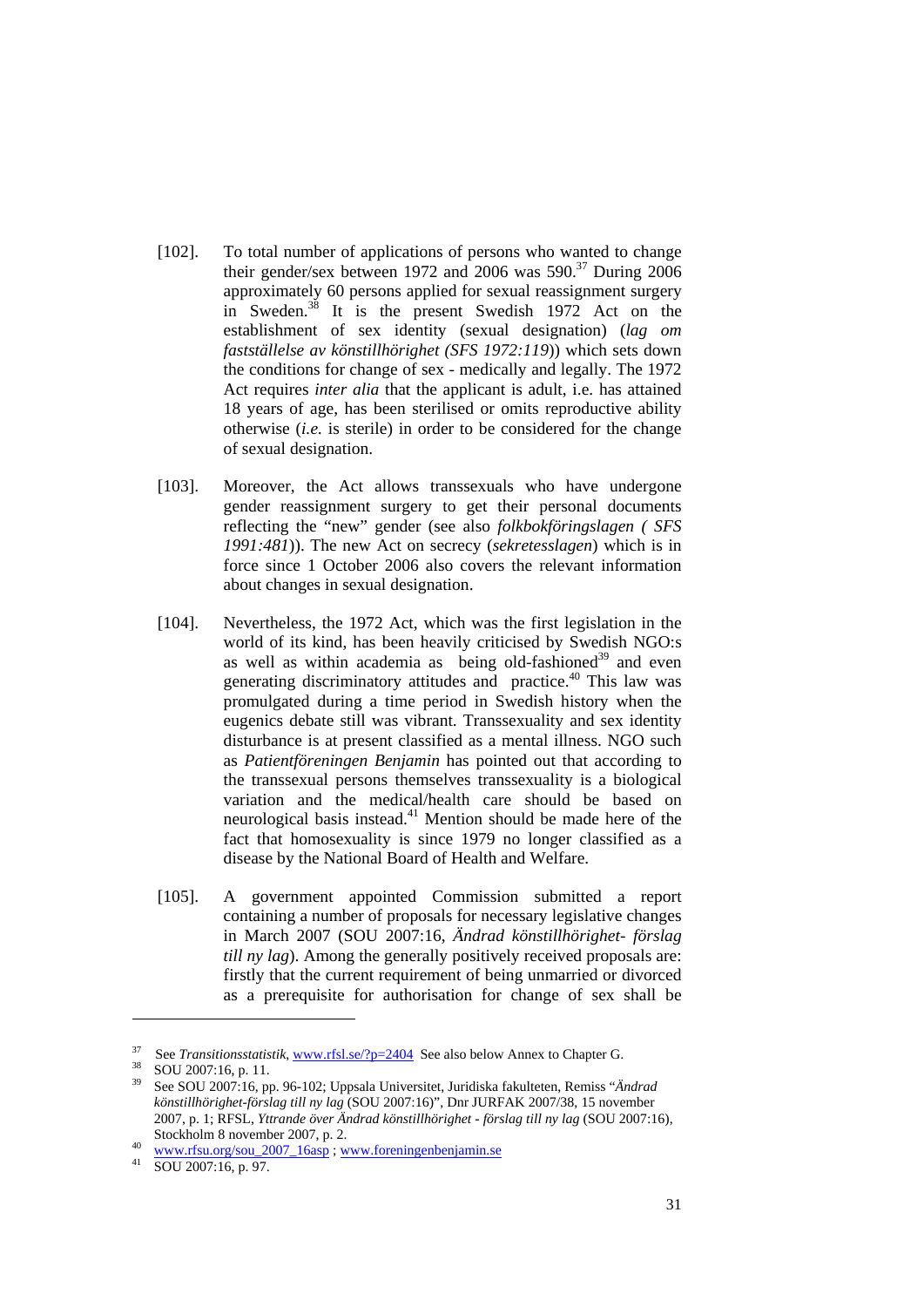omitted (§ 4 in the proposed law) and secondly the introduction of a possibility to frees gametes for future use for reproductive purpose. However, the requirement contained in the proposal for permitting a change of sexual designation to have the sex glands (Sw. *könskörtlarna*) removed without any exception has been considered by the reviewing instances as a potential violation of the concerned individual's self determination and the right to personal integrity.42

- [106]. In Sweden the right to a name is governed by the Names Act of 1982 (*namnlagen* SFS 1982:670) with the latest amendments as of 2003 and it shall be registered at the national registration authority - the Swedish Tax Agency (*skatteverket*).43 The legislation contains a provision (Sec 34) aimed at preventing the adoption of inappropriate forenames. In other words, approval shall be withheld when a name is considered offensive or it might be expected to cause embarrassment to the bearer or when a name for some other reasons is manifestly unsuitable as a forename. This provision has been interpreted that a man may not have a woman's name and *vice versa*. On the other hand, this would be no obstacle where the new sex of a person has been legally recognised.<sup>44</sup> However, the requirement that the first name corresponds to the person's sex in order to register a change of a name has been strongly criticised by the Swedish federation for Lesbian, Gay, Bisexual and Transgender Rights (RFSL) as being out-of-date and that one should be able to choose what ever name.45 Of some relevance to the issue is that the Swedish Patent and Registration Office (*Patent- och Registreringsverket*) has produced a list of gender neutral names $46$  which may be useful in situations when change of a name is desired.
- [107]. Finally, there is a gap in current Swedish anti-discrimination legislation in that sex is not a ground for a discrimination prohibition as regards the social services, health and medical care services.<sup>47</sup>
- [108]. Recent research has shown that the resources for providing help in cases of domestic violence differ among heterosexual and other

 $RFSL$ , ibid., pp. 2, 6-9.

<sup>&</sup>lt;sup>43</sup> www.skatteverket.se/folkbokforing/namn.4.1.18e<br><sup>44</sup> SOU 2007:16, p. 63. There are no statistics available with regard to the number of persons who have changed their names because of change of sex (telephone conversation with the Tax Authority on 18 January 2008). 45 RFSL, *Yttrande över Ändrad könstillhörighet-förslag till ny lag* (SOU 2007:16), pp. 3, 17 and

<sup>23.</sup> See also RFSL, *Att byta namn*, <u>www.rfsl.se/?p=3690</u><br><sup>46</sup> www.prv.se/personnamn/konsneutralla\_namn.html 47 SOU 2006:22, p. 55.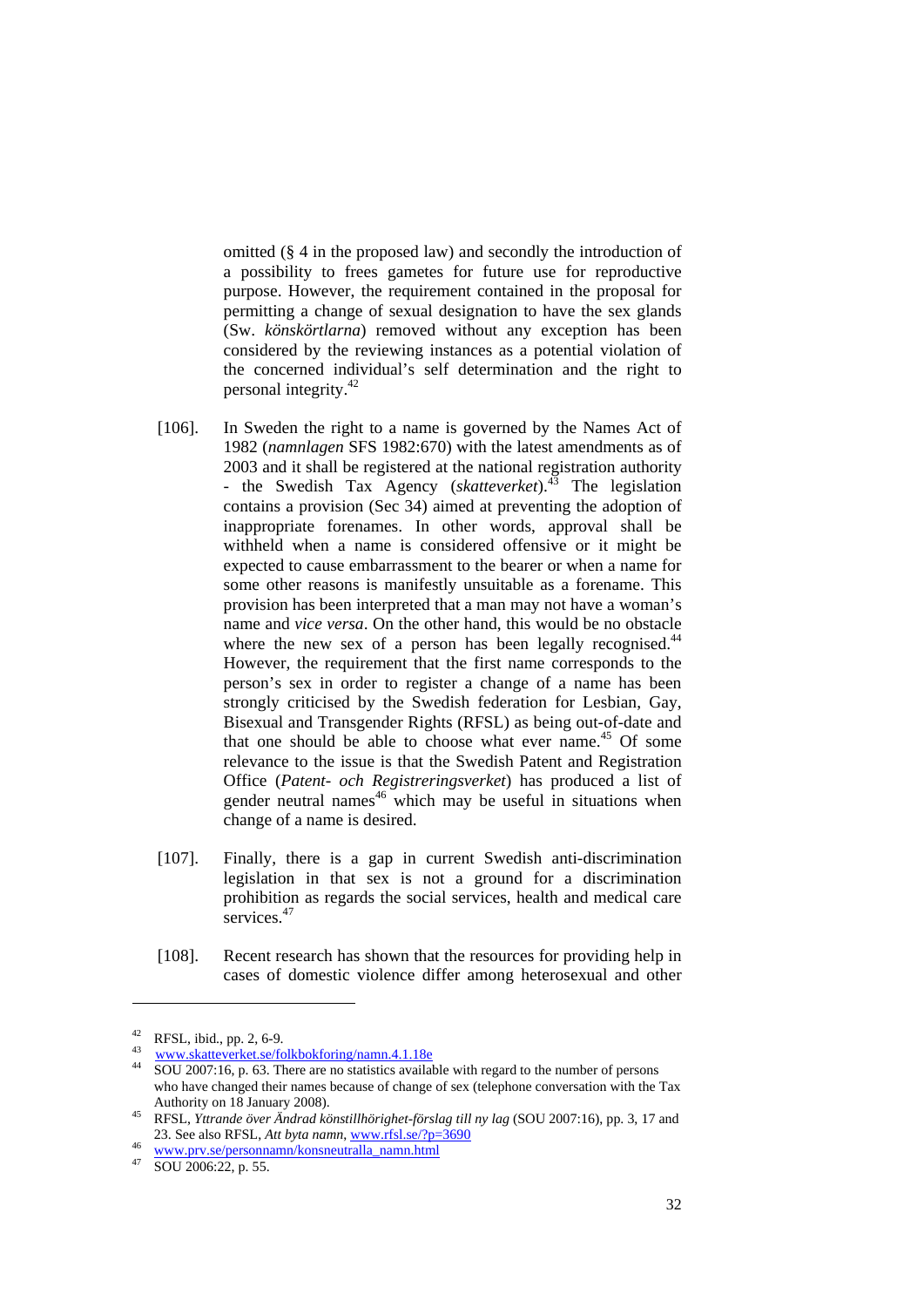kind relationships. In practice, there have been situations where lesbian victims of domestic abuse were not accepted by many women's shelters and a transgender person had nowhere to turn.<sup>48</sup>

[109]. Presently, the Swedish Equality Ombudsman Office (*JämO*) does not have at its disposal segregated statistics of cases involving discrimination with regard to transgender issues. $49$ 

<sup>48</sup> G.Granström, *Challenging the Heteronormativity of Law*, in Exploring the Limits of Law, Å.Gunnarsson et al (eds.), Aldershot 2007, p. 131.<br><sup>49</sup> Telephone conversation JämO (M.Jacobsson) on 25 March 2008. Efforts to locate statistics

and case-law of relevance have not been successful, among others, Statistiska centralbyrån (CSB) (telephon call on 17 January 2008, email to the Swedish Section of AI (7 Januari 2008) and email to the Migrationcourt (migrationsöverdomstolen) (7 Januari 2008).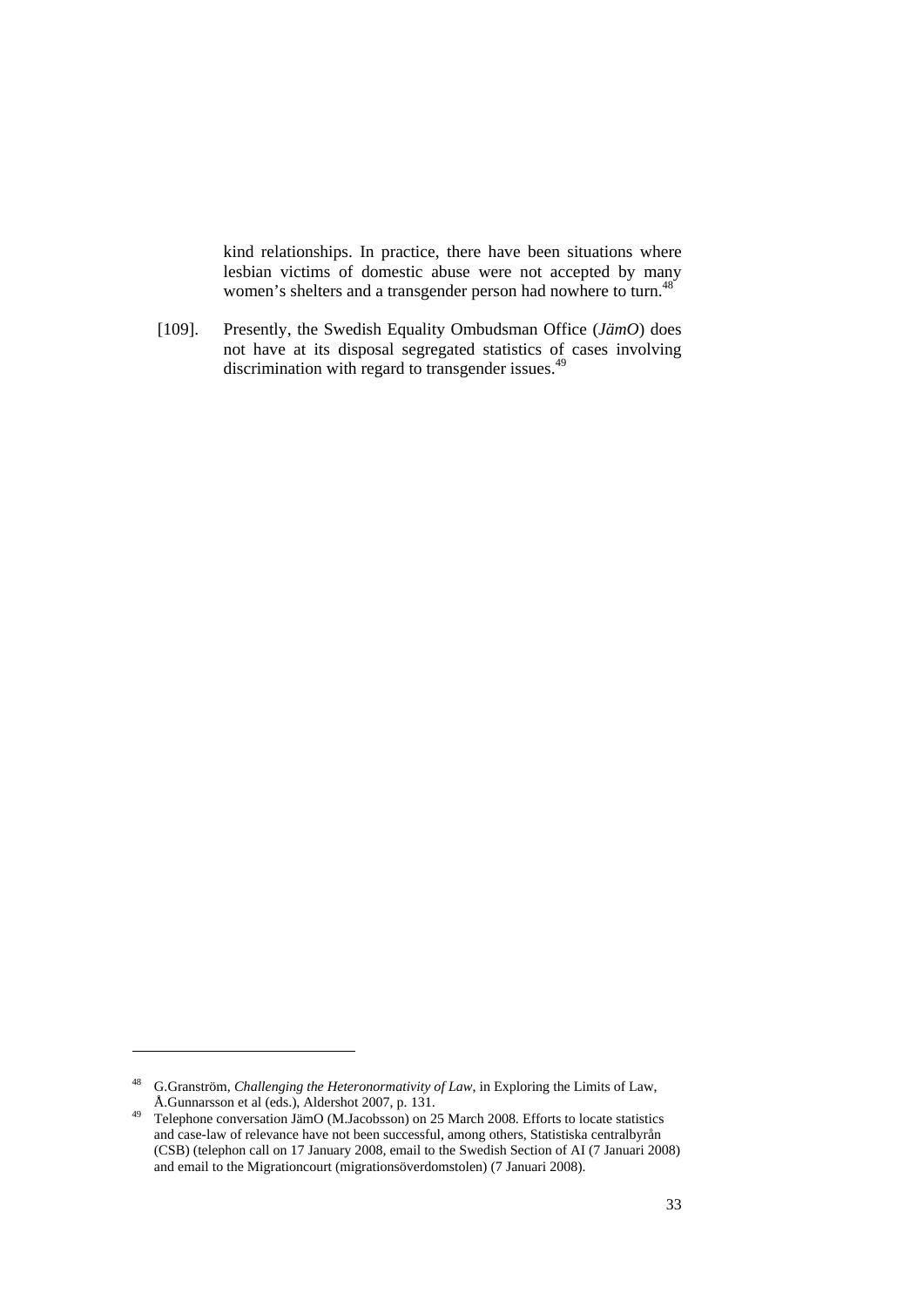## H. Good practices

- [110]. The Yogyakarta Principles have received a positive feedback by Swedish authorities as groundbreaking and the Swedish delegation made positive intervention in this regard, *i.e*. on sexual orientation and gender identity issues during the latest session of the UN Human Rights Council.
- [111]. The seminar in November 2007 attracted broad interest from government employees as well as from NGO attendance and civil society representatives.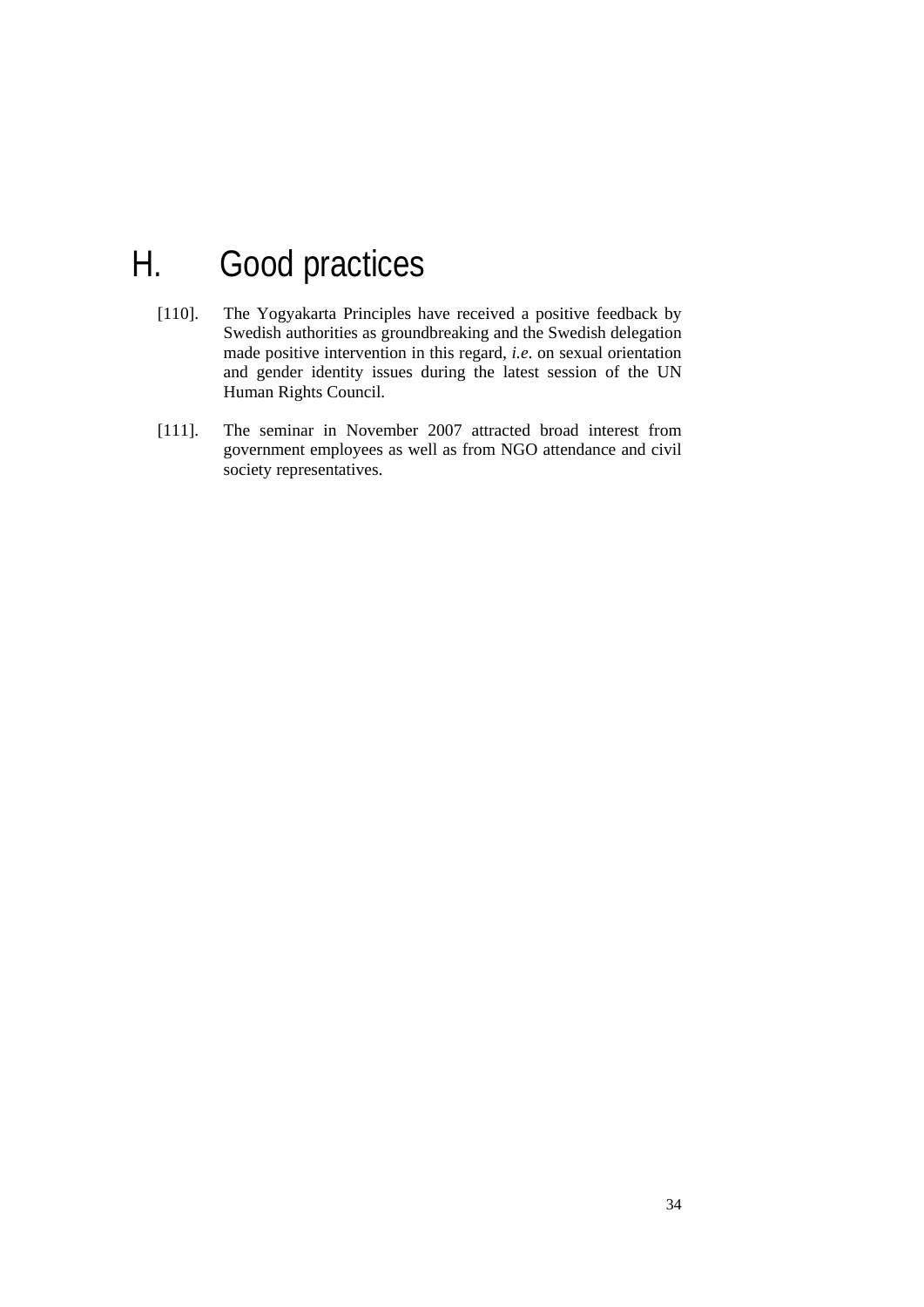## Annex 1 – Case law

| Case title                                                                                                                       | Dossier no 611-2007                                                                                    |
|----------------------------------------------------------------------------------------------------------------------------------|--------------------------------------------------------------------------------------------------------|
| Decision date                                                                                                                    | 6 December 2006                                                                                        |
| Reference details (type and<br>title of court/body; in original<br>language and English [official<br>translation, if available]) | Settlement-HomO                                                                                        |
| Key facts of the case<br>$(max. 500 \text{ chars})$                                                                              | A woman complained that she was dismissed from her job on grounds of her sexual orientation (bisexual) |
| Main reasoning/argumentation<br>$(max. 500 \text{ chars})$                                                                       | Dismissal on grounds of sexual orientation constitutes discrimination                                  |
| Key issues (concepts,<br>interpretations) clarified by the<br>case (max. 500 chars)                                              | Discrimination on grounds of sexual orientation -dismissal                                             |
| Results (sanctions) and key<br>consequences or implications<br>of the case (max. 500 chars)                                      | 125 000 SEK were paid to the woman by the employer                                                     |

#### **Chapter A, the interpretation and/or implementation of Employment Equality Directive 2000/78/EC, case 1**

DISCLAIMER: This study has been commissioned as background material for a comparative report on homophobia and discrimination on grounds of sexual orientation by the European Union Agency for Fundamental Rights. The views expressed here do not necessarily reflect the views or the official position of the FRA. The study is made publicly available for information purposes only and does not constitute legal advice or legal opinion.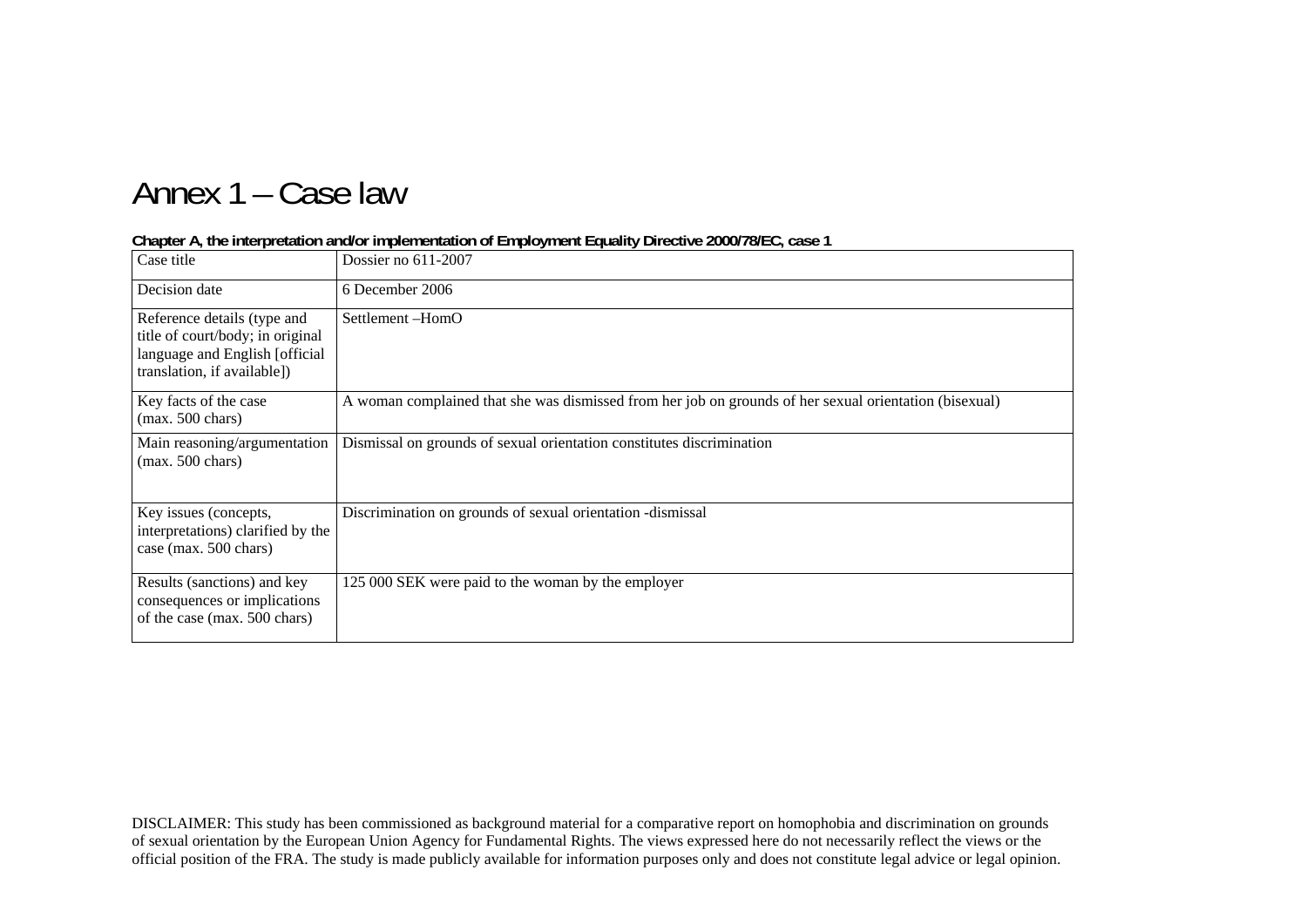| Case title                                                                                                                       | Case no T 3663-06                                                                                                                                                 |
|----------------------------------------------------------------------------------------------------------------------------------|-------------------------------------------------------------------------------------------------------------------------------------------------------------------|
| Decision date                                                                                                                    | 25 February 2007                                                                                                                                                  |
| Reference details (type and<br>title of court/body; in original<br>language and English [official<br>translation, if available]) | Huddinge District Court (tingsrätt)                                                                                                                               |
| Key facts of the case<br>$(max. 500 \text{ chars})$                                                                              | A lesbian patient has been exposed to a demeaning behaviour during emergency treatment                                                                            |
| Main reasoning/argumentation<br>$(max. 500 \text{ chars})$                                                                       | Posing insensitive and detailed questions related to the person's sexual orientation and relations constitutes<br>harassment on the grounds of sexual orientation |
| Key issues (concepts,<br>interpretations) clarified by the<br>case (max. 500 chars)                                              | harassment                                                                                                                                                        |
| Results (sanctions) and key<br>consequences or implications<br>of the case (max. 500 chars)                                      | Settlement, including 20 000 SEK in damages to the victim                                                                                                         |

**Chapter A, interpretation and/or implementation of Employment Equality Directive 2000/78/EC, case 1 – Goods and services**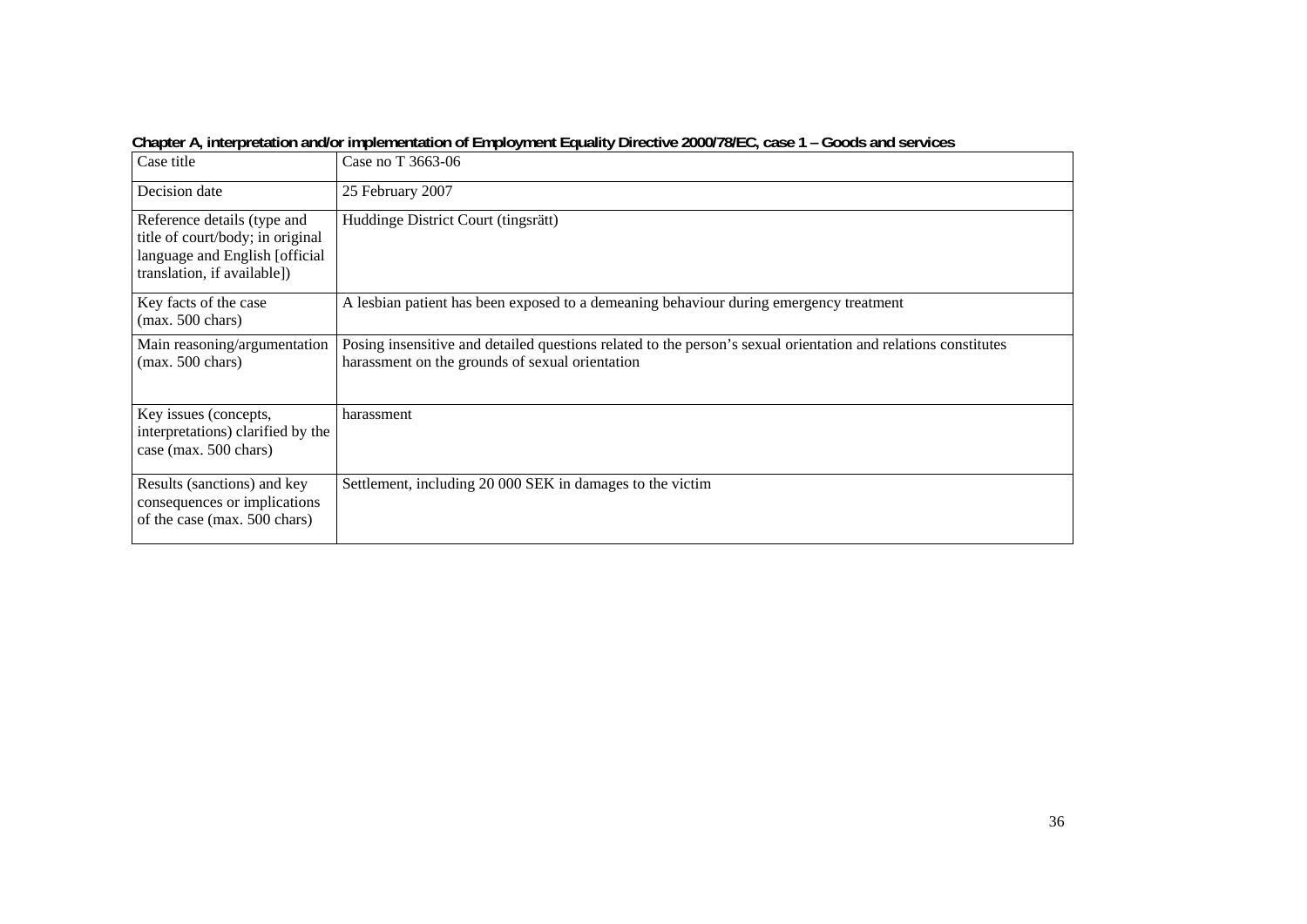| Case title                                                                                                                       | Case no T439/05                                                                                                                                                   |
|----------------------------------------------------------------------------------------------------------------------------------|-------------------------------------------------------------------------------------------------------------------------------------------------------------------|
| Decision date                                                                                                                    | 30 March 2006                                                                                                                                                     |
| Reference details (type and<br>title of court/body; in original<br>language and English [official<br>translation, if available]) | District Court of Nacka (tingsrätt)                                                                                                                               |
| Key facts of the case<br>$(max. 500 \text{ chars})$                                                                              | Sexual orientation discrimination                                                                                                                                 |
| Main reasoning/argumentation<br>$(max. 500 \text{ chars})$                                                                       | The denial of the owner of a dog kennel to sell a dog to a lesbian woman constitutes direct discrimination on the<br>grounds of sexual orientation and harassment |
| Key issues (concepts,<br>interpretations) clarified by the<br>case (max. 500 chars)                                              | Harassment and discrimination on the grounds of sexual orientation                                                                                                |
| Results (sanctions) and key<br>consequences or implications<br>of the case (max. 500 chars)                                      | The owner of the kennel paid 20 000 SEK in damages                                                                                                                |

**Chapter A, interpretation and/or implementation of Employment Equality Directive 2000/78/EC, case 2 Goods and services**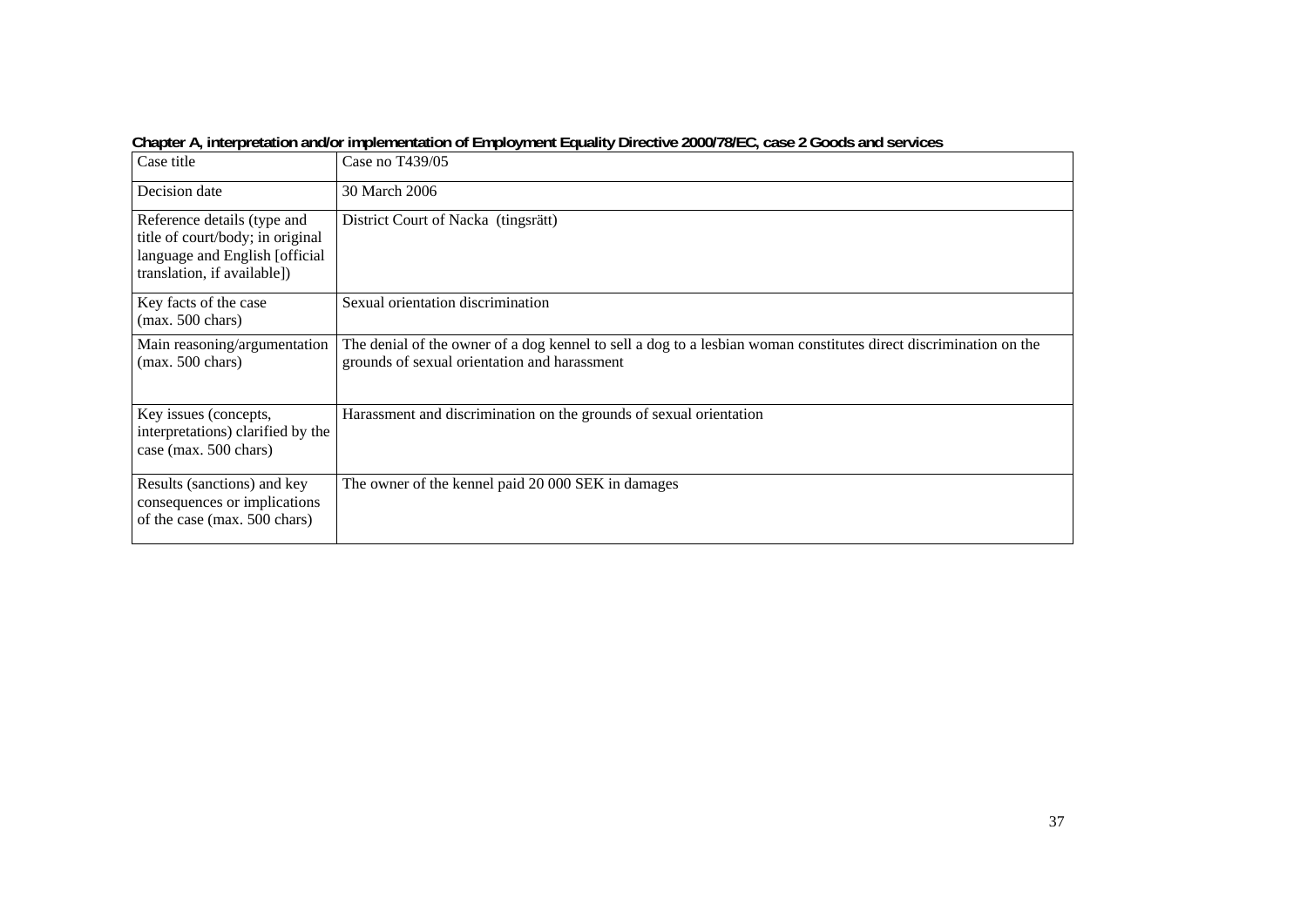| Case title                                                                                                                       | Case no T2100-05                                                                                                                                          |
|----------------------------------------------------------------------------------------------------------------------------------|-----------------------------------------------------------------------------------------------------------------------------------------------------------|
| Decision date                                                                                                                    | 28 March 2006                                                                                                                                             |
| Reference details (type and<br>title of court/body; in original<br>language and English [official<br>translation, if available]) | The Supreme Court of Sweden (Högsta domstolen)                                                                                                            |
| Key facts of the case<br>$(max. 500 \text{ chars})$                                                                              | A lesbian couple was turned away from a restaurant for kissing and hugging on its premises                                                                |
| Main reasoning/argumentation<br>$(max. 500 \text{ chars})$                                                                       | In the view of the court the restaurant has not proved that there were legitimate reasons regardless of sexual<br>orientation for turning the couple away |
| Key issues (concepts,<br>interpretations) clarified by the<br>case (max. 500 chars)                                              | Direct discrimination on the grounds of sexual orientation                                                                                                |
| Results (sanctions) and key<br>consequences or implications<br>of the case (max. 500 chars)                                      | 15 000 SEK compensation                                                                                                                                   |

**Chapter A, interpretation and/or implementation of Employment Equality Directive 2000/78/EC, case 3 Goods and services**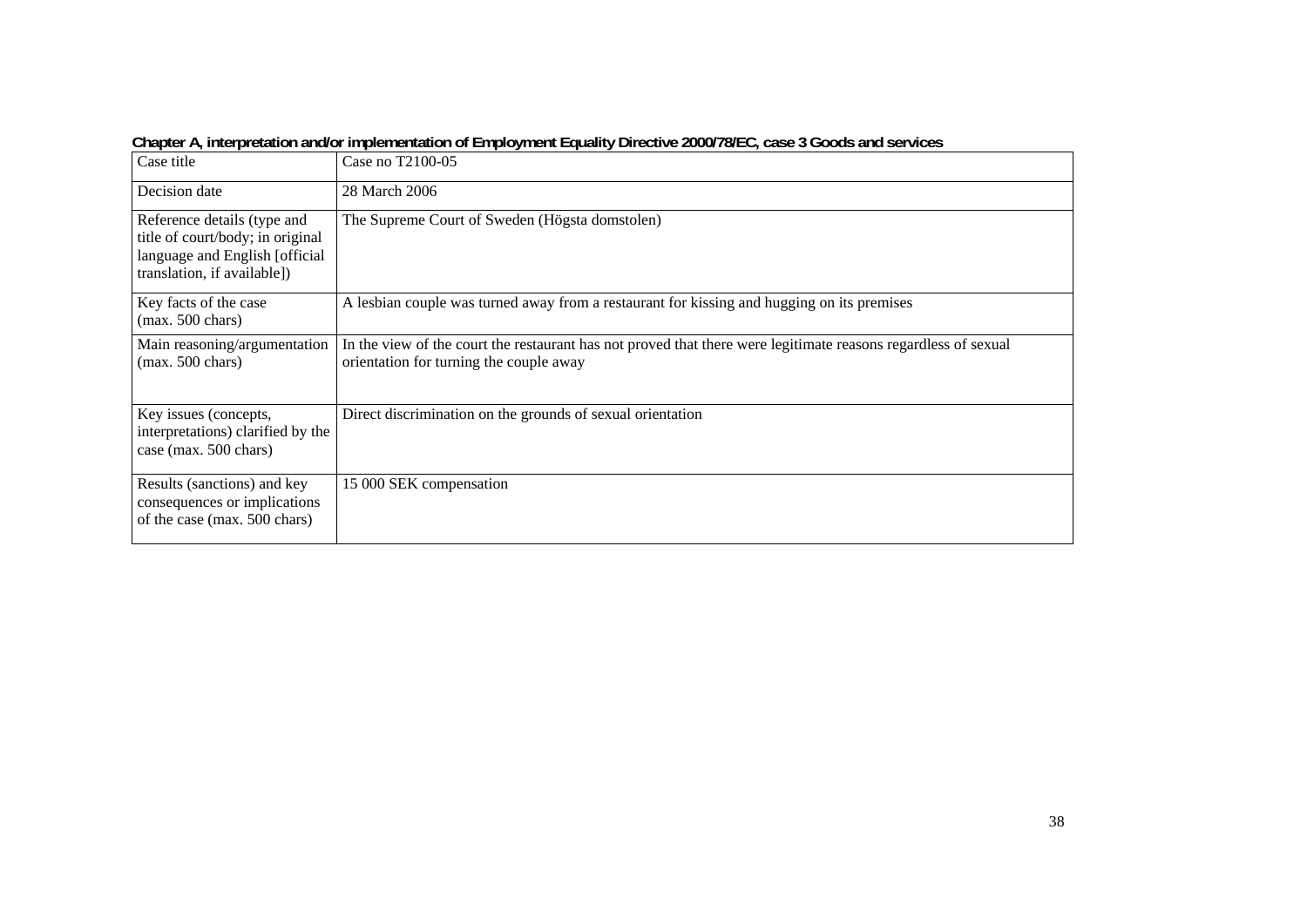|                                                                                                                                  | <b>Unapturing interpretation analog implementation or Employment Equality Directive Z000/70/EG, Ca3C J</b> |
|----------------------------------------------------------------------------------------------------------------------------------|------------------------------------------------------------------------------------------------------------|
| Case title                                                                                                                       |                                                                                                            |
| Decision date                                                                                                                    |                                                                                                            |
| Reference details (type and<br>title of court/body; in original<br>language and English [official<br>translation, if available]) |                                                                                                            |
| Key facts of the case<br>$(max. 500 \text{ chars})$                                                                              |                                                                                                            |
| Main reasoning/argumentation<br>$(max. 500 \text{ chars})$                                                                       |                                                                                                            |
| Key issues (concepts,<br>interpretations) clarified by the<br>case (max. 500 chars)                                              |                                                                                                            |
| Results (sanctions) and key<br>consequences or implications<br>of the case (max. 500 chars)                                      |                                                                                                            |

#### **Chapter A, interpretation and/or implementation of Employment Equality Directive 2000/78/EC, case 5**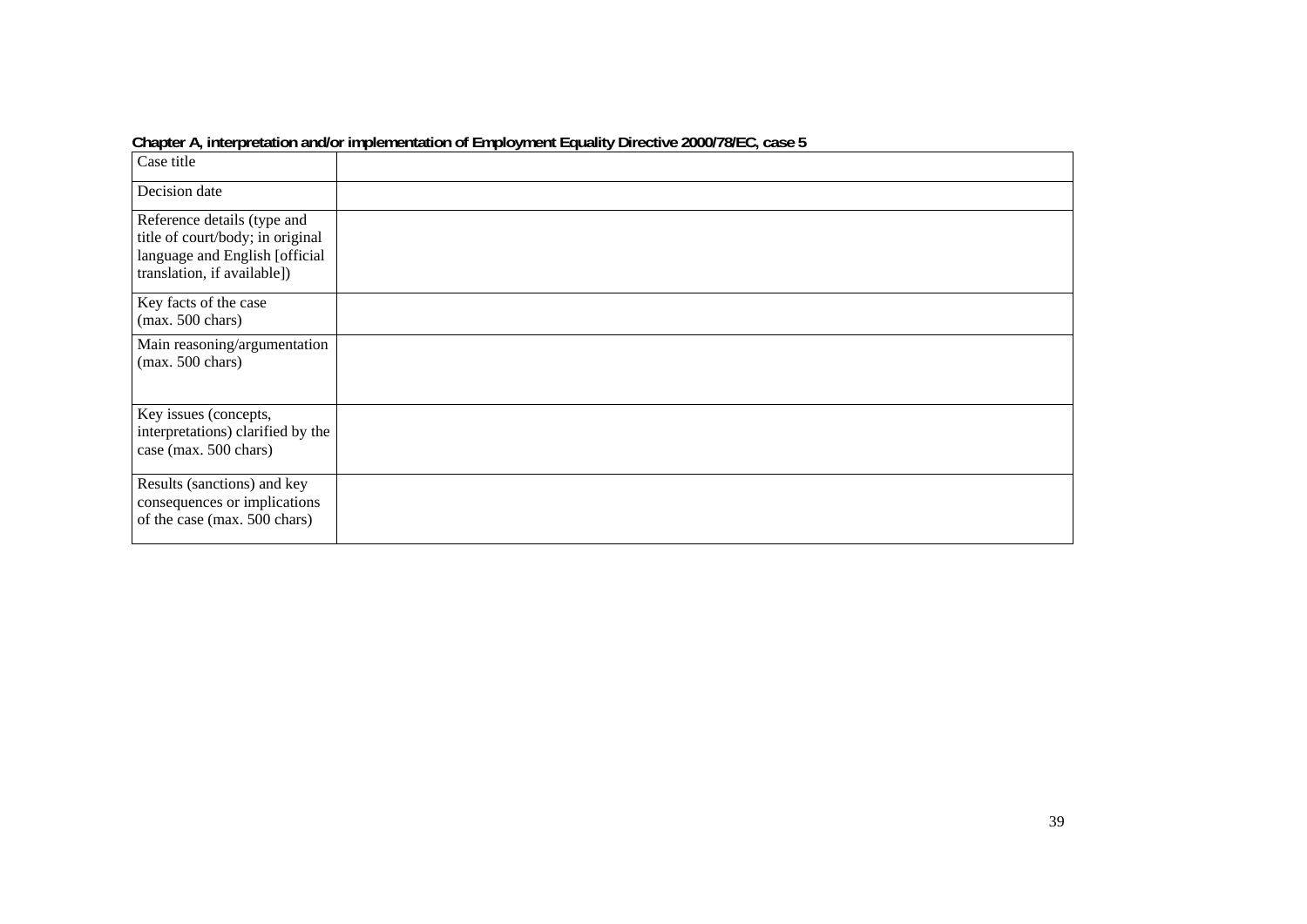| Case title                                                                                                                       | C-122 and C-125/99, D and the Kingdom of Sweden v. Council [2001] ECR I-4319                                                                                                              |
|----------------------------------------------------------------------------------------------------------------------------------|-------------------------------------------------------------------------------------------------------------------------------------------------------------------------------------------|
| Decision date                                                                                                                    | 2001                                                                                                                                                                                      |
| Reference details (type and<br>title of court/body; in original<br>language and English [official<br>translation, if available]) | <b>European Court of Justice</b>                                                                                                                                                          |
| Key facts of the case<br>$(max. 500 \text{ chars})$                                                                              | D who was in a registered partnership, had taken up employment with the Council and sought a EU staff household<br>allowance for an accompanying partner                                  |
| Main reasoning/argumentation<br>$(max. 500 \text{ chars})$                                                                       | Applicant, joined by Kingdom of Sweden, argued that the applicant was entitled to receive the allowance on a<br>position of equality with a heterosexual marriage. Council rejected this. |
| Key issues (concepts,<br>interpretations) clarified by the<br>case (max. 500 chars)                                              | Freedom of movement, discrimination, equal-treatment, respect for private and family life                                                                                                 |
| Results (sanctions) and key<br>consequences or implications<br>of the case (max. 500 chars)                                      | Council refusal to recognize a Swedish employee's registered partnership with a same sex partner was not in<br>violation of discrimination rules in EC treaty                             |

**Chapter B, Freedom of movement, case law relevant to Directive 2004/38/EC, case 1**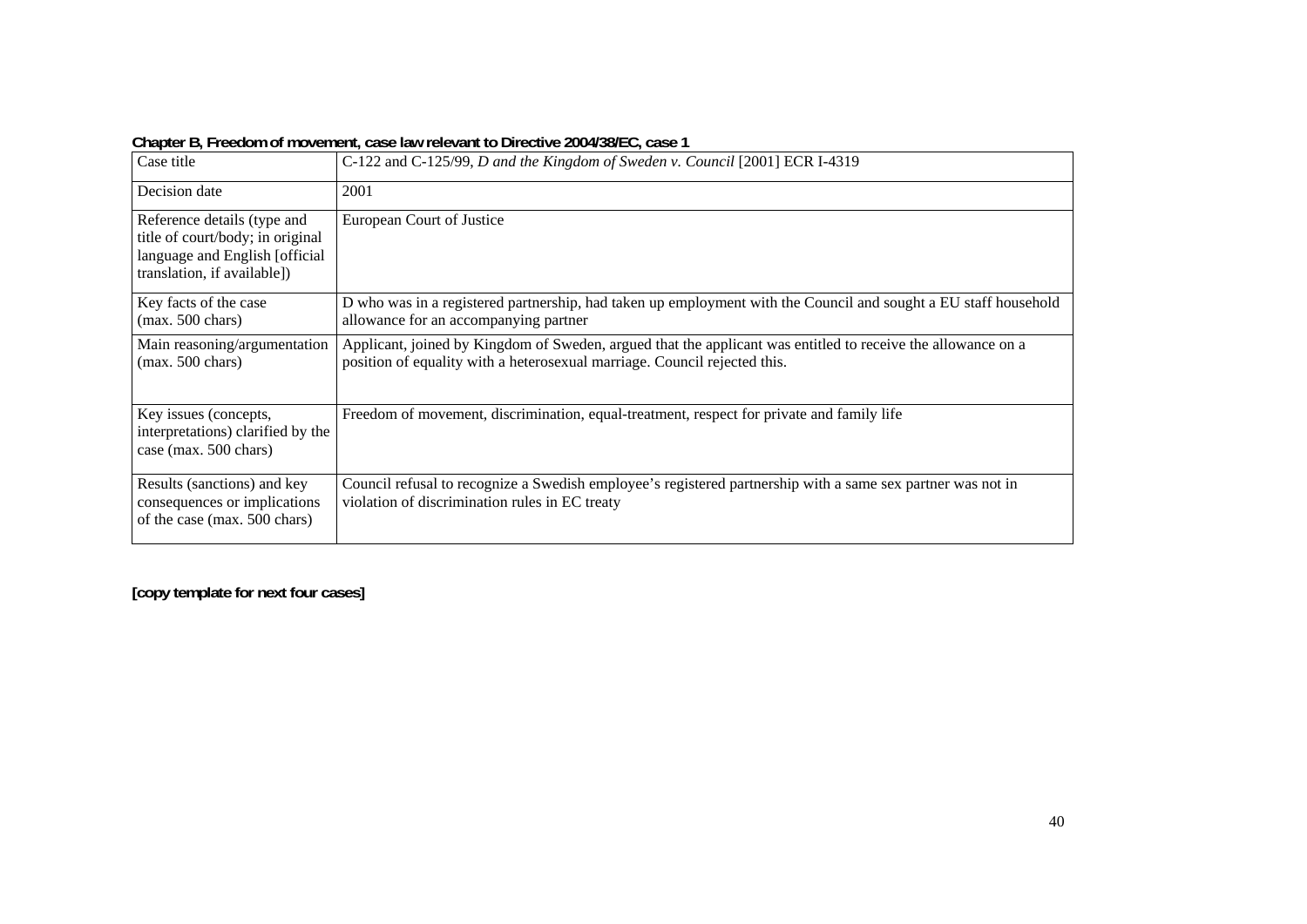| Case title                                                                                                                       | No relevant cases |
|----------------------------------------------------------------------------------------------------------------------------------|-------------------|
| Decision date                                                                                                                    |                   |
| Reference details (type and<br>title of court/body; in original<br>language and English [official<br>translation, if available]) |                   |
| Key facts of the case<br>$(max. 500 \text{ chars})$                                                                              |                   |
| Main reasoning/argumentation<br>$(max. 500 \text{ chars})$                                                                       |                   |
| Key issues (concepts,<br>interpretations) clarified by the<br>case (max. 500 chars)                                              |                   |
| Results (sanctions) and key<br>consequences or implications<br>of the case (max. 500 chars)                                      |                   |

**Chapter C, Asylum and subsidiary protection, case law relevant to art 10/1/d of Council Directive 2004/83/EC, case 1**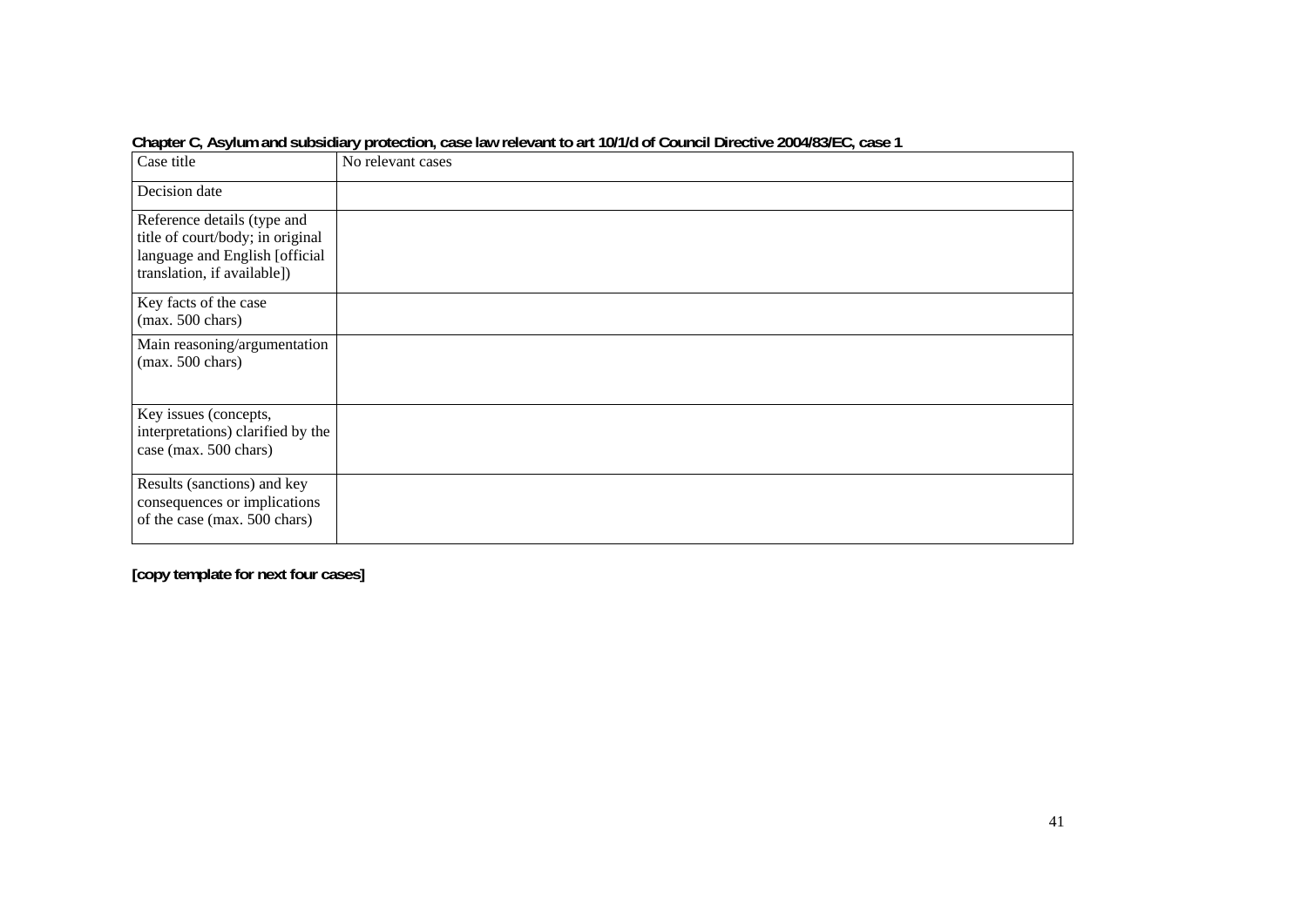| Case title                                                                                                                       | No relevant cases |  |
|----------------------------------------------------------------------------------------------------------------------------------|-------------------|--|
| Decision date                                                                                                                    |                   |  |
| Reference details (type and<br>title of court/body; in original<br>language and English [official<br>translation, if available]) |                   |  |
| Key facts of the case<br>$(max. 500 \text{ chars})$                                                                              |                   |  |
| Main reasoning/argumentation<br>$(max. 500 \text{ chars})$                                                                       |                   |  |
| Key issues (concepts,<br>interpretations) clarified by the<br>case (max. 500 chars)                                              |                   |  |
| Results (sanctions) and key<br>consequences or implications<br>of the case (max. 500 chars)                                      |                   |  |

**Chapter C, Asylum and subsidiary protection, case law relevant to art 2/h of Council Directive 2004/83/EC, case 1**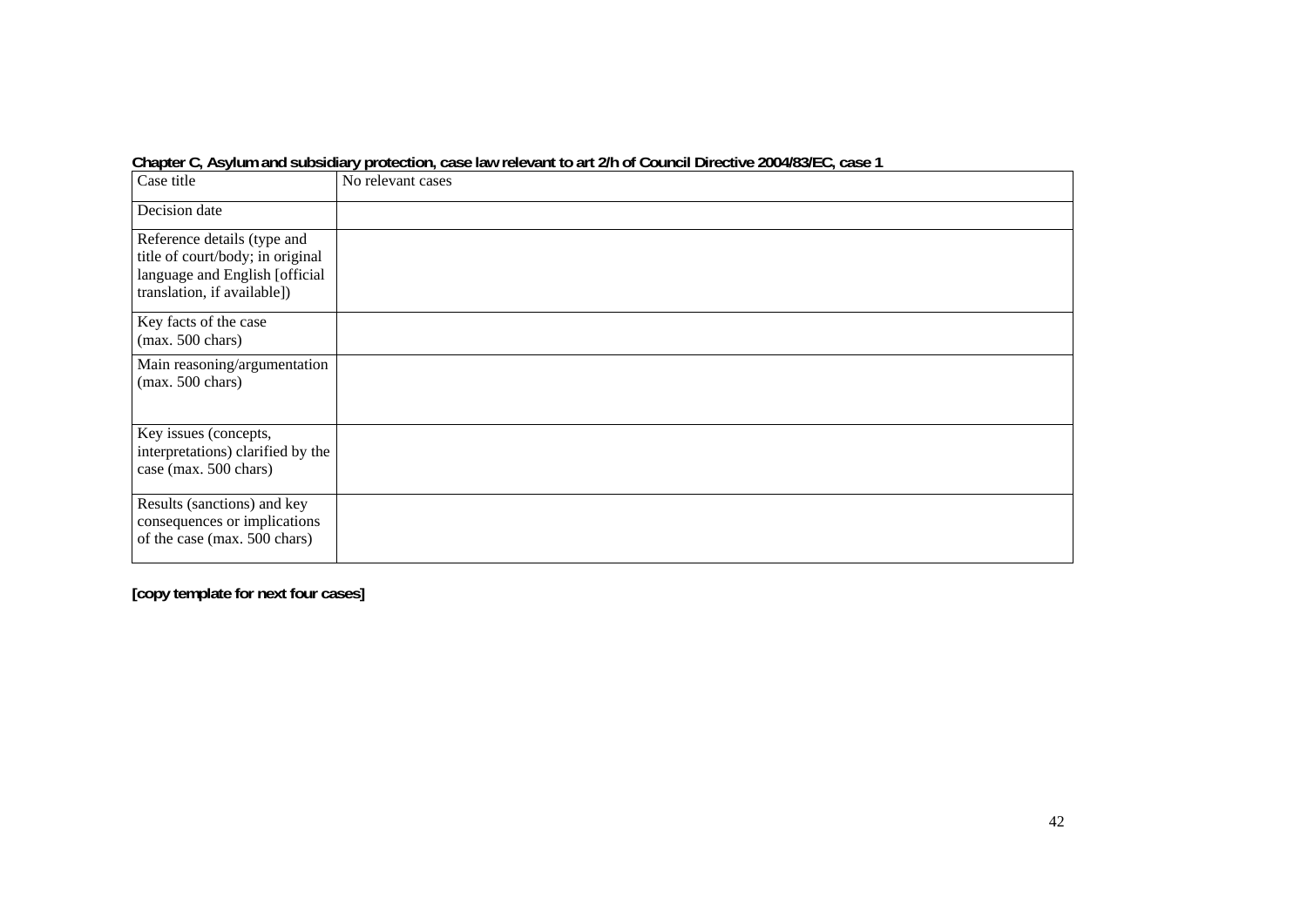| Case title                                                                                                                       | No relevant cases |
|----------------------------------------------------------------------------------------------------------------------------------|-------------------|
| Decision date                                                                                                                    |                   |
| Reference details (type and<br>title of court/body; in original<br>language and English [official<br>translation, if available]) |                   |
| Key facts of the case<br>$(max. 500 \text{ chars})$                                                                              |                   |
| Main reasoning/argumentation<br>$(max. 500 \text{ chars})$                                                                       |                   |
| Key issues (concepts,<br>interpretations) clarified by the<br>case (max. 500 chars)                                              |                   |
| Results (sanctions) and key<br>consequences or implications<br>of the case (max. 500 chars)                                      |                   |

**Chapter D, Family reunification, case law relevant to art 4/3 of the Council Directive 2003/86/EC, case 1**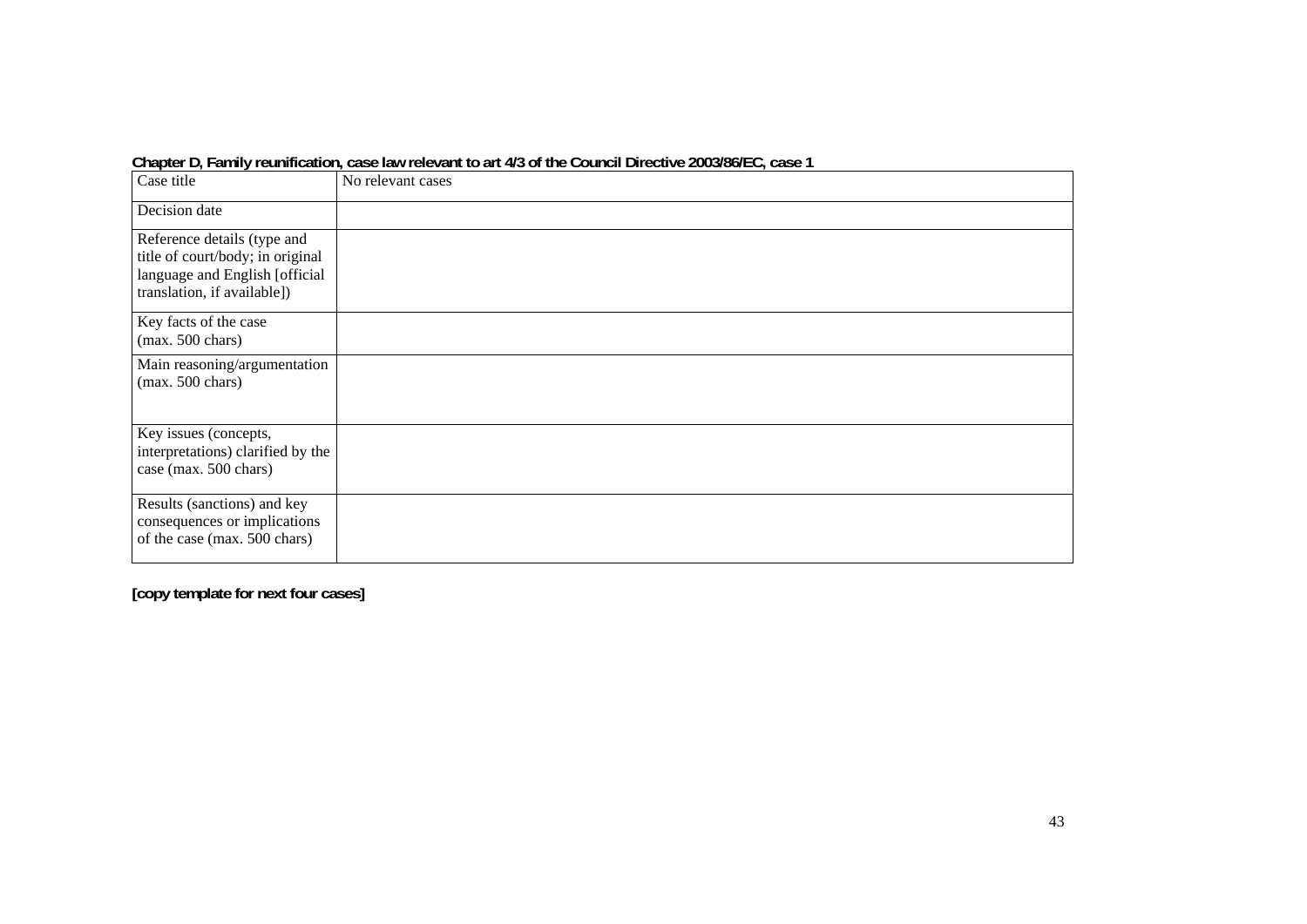| $\frac{1}{2}$                                                                                                                    |                   |  |
|----------------------------------------------------------------------------------------------------------------------------------|-------------------|--|
| Case title                                                                                                                       | No relevant cases |  |
| Decision date                                                                                                                    |                   |  |
| Reference details (type and<br>title of court/body; in original<br>language and English [official<br>translation, if available]) |                   |  |
| Key facts of the case<br>$(max. 500 \text{ chars})$                                                                              |                   |  |
| Main reasoning/argumentation<br>$(max. 500 \text{ chars})$                                                                       |                   |  |
| Key issues (concepts,<br>interpretations) clarified by the<br>case (max. 500 chars)                                              |                   |  |
| Results (sanctions) and key<br>consequences or implications<br>of the case (max. 500 chars)                                      |                   |  |

**Chapter E, Freedom of assembly, case 1**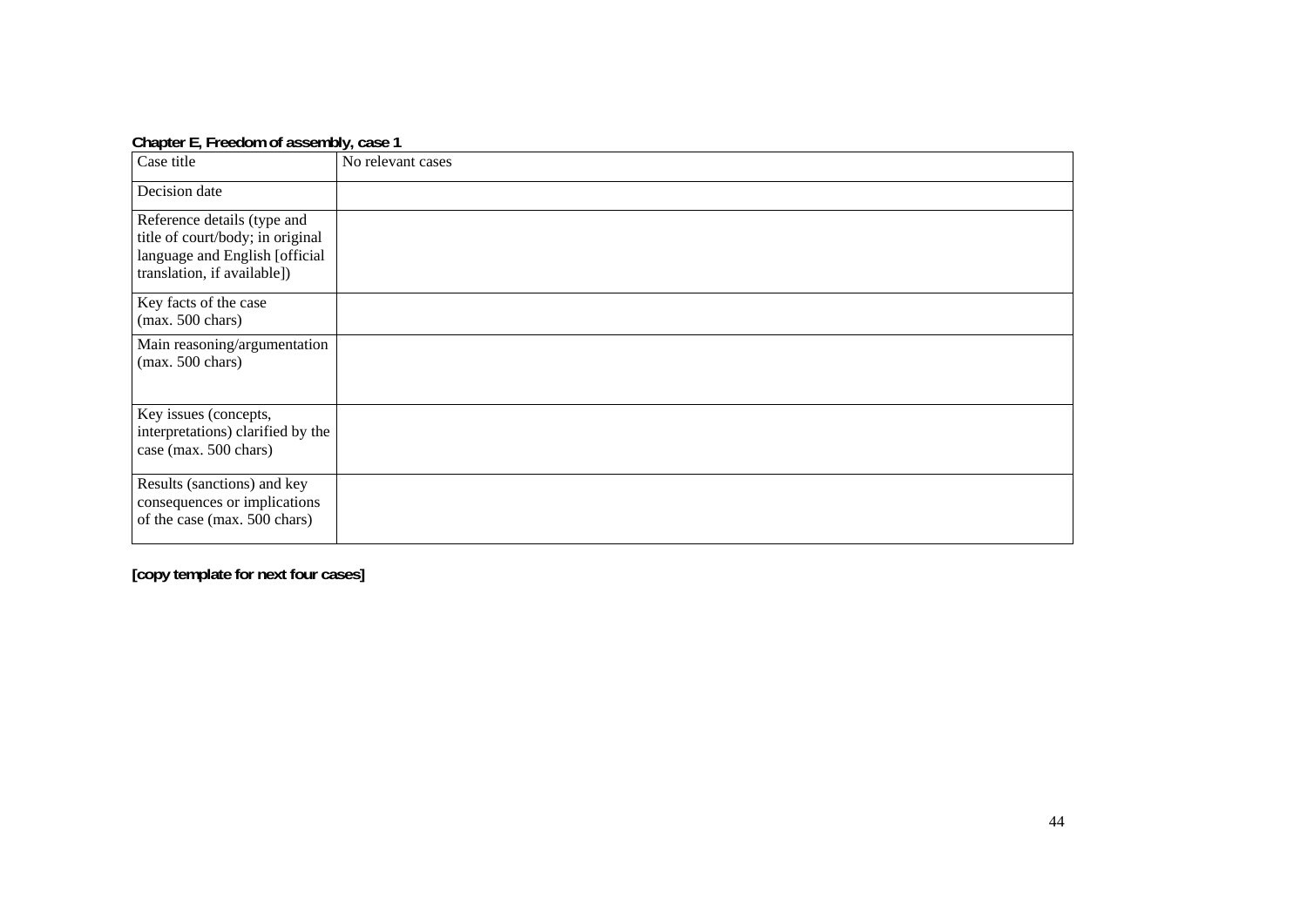| Chapter Finald Specent case T                                                                                                     |                                                                                                                                                                                                           |
|-----------------------------------------------------------------------------------------------------------------------------------|-----------------------------------------------------------------------------------------------------------------------------------------------------------------------------------------------------------|
| Case title                                                                                                                        | NJA 2005 p. 805                                                                                                                                                                                           |
| Decision date                                                                                                                     | 2005-11-29                                                                                                                                                                                                |
| Reference details (type and<br>title of court/body; in original<br>language and English [official]<br>translation, if available]) | Högsta domstolen [The Supreme Court]                                                                                                                                                                      |
| Key facts of the case<br>$(max. 500 \text{ chars})$                                                                               | Preacher holding sermon and saying that homosexuality is against God, etc. the worst sentence including that<br>homosexuality is "a cancer" in society.                                                   |
| Main reasoning/argumentation<br>$(max. 500 \text{ chars})$                                                                        | The Court finds the accused not guilty, mainly because of the impact of the European Convention of Human Rights<br>and the protection of freedom of expression and freedom of religion contained therein. |
| Key issues (concepts,<br>interpretations) clarified by the<br>case (max. 500 chars)                                               | The range of criminal responsibility for hate-crimes in religious context clarified.                                                                                                                      |
| Results (sanctions) and key<br>consequences or implications<br>of the case (max. 500 chars)                                       |                                                                                                                                                                                                           |

| Chapter F, Hate speech, case 1 |  |
|--------------------------------|--|
|--------------------------------|--|

| Case title    | 2006 p. 467<br><b>NJA</b> |
|---------------|---------------------------|
| Decision date | 2006-07-06                |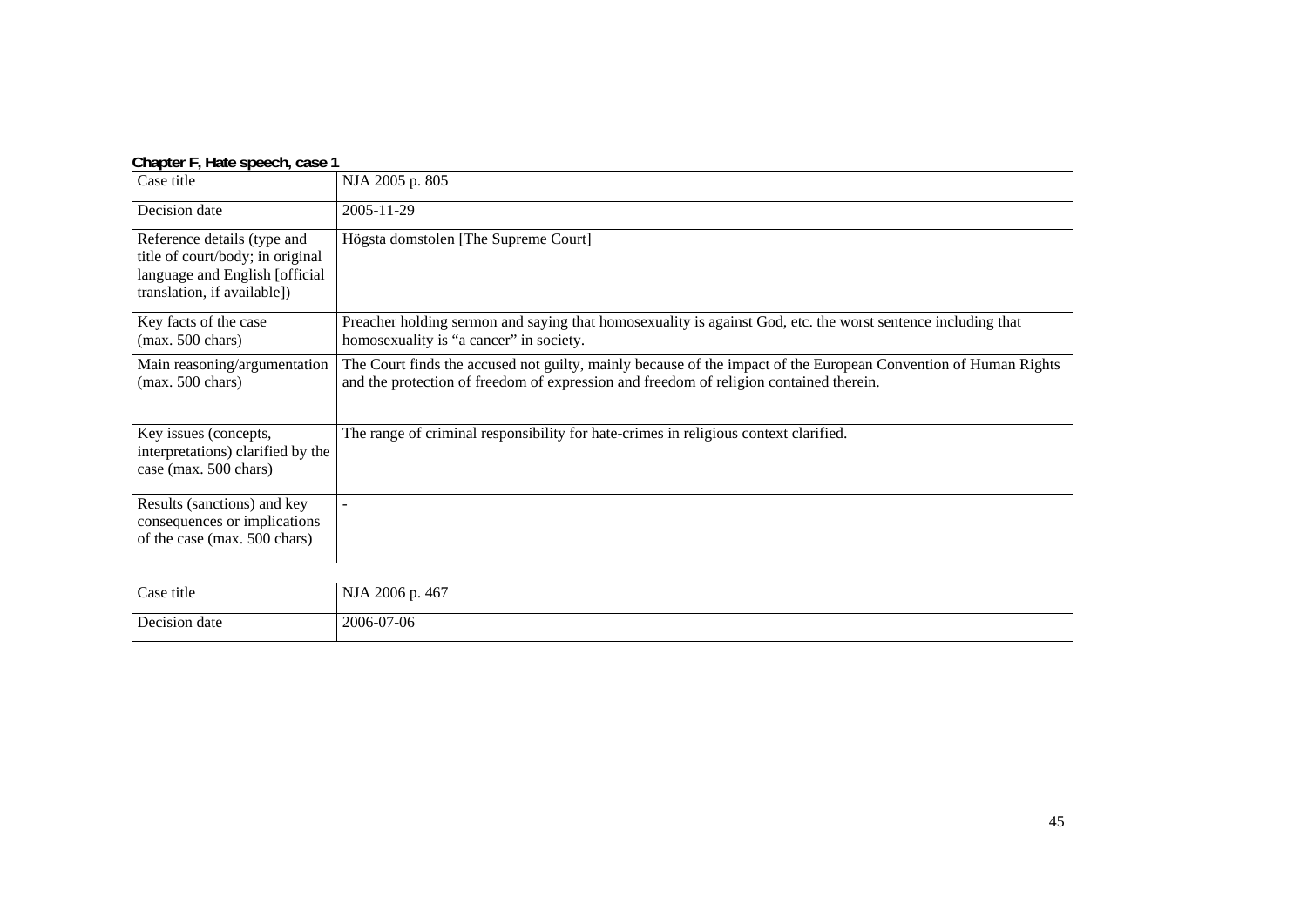| Reference details (type and<br>title of court/body; in original<br>language and English [official]<br>translation, if available]) | Högsta domstolen [The Supreme Court]                                                                                                                    |
|-----------------------------------------------------------------------------------------------------------------------------------|---------------------------------------------------------------------------------------------------------------------------------------------------------|
| Key facts of the case<br>$(max. 500 \text{ chars})$                                                                               | Young men handing out leaflets with right-wing propaganda at school, containing among other things statements<br>about homosexuality as a decease, etc. |
| Main reasoning/argumentation<br>$(max. 500 \text{ chars})$                                                                        | The Court finds the accused guilty, mainly because the lack of any "serious" content of the leaflets and the special<br>context of a school.            |
| Key issues (concepts,<br>interpretations) clarified by the<br>case (max. 500 chars)                                               | The range of criminal responsibility for hate-crimes in educational contexts clarified.                                                                 |
| Results (sanctions) and key<br>consequences or implications<br>of the case (max. 500 chars)                                       | Accused (4 persons) convicted to prison by suspended sentence.                                                                                          |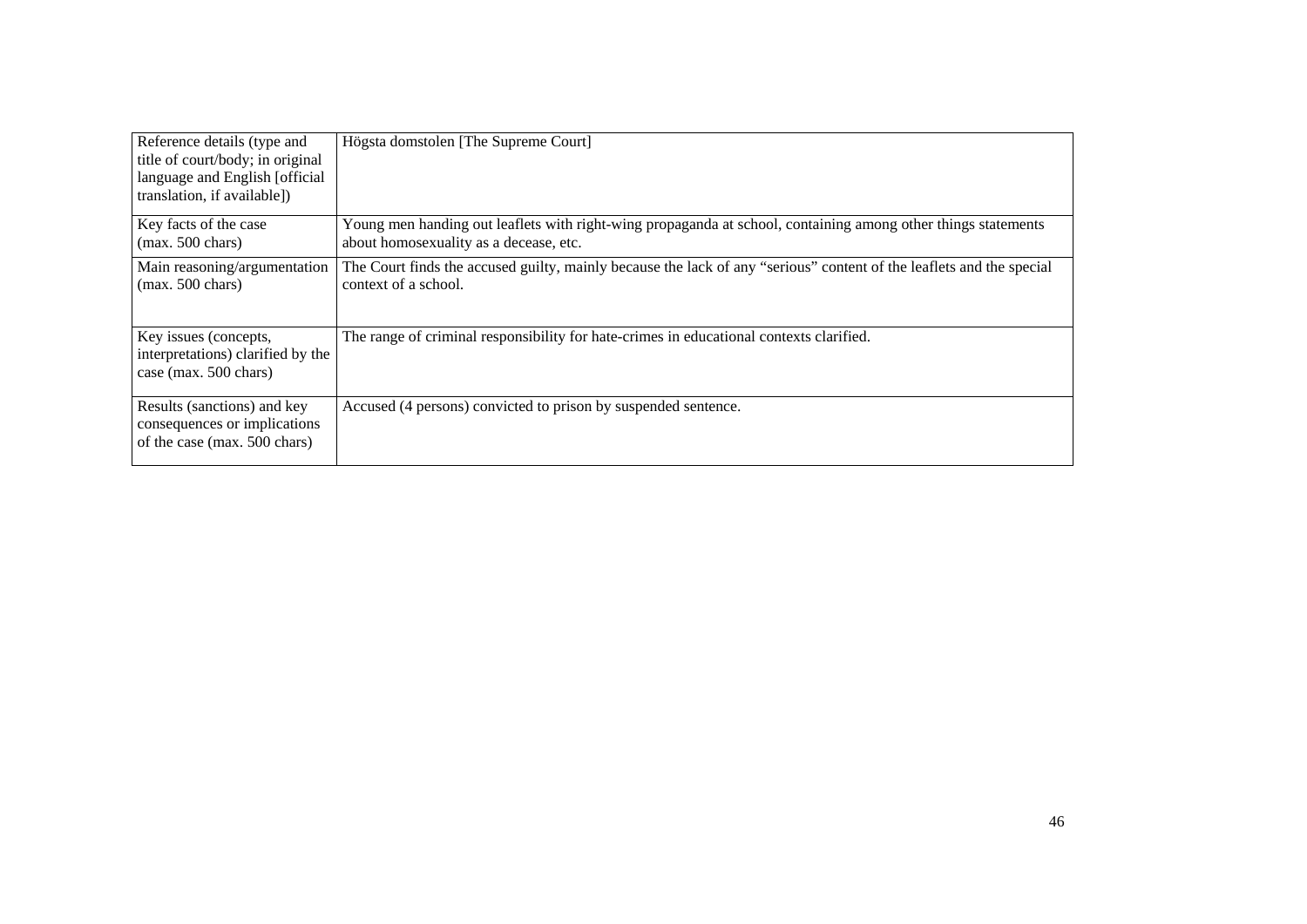| Case title                                                                                                                       | No cases of special interest since 1996, i.e. outside the scope of this report. |
|----------------------------------------------------------------------------------------------------------------------------------|---------------------------------------------------------------------------------|
| Decision date                                                                                                                    |                                                                                 |
| Reference details (type and<br>title of court/body; in original<br>language and English [official<br>translation, if available]) |                                                                                 |
| Key facts of the case<br>$(max. 500 \text{ chars})$                                                                              |                                                                                 |
| Main reasoning/argumentation<br>$(max. 500 \text{ chars})$                                                                       |                                                                                 |
| Key issues (concepts,<br>interpretations) clarified by the<br>case (max. 500 chars)                                              |                                                                                 |
| Results (sanctions) and key<br>consequences or implications<br>of the case (max. 500 chars)                                      |                                                                                 |

**Chapter F, Hate crimes, case 1**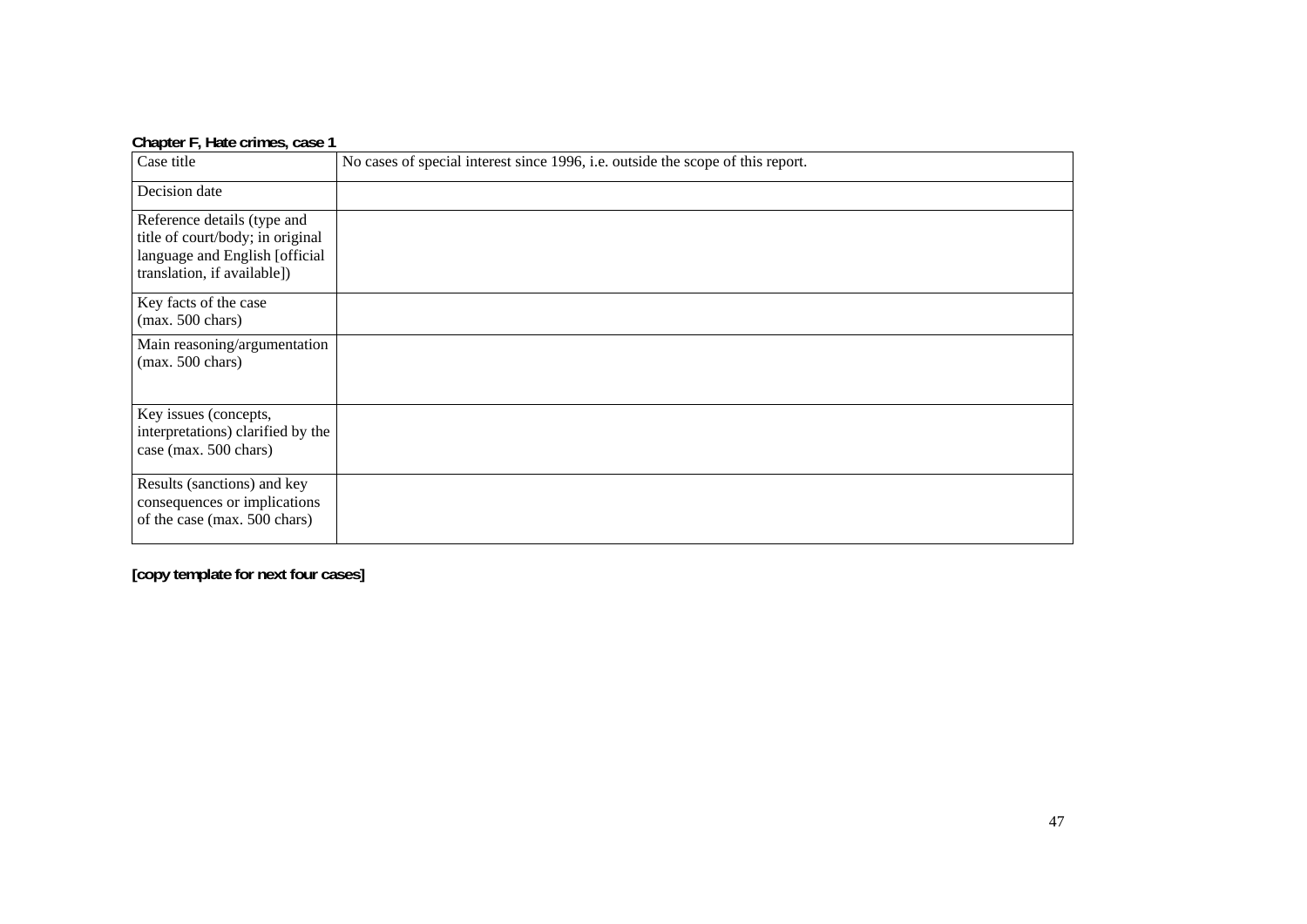|  | Chapter G, Applicability of legislation on trans gender issues, case 1 |
|--|------------------------------------------------------------------------|
|  |                                                                        |

| Case title                                                                                                                       |  |
|----------------------------------------------------------------------------------------------------------------------------------|--|
| Decision date                                                                                                                    |  |
| Reference details (type and<br>title of court/body; in original<br>language and English [official<br>translation, if available]) |  |
| Key facts of the case<br>$(max. 500 \text{ chars})$                                                                              |  |
| Main reasoning/argumentation<br>$(max. 500 \text{ chars})$                                                                       |  |
| Key issues (concepts,<br>interpretations) clarified by the<br>case (max. 500 chars)                                              |  |
| Results (sanctions) and key<br>consequences or implications<br>of the case (max. 500 chars)                                      |  |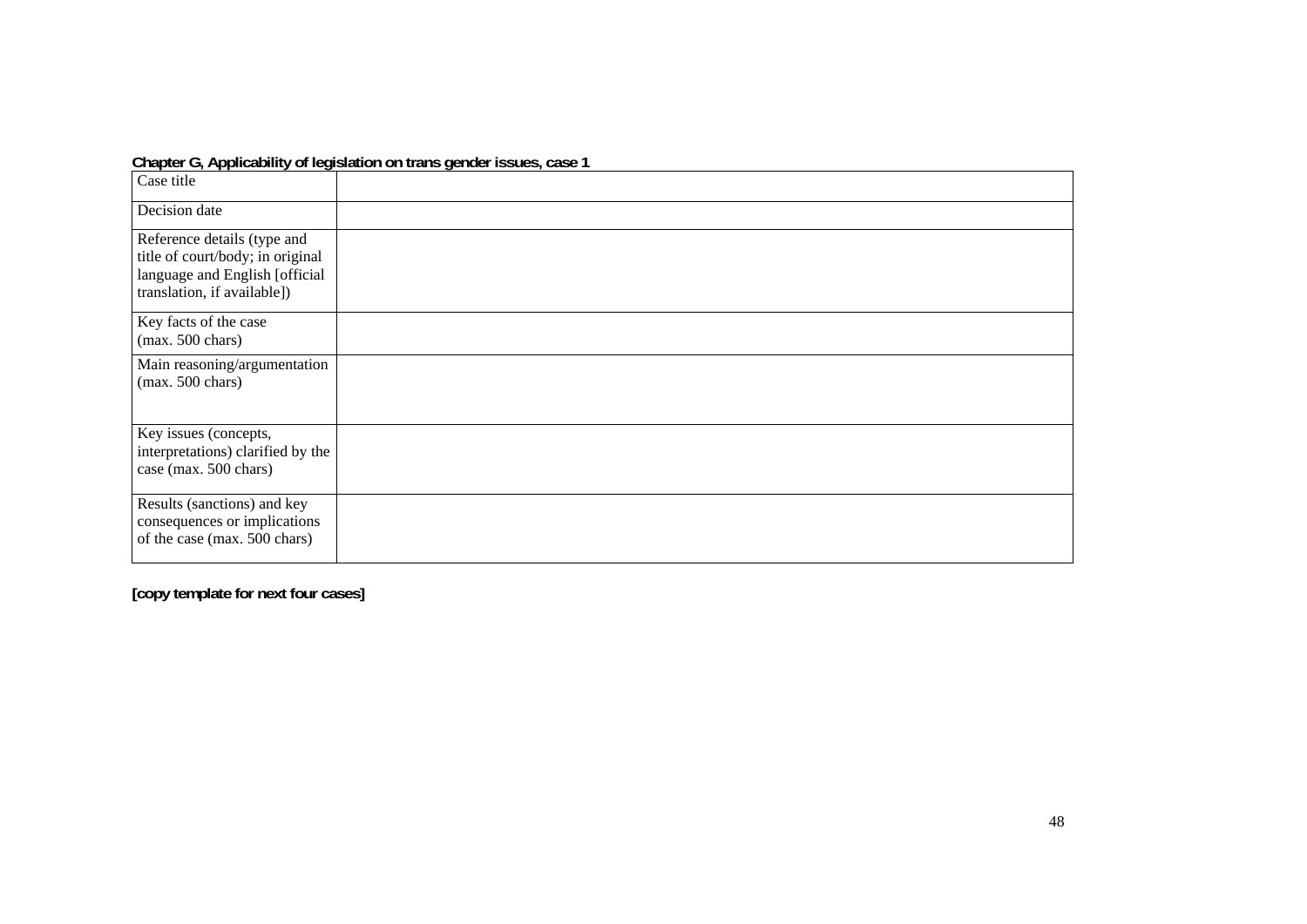|                                                                                                                                  | Grapici O, mariic change anuror sck change or irans genuci people, reievant case iaw, case T |
|----------------------------------------------------------------------------------------------------------------------------------|----------------------------------------------------------------------------------------------|
| Case title                                                                                                                       |                                                                                              |
| Decision date                                                                                                                    |                                                                                              |
| Reference details (type and<br>title of court/body; in original<br>language and English [official<br>translation, if available]) |                                                                                              |
| Key facts of the case<br>$(max. 500 \text{ chars})$                                                                              |                                                                                              |
| Main reasoning/argumentation<br>$(max. 500 \text{ chars})$                                                                       |                                                                                              |
| Key issues (concepts,<br>interpretations) clarified by the<br>case (max. 500 chars)                                              |                                                                                              |
| Results (sanctions) and key<br>consequences or implications<br>of the case (max. 500 chars)                                      |                                                                                              |

#### **Chapter G, Name change and/or sex change of trans gender people, relevant case law, case 1**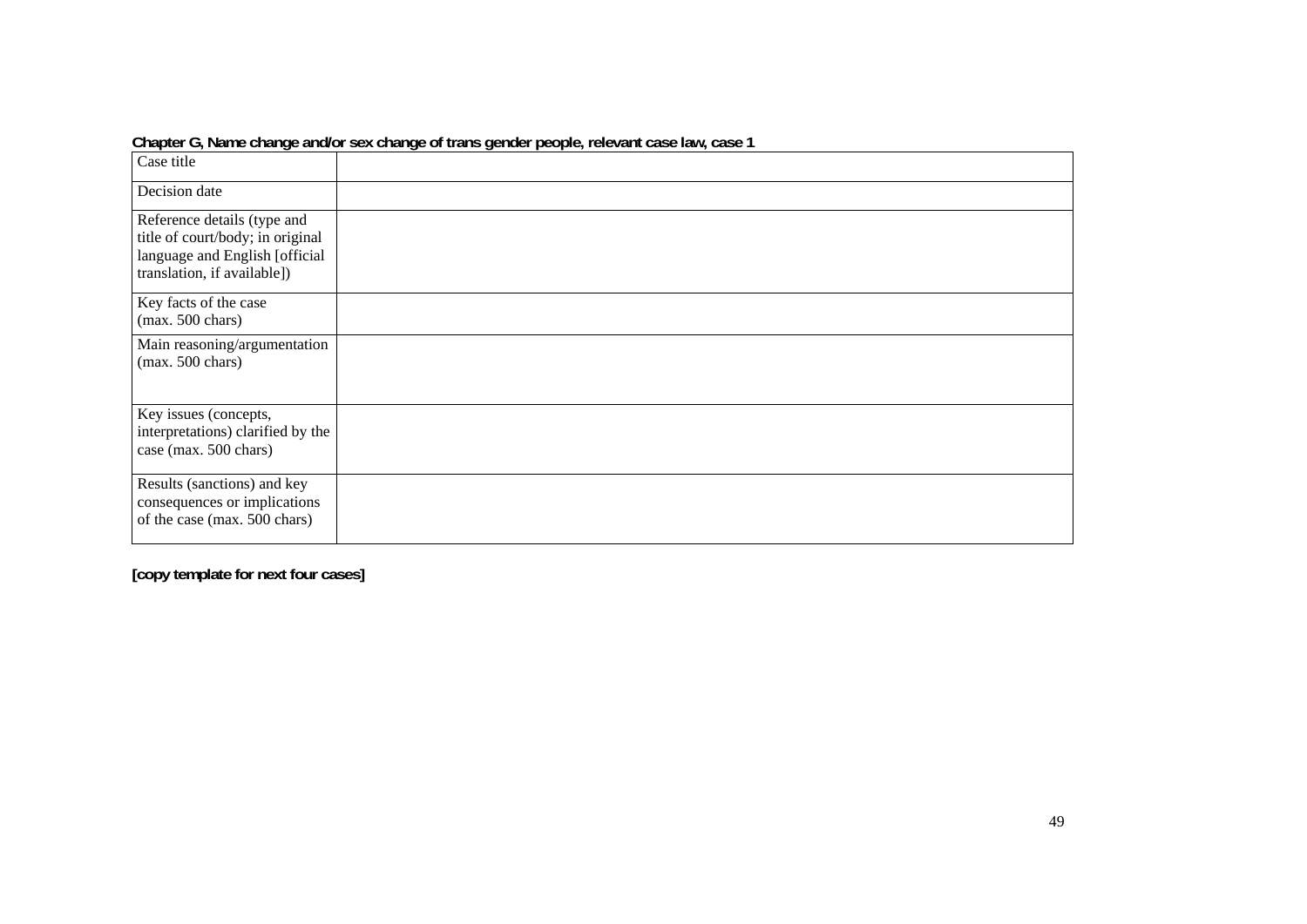| Case title                                                                                                                       |  |
|----------------------------------------------------------------------------------------------------------------------------------|--|
| Decision date                                                                                                                    |  |
| Reference details (type and<br>title of court/body; in original<br>language and English [official<br>translation, if available]) |  |
| Key facts of the case<br>$(max. 500 \text{ chars})$                                                                              |  |
| Main reasoning/argumentation<br>$(max. 500 \text{ chars})$                                                                       |  |
| Key issues (concepts,<br>interpretations) clarified by the<br>case (max. 500 chars)                                              |  |
| Results (sanctions) and key<br>consequences or implications<br>of the case (max. 500 chars)                                      |  |

**Chapter I, Case law relevant to the impact of good practices on homophobia and/or discrimination on the ground of sexual orientation, case 1**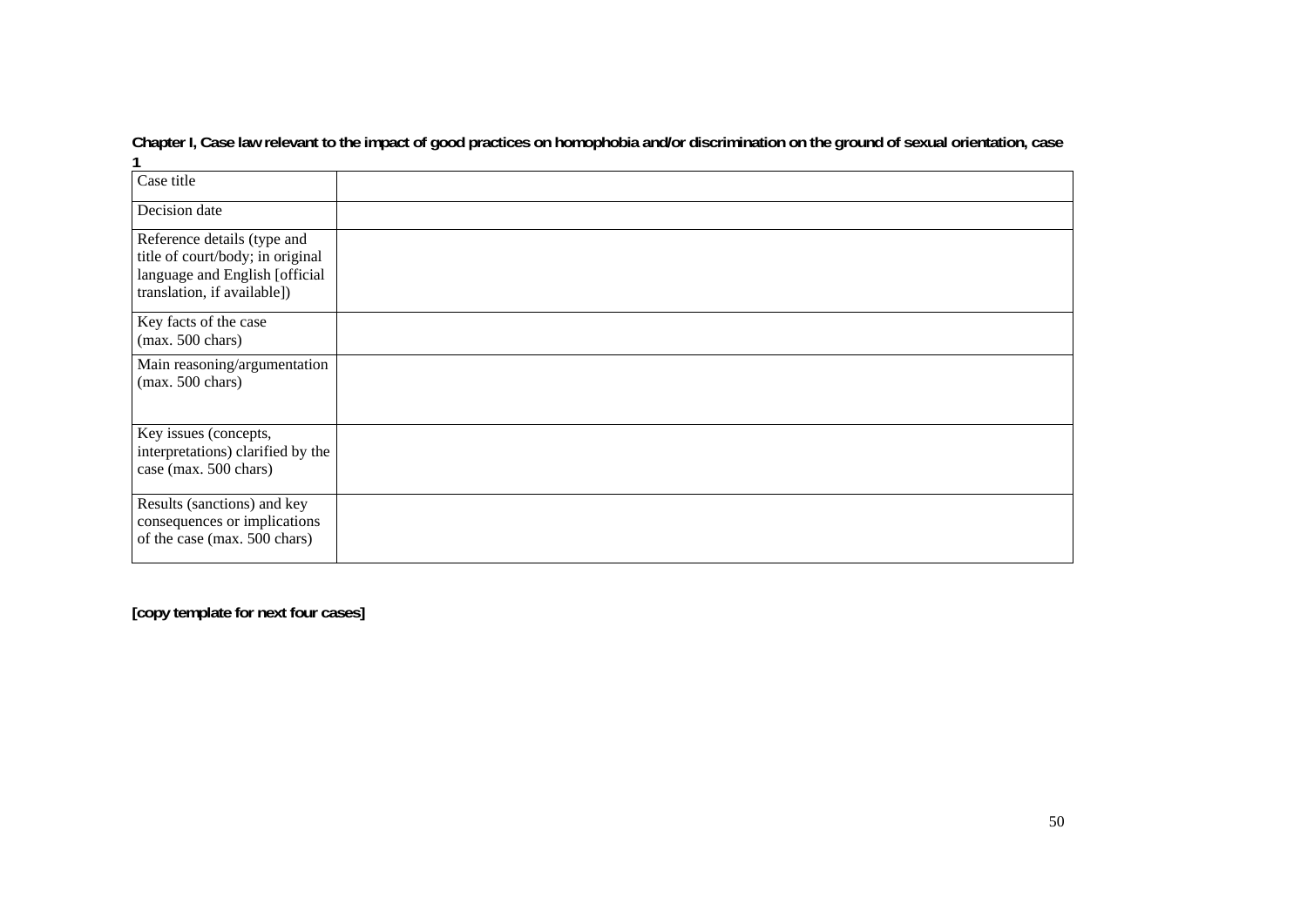# Annex 2 – Statistics

#### **Chapter A, Implementation of Employment Directive 2000/78/EC in relation to sexual orientation**

|                                                                                                                                                                                                                                                       | 2000 | 2001 | 2002 | 2003 | 2004 | 2005 | 2006 | 2007 |
|-------------------------------------------------------------------------------------------------------------------------------------------------------------------------------------------------------------------------------------------------------|------|------|------|------|------|------|------|------|
| Total complaints of discrimination on the ground of sexual orientation (equality body,<br>tribunals, courts etc.): if possible disaggregated according to social areas of<br>discrimination (employment, education, housing, goods and services etc.) |      |      |      |      | 47   | 62   | 56   | 63   |
| Total finding of Discrimination confirmed (by equality body, tribunals, courts etc.): if<br>possible disaggregated according to social areas of discrimination (employment,<br>education, housing, goods and services etc.)                           |      |      |      |      |      |      |      |      |
| National Number of sanctions/compensation payments issued (by courts, tribunals,<br>equality bodies etc.): if possible disaggregated according to social areas of<br>discrimination (employment, education, housing, goods and services etc.)         |      |      |      |      |      |      |      |      |
| National range of sanctions/compensation payments (by courts, tribunals, equality<br>bodies etc.): if possible disaggregated according to social areas of discrimination<br>(employment, education, housing, goods and services etc.)                 |      |      |      |      |      |      |      |      |

#### **Chapter B, Freedom of movement of LGBT partners**

|                                                                                                                                                                                                                                                                                            | 2000 | 2001 | 2002 | 2003 | 2004 | 2005 | 2006 | 2007 |
|--------------------------------------------------------------------------------------------------------------------------------------------------------------------------------------------------------------------------------------------------------------------------------------------|------|------|------|------|------|------|------|------|
| Number of LGBT partners of EU citizens residing in your country falling under<br>Directive 2004/38/EC (i.e., LGBT partners having exercised their freedom of<br>movement as granted to family members of EU citizens, whether under Directive<br>2004/38/EC or under previous instruments) | n/a  | n/a  | n/a  | n/a  | n/a  | n/a  | n/a  | n/a  |
| Number of LGBT partners who claimed their right to residence but were denied this<br>right                                                                                                                                                                                                 | n/a  | n/a  | n/a  | n/a  | n/a  | n/a  | n/a  | n/a  |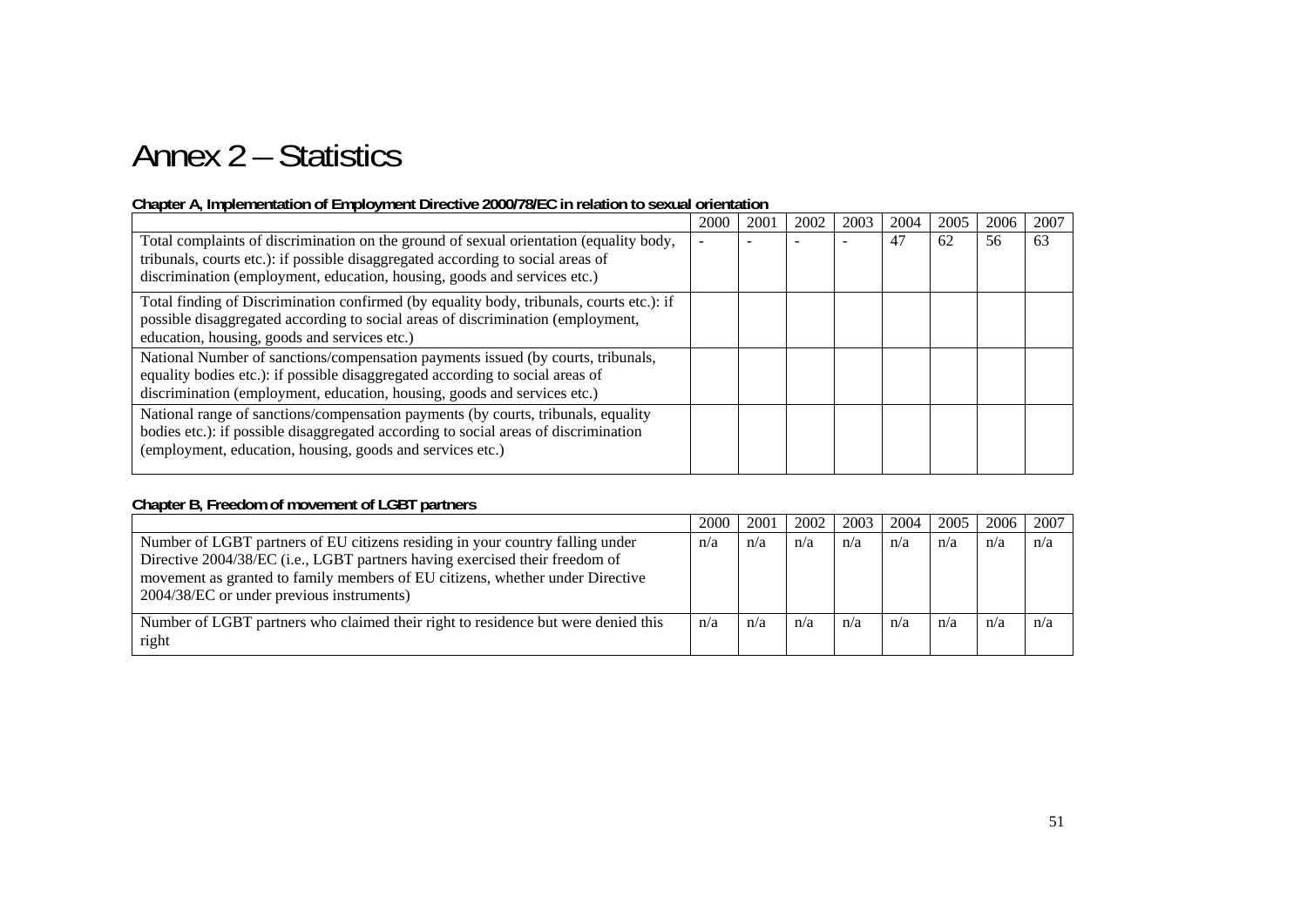|                                                                                 | 2000 | 2001 | 2002 | 2003 | 2004 | 2005 | 2006 | 2007 |
|---------------------------------------------------------------------------------|------|------|------|------|------|------|------|------|
| Number of LGBT individuals benefiting from asylum/subsidiary protection due to  | n/a  | n/a  | n/a  | n/a  | n/a  | n/a  | n/a  | n/a  |
| persecution on the ground of sexual orientation.                                |      |      |      |      |      |      |      |      |
| Number of LGBT individuals who were denied the right to asylum or to subsidiary | n/a  | n/a  | n/a  | n/a  | n/a  | n/a  | n/a  | n/a  |
| protection despite having invoked the fear of persecution on grounds of sexual  |      |      |      |      |      |      |      |      |
| orientation                                                                     |      |      |      |      |      |      |      |      |

#### **Chapter C, Asylum and subsidiary protection, protection due to persecution on the grounds of sexual orientation**

#### **Chapter C, Asylum and subsidiary protection, protection of LGBT partners**

|                                                                                   | 2000 | 2001 | 2002 | 2003 | 2004 | 2005 | 2006 | 2007 |
|-----------------------------------------------------------------------------------|------|------|------|------|------|------|------|------|
| Number of LGBT partners of persons enjoying refugee/ subsidiary protection status | n/a  | n/a  | n/a  | n/a  | n/a  | n/a  | n/a  | n/a  |
| residing in your country falling under Art 2/h Directive 2004/83/EC               |      |      |      |      |      |      |      |      |
| Number of LGBT partners of persons enjoying refugee/subsidiary protection status  | n/a  | n/a  | n/a  | n/a  | n/a  | n/a  | n/a  | n/a  |
| who were denied the possibility to stay with their partner                        |      |      |      |      |      |      |      |      |

#### **Chapter D, LGBT partners benefiting family reunification**

|                                                                                                                                               | 2000 | 2001 | 2002 | 2003 | 2004 | 2005 | 2006 | 2007 |
|-----------------------------------------------------------------------------------------------------------------------------------------------|------|------|------|------|------|------|------|------|
| Number of LGBT partners of third country nationals residing in your country<br>benefiting from family reunification.                          | n/a  | n/a  | n/a  | n/a  | n/a  | n/a  | n/a  | n/a  |
| Number of LGBT partners of third country nationals residing in your country who<br>were denied the right to benefit from family reunification | n/a  | n/a  | n/a  | n/a  | n/a  | n/a  | n/a  | n/a  |

#### **Chapter E, LGBT people enjoyment of freedom of assembly**

|                                                                                    | 2000 | 2001 | 2002 | 2003 | 2004 | 2005 | 2006 | 2007 |
|------------------------------------------------------------------------------------|------|------|------|------|------|------|------|------|
| Number of demonstrations in favour of tolerance of LGBT people, gay pride parades, | n/a  | n/a  | n/a  | n/a  | n/a  | n/a  | n/a  | n/a  |
| etc                                                                                |      |      |      |      |      |      |      |      |
| Number of demonstrations against tolerance of LGBT people.                         | n/a  | n/a  | n/a  | n/a  | n/a  | n/a  | n/a  | n/a  |